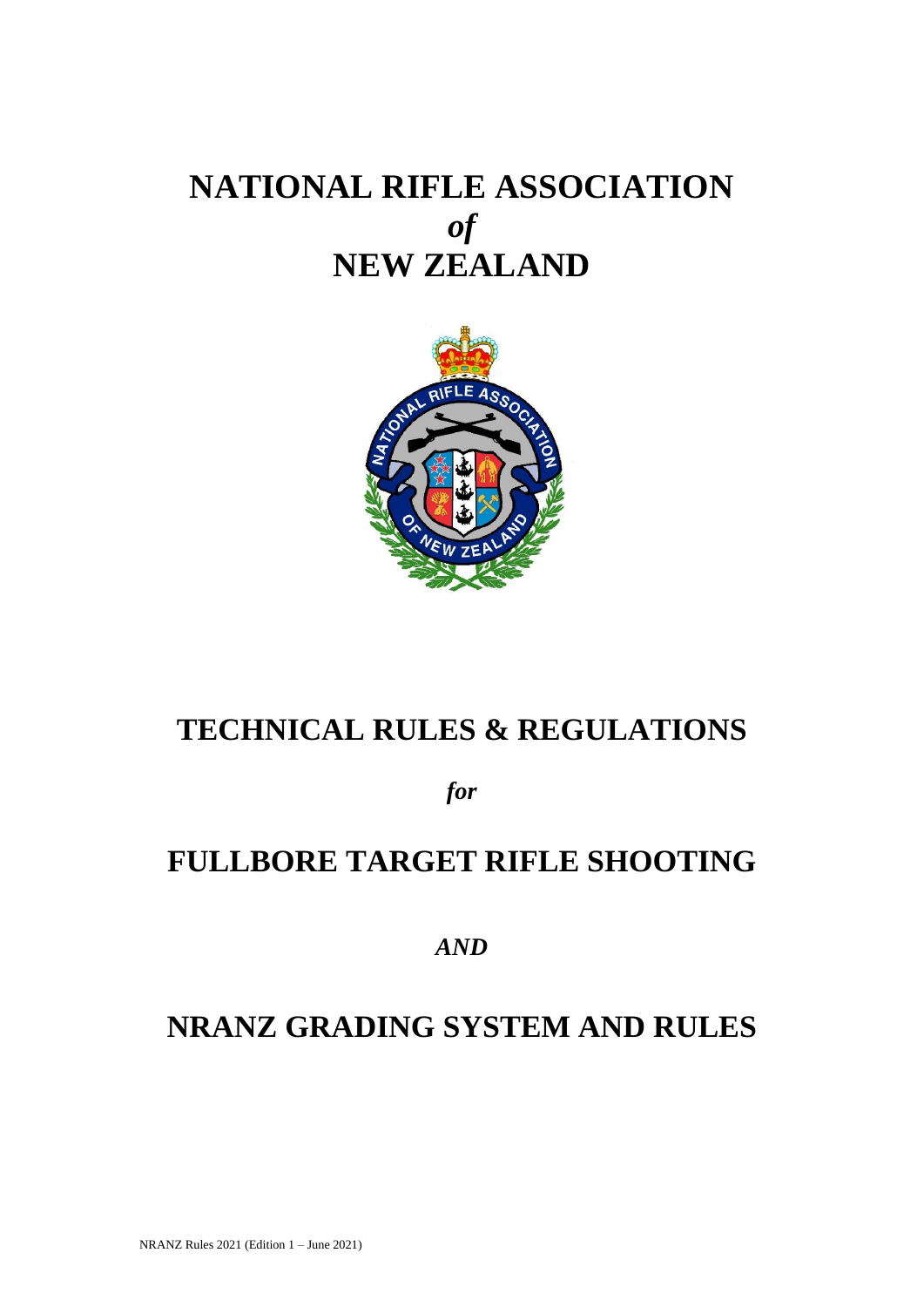# **Record of Amendment of Shooting Rules**

| <b>Amdt No</b>   | <b>Amended By/Date</b>                                                                                                                      |
|------------------|---------------------------------------------------------------------------------------------------------------------------------------------|
| 1.               | $T11.2.1$ – New rule inserted to clarify ability to claim shot of higher value –.                                                           |
|                  | Delete old rule T11.5 - Council Feb 2010                                                                                                    |
| 2.               | $T2.11.1 - Old$ rule reinstated – Use of telescopic sight in TR Class with                                                                  |
|                  | provision of medical certificate – Council Feb 2010                                                                                         |
| 3.               | $T20.5$ – Tie shoot off distance altered – Council Jan 2011                                                                                 |
| $\overline{4}$ . | T6.6, T13.8, T13.9 and T13.10 Amended to permit five minutes of preparation<br>time for all competitors in each squad $-$ Council July 2012 |
| 5.               | T10.7, T14.15 Amended to permit the use of Empty Chamber Indicator -                                                                        |
|                  | Council July 2016                                                                                                                           |
| 6.               | T13.33, T13.34, T13.35, T13.36 - AGM January 2017                                                                                           |
| 7.               | Rules comprehensively reviewed to update to ICFRA 2020 standard. All new                                                                    |
|                  | text in <b>RED</b> typeface $-$ Council July 2021                                                                                           |
| 8.               | T7.14, T11.5, T11.5.1, T11.5.2, T11.5.3, T11.5.4, T12.27, T12.28, T12.29 -                                                                  |
|                  | Council July 2021                                                                                                                           |
| 9.               |                                                                                                                                             |
| 10.              |                                                                                                                                             |
| 11.              |                                                                                                                                             |
| 12.              |                                                                                                                                             |
| 13.              |                                                                                                                                             |
| 14.              |                                                                                                                                             |
| 15.              |                                                                                                                                             |
| 16.              |                                                                                                                                             |
| 17.              |                                                                                                                                             |
| 18.              |                                                                                                                                             |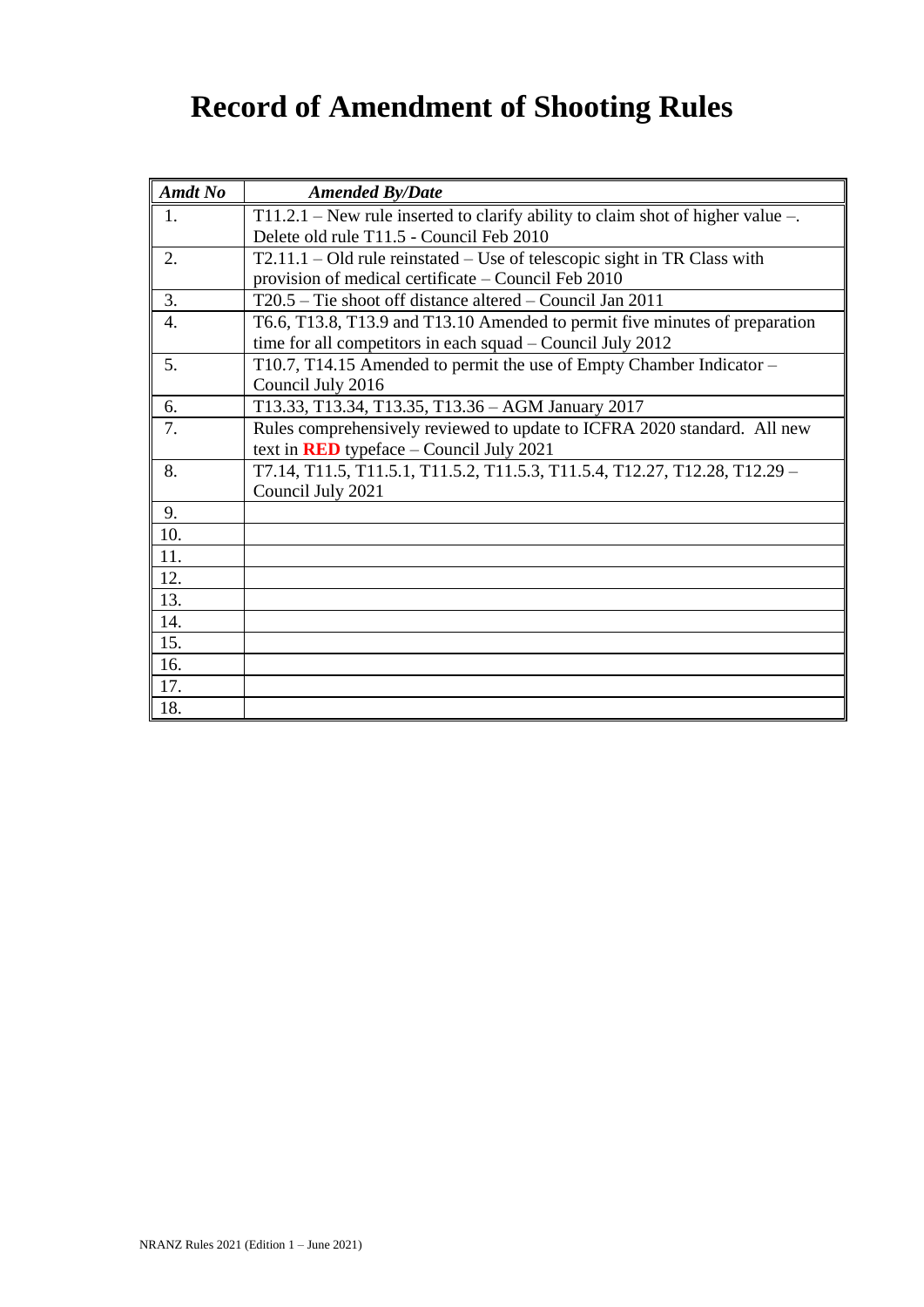## **NRANZ – TECHNICAL RULES OF FULL-BORE RIFLE SHOOTING**

## **CONTENTS**

| T <sub>1</sub>   | <b>EXPLANATORY AND DEFINITIONS</b>                                    | $\mathbf{1}$ |
|------------------|-----------------------------------------------------------------------|--------------|
| T <sub>2</sub>   | <b>TECHNICAL AND SPECIFICATIONS OF RIFLES AND AMMUNITION</b>          | 3            |
| <b>T3</b>        | <b>DRESS AND AIDS TO SHOOTING</b>                                     | 5            |
| <b>T4</b>        | SQUADDING                                                             | 6            |
| T <sub>5</sub>   | <b>TARGETS</b>                                                        | 6            |
| T <sub>6</sub>   | <b>CONDUCT OF SHOOTING</b>                                            | 7            |
| <b>T7</b>        | <b>SAFETY PRECAUTIONS</b>                                             | 8            |
| T8               | RIFLES AND AMMUNITIONS - MISHAPS AND TESTING                          | 10           |
| T9               | SIGHTING SHOTS AND CONVERTIBLE SIGHTING SHOTS                         | 12           |
| <b>T10</b>       | <b>REGISTER KEEPING</b>                                               | 12           |
| <b>T11</b>       | <b>TARGET IRREGULARITIES</b>                                          | 13           |
| <b>T12</b>       | <b>MARKING AND SCORING</b>                                            | 15           |
|                  | <b>MARKING IN THE BUTTS</b><br>$\mathbf{A}$                           | 15           |
|                  | B<br><b>SCORING ON THE FIRING POINT</b>                               | 16           |
|                  | C<br><b>ELECTRONIC TARGETS</b>                                        | 17           |
| <b>T13</b>       | <b>CONDUCT OF INDIVIDUAL COMPETITIONS</b>                             | 18           |
|                  | <b>SINGLE STRING</b><br>$\mathbf{A}$                                  | 18           |
|                  | <b>BISLEY STYLE SHOOTING</b><br>B                                     | 19           |
| <b>T14</b>       | <b>CONDUCT OF TEAM MATCHES</b>                                        | 21           |
| <b>T15</b>       | <b>PROTESTS</b>                                                       | 23           |
| <b>T16</b>       | <b>APPEALS</b>                                                        | 23           |
|                  | T17 BRIBES                                                            | 23           |
|                  | <b>T18</b> DOPING CONTROL                                             | 23           |
|                  | T19 PENALTIES                                                         | 25           |
| <b>T20</b>       | TIES FOR INDIVIDUAL EVENTS                                            | 27           |
| <b>T21</b>       | <b>TIES FOR TEAMS EVENTS</b>                                          | 28           |
| <b>ANNEX T/A</b> |                                                                       | 29           |
|                  | <b>ICFRA STANDARD TELEPHONE AND RADIO MESSAGES</b>                    | 29           |
| <b>ANNEX T/B</b> |                                                                       | 30           |
|                  | <b>FIRING POINT LAYOUT</b>                                            | 30           |
| <b>ANNEX T/C</b> |                                                                       | 31           |
|                  | <b>ICFRA STANDARD SIGNALLING SYSTEM</b>                               | 31           |
|                  | <b>ANNEX T/D</b>                                                      | 32           |
|                  | <b>DIMENSIONS OF NRANZ/ICFRA TARGETS</b>                              | 32           |
|                  | D <sub>1</sub><br>TARGETS - GENERAL                                   | 32           |
|                  | $\mathbf{D2}$<br>NRANZ/ICFRA STANDARD AIMING MARK                     | 32           |
|                  | NRANZ/ICFRA INTERNATIONAL MATCH TARGET (SHORT RANGE)<br>$\mathbf{D}3$ | 32           |
|                  | NRANZ/ICFRA INTERNATIONAL MATCH TARGET (LONG RANGE)<br>D4             | 33           |
| <b>ANNEX T/E</b> |                                                                       | 34           |
|                  | THE USE OF 'ISSUE AMMUNITION'                                         | 34           |
|                  | <b>ANNEX T/F</b>                                                      | 35           |
|                  | THE NRANZ GRADING SYSTEM AND REGULATIONS                              | 35           |
|                  | PURPOSE OFNRANZ GRADING SYSEM<br>F1                                   | 35           |
|                  | NATIONAL CHAMPIONSHIP & BALLINGER BELT<br>F2                          | 35           |
|                  | UNGRADED COMPETITOR ENTRIES<br>F <sub>3</sub>                         | 35           |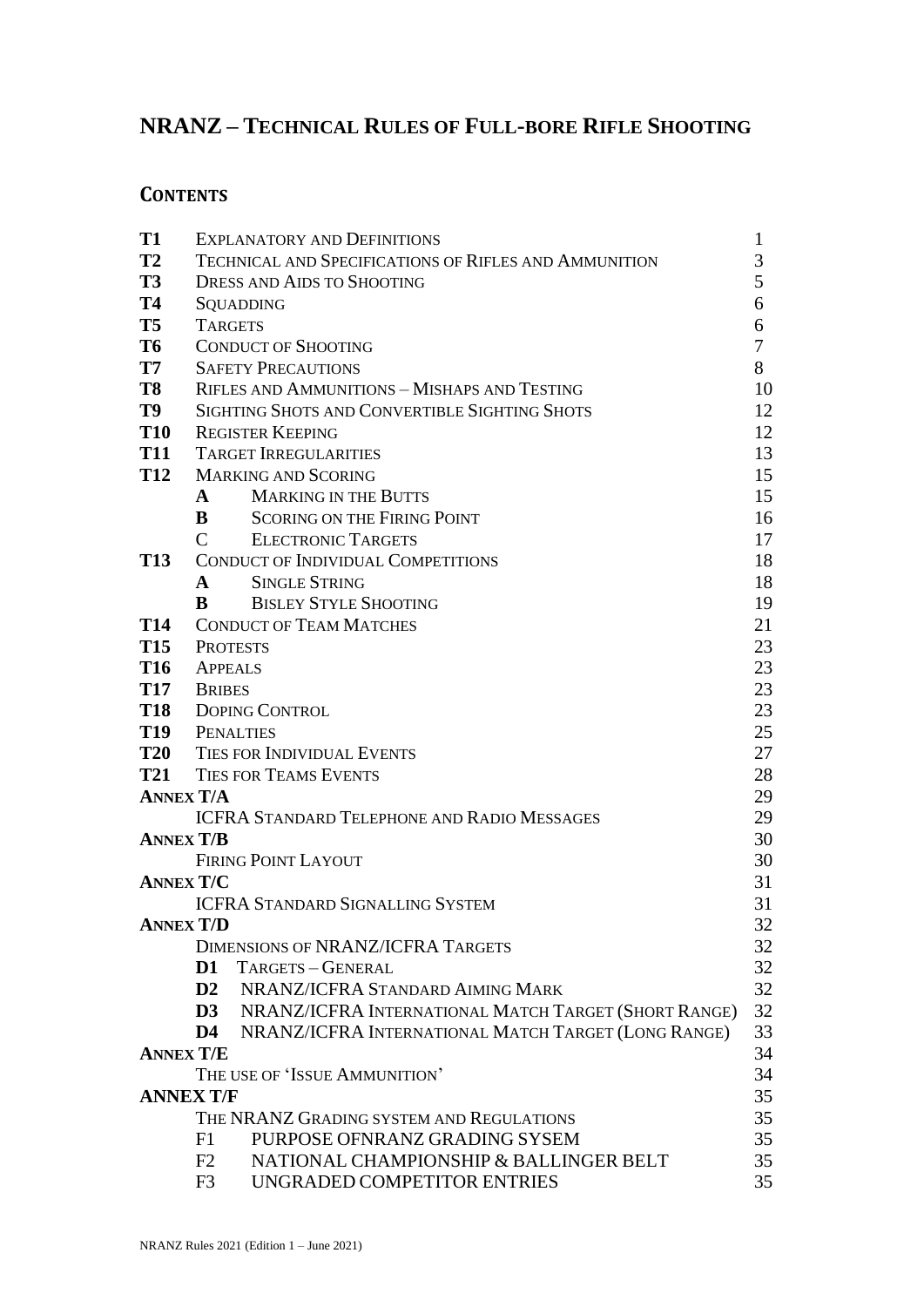### F4 ELIGIBILITY<br>
TO RULES – REGULATIONS – CONDITIONS 37 **INDEX TO RULES – REGULATIONS – CONDITIONS** 37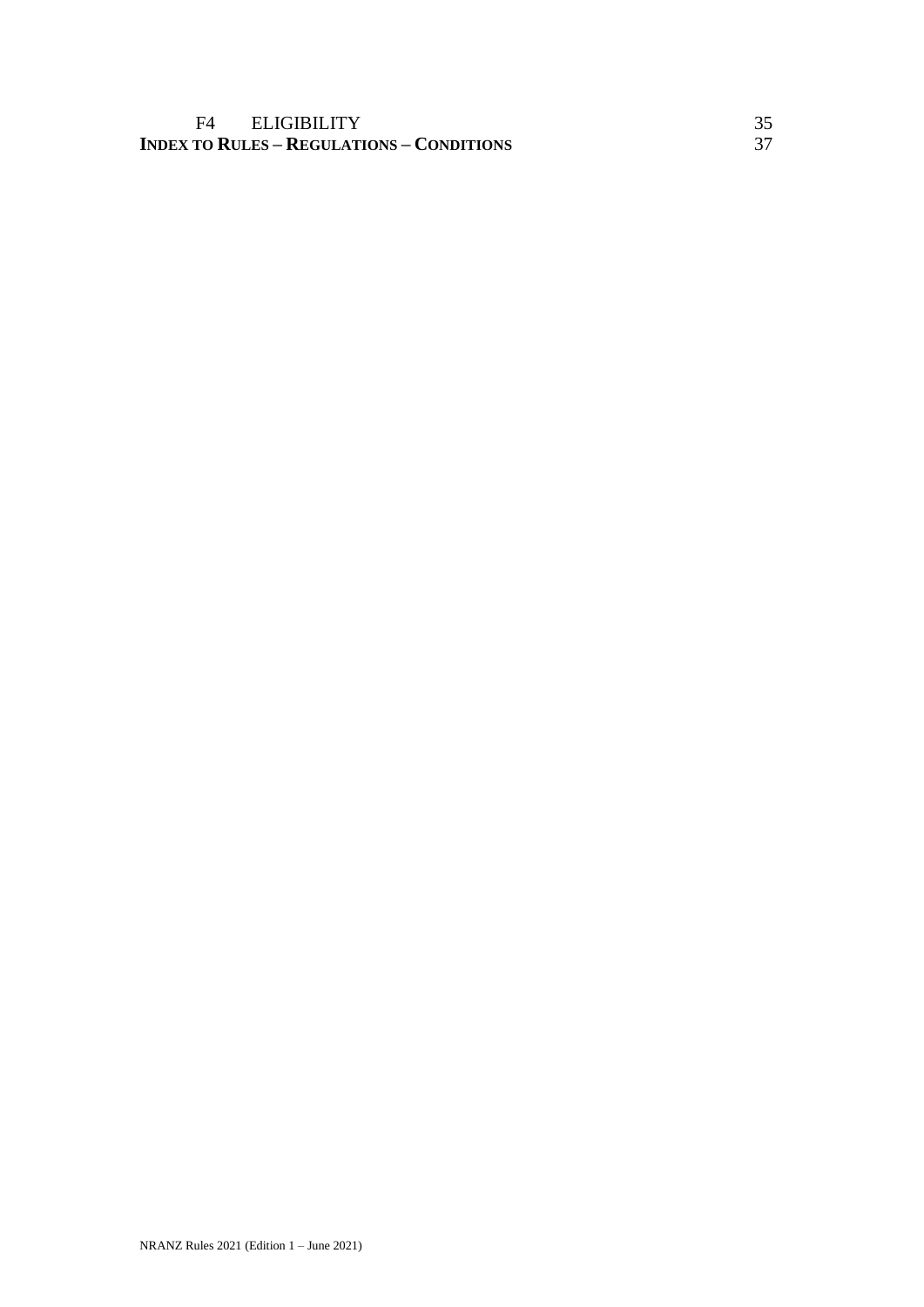## **NRANZ TECHNICAL RULES OF FULLBORE RIFLE SHOOTING**

### *T1. EXPLANATORY AND DEFINITIONS*

- T1.1. These Rules govern the conduct of international and domestic fullbore Target Rifle (TR) matches shot under the auspices or control of NRANZ, or by adoption by a Member Club or Association. These rules are primarily the ICFRA rules with modifications to allow local requirements and terminology.
- T1.2. Unless inconsistent with the context, all words and expressions in these rules importing the masculine gender will include the feminine, and words signifying the singular number will include the plural, and *vice versa*.
- T1.3. "May", "Must", "Shall", "Should" and "Will": In these rules:
	- T1.3.1. "May" is to be construed as being permissive;
	- T1.3.2. "Should" is to be construed as being desirable; and
	- T1.3.3. "Must", "Shall" and "Will" are to be construed as being mandatory.
- T1.4. **Units of Measurement.** Distances may be measured in yards or metres. Where the rules state a range of distances all metric and imperial intermediates are included. Target ring dimensions are measured in millimetres **to the outside edge** and, although often originally based on metrication of imperial measures, now stand in their own right.
- T1.5. **CRO** means the duly appointed Chief Range Officer, who will be in sole charge of the range, its safety and management. On all technical rule issues and protests relating to technical rules on the firing point, he will defer to the Match Referee, or Range Committee, if either has been appointed under rule T1.5.2 or T1.5.3, but he remains responsible for implementing the decisions made by them. His duties may be discharged in his absence by a duly appointed Deputy Chief Range Officer.
	- T1.5.1. **RO** means a duly appointed Range Officer and assistant to the CRO. The RO will give immediate rulings on all matters arising on the firing point. If uncertain about a rule interpretation or application, the RO must consult with the CRO or his deputy.
	- T1.5.2. The **Referee** means any person as may be appointed under match conditions to receive and act on all protests concerning the application of these Technical Rules and/or Match Conditions. He has to observe the match in progress and act on any rule infringements he sees or has brought to his attention.Appointment of a Match Referee is obligatory for world championships and other international team matches shot under ICFRA Rules, but is optional for national and domestic prize meetings. He will receive representations made during ICFRA matches for future amendments to Match Conditions.
	- T1.5.3. The functions of the Referee may alternatively be discharged by a **Range Committee** appointed by the organisers for the purpose. The Committee must include the Chief Range Officer. Appointment of a Range Committee is optional, and may not duplicate the appointment of a Referee. Throughout these Rules reference to the Referee applies equally to the Range Committee by way of alternative.
	- T1.5.4. **Match Committee** means any committee as may be specified under match conditions to oversee the conduct of a match, including discipline and appeals. In the absence of a separately constituted body, or in the case of a domestic meeting conducted under ICFRA Rules, it refers to the disciplinary apparatus of the host country NRA.
	- T1.5.5. A **Match Director** may be appointed under match conditions. His function will be to ensure that the host country has set everything in place for the match in accordance with the Rules and Regulations and the specific match conditions. He will act as official liaison between the organisers and the teams and should be present on the range or electronically contactable for the match period.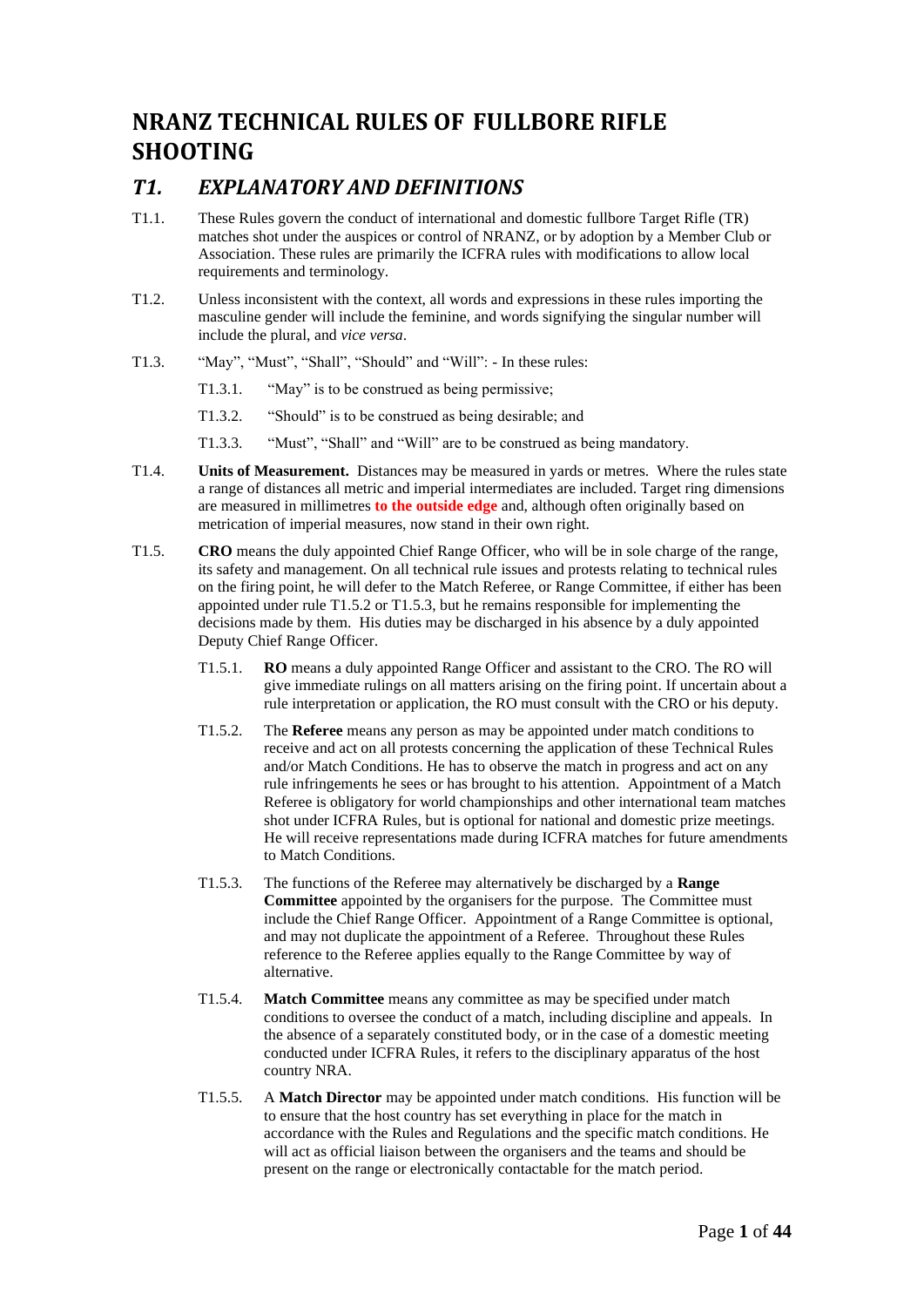- T1.6. The CRO is responsible to the controlling authorities for all aspects of safety for the duration of the event. The CRO may summarily prohibit the use of any rifle, ammunition, equipment or shooting procedure which in his opinion is unsafe or being used in an unsafe combination or manner. It is desirable that suitable technical expertise should be available to the CRO in the event of dispute.
- T1.7. Any decision made by the controlling authorities or the CRO for reasons of safety or security takes precedence over any other provision in these Rules with which it conflicts, as do the legislation and regulations of NRANZ and or ICFRA with regard to the safety, handling, possession, transport, assembly and firing of ammunition and firearms, including those specific to a particular range.
- T1.8. It is the personal responsibility of each competitor to ensure that his rifles, ammunition and other equipment comply with the specifications laid out in these rules. He is also responsible for ensuring that his rifles are safe with the ammunition he will use and will not endanger himself or any other person or property. Any organisation conducting a match under these rules may require the competitor to indicate in writing that the ammunition has been tested and found safe in the rifle/s to be used, and/or to indemnify NRANZ and/or ICFRA and the Match organisers against responsibility for any occurrence should his rifle or ammunition **(or the combination of the two**) fail.
	- T1.8.1. Provision may be made, at a major event, for a pre-check for safety and compliance with these rules of all, or any specified classes, of equipment. At any time during a meeting, a competitor must submit his rifle and/or ammunition for inspection and possible safety testing whenever required.
- T1.9. No competitor may use equipment or shooting methods that provide him with an unfair advantage or put any other competitor at an unfair disadvantage.
- T1.10. These Rules are intended broadly to be 'facilitative' in nature. In considering rulings, protests or appeals on matters not explicitly or unequivocally covered by the Rules, the various authorities listed under Rule T1.5 will have regard to the spirit of the rules and 'fair play'.
- T1.11. No competitor will present himself to shoot with his faculties impaired by alcohol or drugs. The Chief Range Officer has the power to summarily prevent any competitor from firing (or continuing to fire) whom he judges for any reason to be in such condition.
- T1.12. Changes to Technical Rules and Match Conditions **(for ICFRA controlled events)** must be complete within 1 year after the conduct of the relevant Match(es):-
	- T1.12.1. *Provided always* that a change necessitated by safety, security or legislative pressures may be considered on the arising of the issue;
	- T1.12.2. *And provided* that restrictions on a host nation for domestic legislative or insurance reasons are promulgated with match entry forms.
- T1.13. In relation to proposals to amend ICFRA Technical Rules, proposals should be submitted 9 months in advance of the commencement of the World Championship at which the Committee concerned will meet. This is to allow preliminary consideration out of Committee and proper placing on Agendas.
- T1.14. Proposals for changes must be submitted to the Chairman of the relevant Committee with copies to the Secretary General and IRRG Members. Proposals for changes to (only) Match Conditions may alternatively be lodged with the Match Referee as provided in T1.5.2.
- T1.15. Changes to Technical Rules and Match Conditions **(for NRANZ controlled events)** occur by adherence to the NRANZ constitutional process.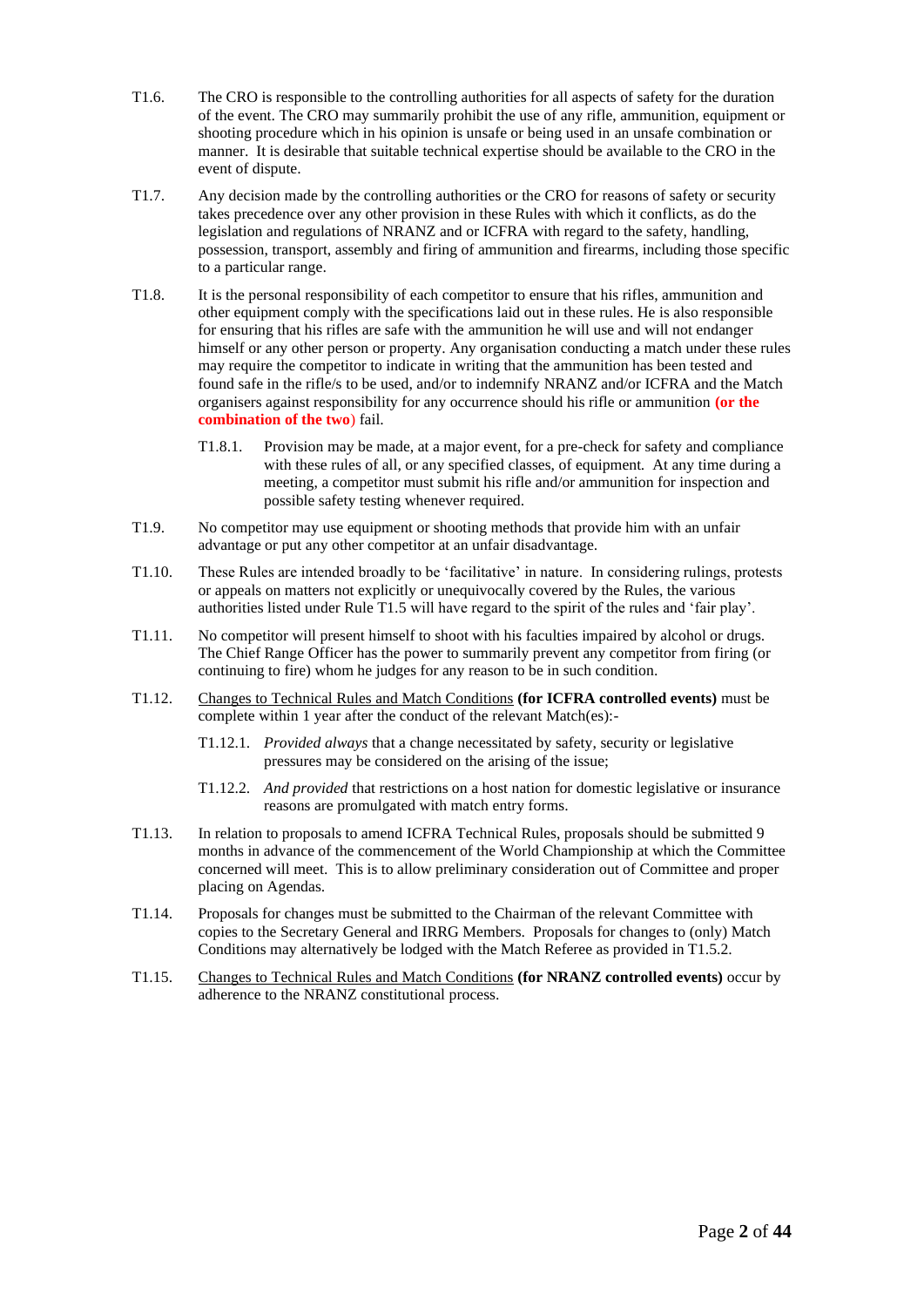## *T2. TECHNICAL SPECIFICATION of RIFLES and AMMUNITION*

### *Attention is drawn to rule T1.8 concerning competitors' safety responsibilities*

- T2.1. Rifle: May be built around any manually loaded action designed to safely fire either of the permitted cartridges. In Target Rifle category the only permitted cartridges are the .308 Winchester / 7.62x51 commercial metrification equivalent and .223 Remington / 5.56x45 commercial metrification equivalent. Unless prevented under Match Conditions, the .223 Remington / 5.56x45 is permitted as an alternative to the .308 Winchester / 7.62x51 subject to the provision that a competitor may not change from a rifle of one calibre to the other, at any stage within a match, whether team or individual, single or multi distance **or aggregate**. The CRO may submit technical issues to the NRANZ Technical Committee for advice and or decision.
- T2.2. Weight: There is no weight limit placed on the rifle.
- T2.3. Barrel: Any barrel that is manufactured to safe standards and is of appropriate bore and groove dimensions for bullets specified in T2.19. The barrel should be marked to indicate the cartridge for which it is chambered. Fixed or moveable barrel tuning weights are permitted, as well as sight-radius-increasing barrel extensions (bloop tubes), provided the sight radius does not exceed 1.2m, measured from the foresight element to the backsight aperture.
- T2.4. Chamber Dimensions: Bore, groove and throat dimensions may be selected to suit the bullets used.
- T2.5. Trigger Pull: The trigger must be capable of supporting a weight of 500 grams without discharging. Set and "release" triggers are not allowed. **Electronic Triggers are NOT permitted.**
- T2.6. Stock and Butt: May be made of any suitable material and shaped so as to be comfortable to the competitor. A thumb hole or pistol grip for the trigger hand is permitted. Adjustable cheek pieces and butt plates without hooks are permitted. The depth of the butt plate curvature will not exceed 20mm at its deepest point. A bipod rest may be fitted to the fore-end provided that it is not used as a support for the rifle whilst firing.
- T2.7. Magazine: In countries where magazines are legal, a magazine will be permitted provided it is only used as a loading platform for single rounds.
- T2.8. Muzzle Brakes: Not allowed. **Sound moderators are permitted in NZ but not worldwide.**
- T2.9. Backsight: Any manually adjustable sight, carrying an eyepiece with a fixed or variable aperture. A flexible eyecup may be fitted to the eyepiece.
- T2.10. Foresight: Any type subject to T2.11. The foresight tube may be of any length or diameter. The foresight may be mounted on a barrel extension. Height-adjustable foresight mounts are permitted. A foresight lens of power not exceeding +0.5 Dioptre (focal length no less than 2.0m) may be fitted.
- T2.11. Telescopic sights are not allowed. A Variable Dioptre (of magnification not exceeding 1.5x) or a single lens may be fitted to the backsight and may be used in conjunction with a foresight lens as specified at T2.10. Note also Rule T2.3 regarding sight radius
	- T2.11.1. A competitor in Target Rifle Class may use a telescopic sight on application and submission of a medical certificate. Applications to be approved by Council.
- T2.12. Filters There is no restriction on the use or number of optically flat (plano) coloured, neutral density or polarising filters, which may be fitted into or onto the sights.
- T2.13. Spectacles In addition to the permitted sight lenses, the competitor may wear spectacles or contact lenses.
- T2.14. The vision of the target from the non-aiming eye may be restricted or blocked by use of a blinder fitted to the rifle or sight, or by the competitor wearing an eyepatch. The aiming eye may also be protected from stray light. Rule T3.10 also applies.
- T2.15. Levels: A spirit level or other levelling device may be mounted on the rifle.
- T2.16. Glare Tubes Glare tubes of any length or diameter may be fitted to either or both foresight and backsight to protect elements and lenses from direct sunlight or rain.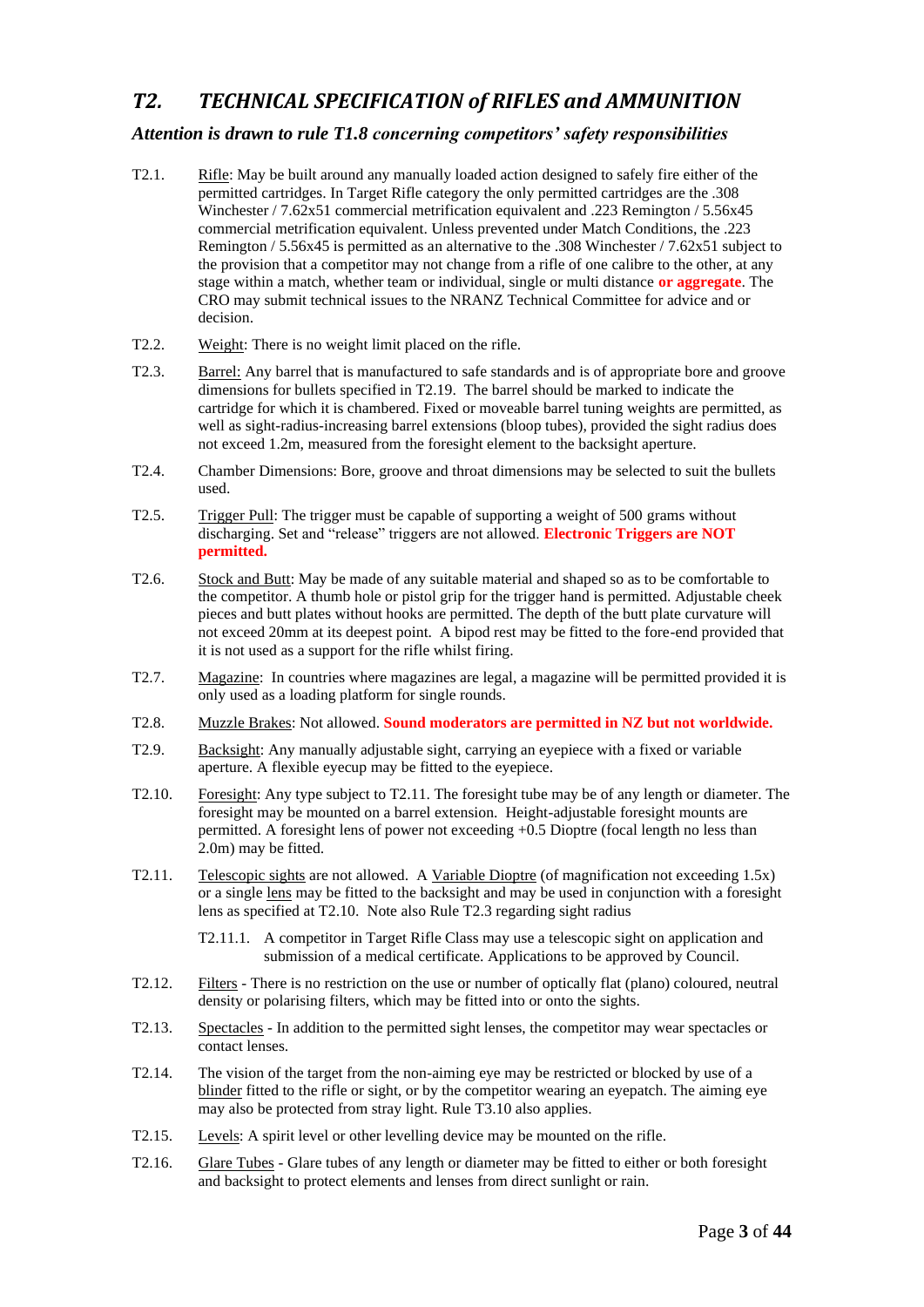- T2.17. Offset sights or non-magnifying periscopic devices at the backsight may be fitted to permit the competitor to shoot from the shoulder opposite to his shooting eye. Rules  $T2.11 - T2.16$ apply.
- T2.18. A host nation may on application permit such modification to the rifle, clothing or equipment of a physically disabled competitor as may assist him to compete on equal terms with other competitors. See also Rule T6.1. In New Zealand this permission shall be considered and actioned by the CRO. Where a telescope is fitted to a rifle to assist a competitor with an eyesight disability, the competitor must provide an optician's certificate of disability and a written endorsement from his/her club President or executive committee prior to the competition.
- T2.19. Ammunition may be commercially purchased or hand loaded. The ICFRA specification for ammunition is:
	- T2.19.1. Cartridge Dimensions: With the exception of overall loaded length, cartridges must comply with the SAAMI **or** CIP cartridge specifications for .308 Winchester or .223 Remington respectively.
	- T2.19.2. Bullet:
		- T2.19.2.1. The .308 bullet diameter will be between .3075" and .3085". No single bullet may exceed 156 grains in weight (or the factory tolerance for 155 grain ammunition where factory ammunition is in use).
		- T2.19.2.2. The bullet diameter for .223 Remington will be between .2235" and .2245". No single bullet may exceed **91** grains in weight (or the factory tolerance for **90** grain ammunition where factory ammunition is used).
	- T2.19.3. Cartridge Case: The case may be of any manufacture capable of safely withstanding the pressures of the loads used. Steel cases may not be re-loaded.
	- T2.19.4. Propellant: Any propellant may be used which is suitable for the cartridge in use. The load must be safe in the rifle for which the load was developed.
	- T2.19.5. Primer: Must be of the appropriate type, which is compatible and safe with the chosen propellant and case.
	- T2.19.6. Pressures: Cartridge cases having been fired must not exhibit any of the generally accepted signs of excessive pressures. ROs should be aware that certain field conditions, such as wet weather may, however, create the appearance of excessive pressures. See rules T7.1 – T7.3.
	- T2.19.7. Ammunition, once chambered, must be capable of being extracted without separation of bullet from case. In the event of a round of ammunition separating, n**o extra time allowance will be given for rectification, nor will there be an entitlement to an extra sighter. The matter will be treated as a malfunction and will be subject to the provisions of rule T8.3.**
- T2.20. The following Ammunition / Rifle combination is **FORBIDDEN.**
	- T2.20.1. Use of .308 Winchester / 7.62x51 commercial metrification equivalent ammunition, in a rifle chambered and/or intended for use with the 7.62 x 51mm NATO cartridge. NOTICE: The 308 Winchester / 7.62x51 pressures as permitted for CIP / SAAMI are higher than those permitted in the "7.62x51 NATO" cartridge.
- T2.21. Ammunition may not be used which is forbidden under specific rules provided for in Range Regulations. Even if permitted thereunder, prohibited bullets will be those having a core consisting of steel, hardened material, depleted uranium, incendiary or tracer compounds. Also prohibited are bullets of monolithic construction or those having a discarding jacket / sabot.

#### **WARNING - FACTORY AMMUNITION**

T2.22. Most barrels used in TR shooting are tighter in their bore and groove dimensions than the test barrels used by commercial ammunition manufacturers. Competitors should therefore be aware that higher pressures could be generated than those quoted by the ammunition manufacturer. Care should therefore be taken with the first usage of any factory ammunition. If any of the recognised symptoms of excessive pressure are experienced (particularly blown primers and difficult extraction of fired cartridge cases), or if there is difficulty chambering or unloading a live round, the shooter must stop firing immediately (T7.2) and seek expert advice.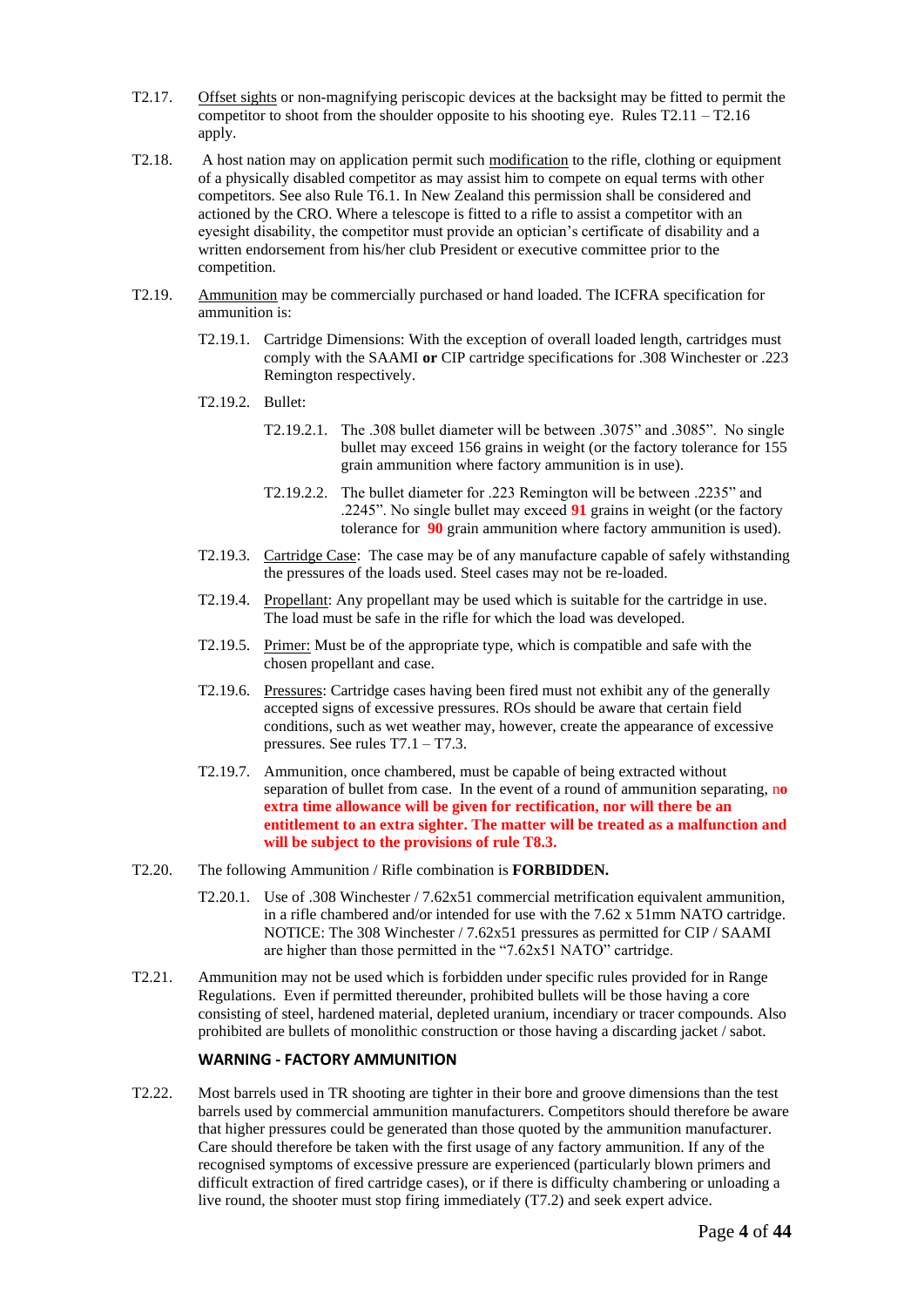## *T3. DRESS AND AIDS TO SHOOTING*

- T3.1. Shooting jacket: Any suitable jacket/coat may be worn, provided it gives no support to the forearm. Flexible padding may be attached to protect the shoulder, upper sling arm and elbows. A device may be fitted to the upper sleeve to prevent the sling slipping down the arm or rotating about the upper arm. Internal or external elbow pads may also be worn.
- T3.2. A flexible padded glove or mitt may be worn on the supporting hand (with or without a stitched-in or separate soft lining), provided it gives no artificial support. In addition, a lightweight glove, with (or without) one or more fingers cut off, may be worn on the trigger operating hand to protect against cold or sun/windburn.
- T3.3. The competitor may wear wet weather clothing. It is permitted to place the rifle butt under a lightweight cape or poncho whilst shooting.
- T3.4. Telescopes or binoculars for spotting purposes are allowed, together with stands. When acting as a register keeper, use of a spotting telescope or powerful binoculars is compulsory – see Rule T10.2
- T3.5. A sling may be attached to the rifle for assistance in steadying the rifle. The sling must be attached to the rifle at one or two points, and it must not exceed 50mm in width. The sling may be placed round one arm and/or wrist but not round any other part of the competitor's body. The sling may not be used or configured in such a manner that it (or its buckles or sling swivels) becomes a prop between the inside of the support elbow and the rifle stock.
- T3.6. A hand stop is permitted.
- T3.7. A barrel mirage band is permitted and black or coloured adhesive tape may be applied to the top surface of the barrel. A flexible or rigid cover **(including a piece of cloth)** may be used to prevent dust or rain from getting into the action.
- T3.8. Equipment boxes/bags may be taken onto the firing point provided they do not inconvenience other competitors and are not deliberately placed so as to shield the competitor, or his rifle, from wind or rain or sun. The maximum permitted height of such shooting box/bag is 300mm.
- T3.9. A competitor may lie on a groundsheet or shooting mat provided that it is laid flat on the ground. **Flat 'Non-slip' material may be used under the elbows**. The legs of a spotting telescope stand must be alongside, in front of, or on top of the mat; but not underneath it. A folded soft rifle bag or soft pad may be used for the advanced knee in the "Estonian" position or elsewhere under the shooter's body **(i.e. the torso and the legs)** to make the prone position more comfortable without providing artificial support. **Such padding may not be placed under the elbows.**
- T3.10. Headgear: A shooting hat or cap with or without side-flaps may be worn. It may cover and touch either any part of the rifle or any part of the spotting telescope, or both.
- T3.11. Wind flags will be to host country specification, and should be of the form of a triangular pennant (which may be truncated at the fly); of one or two solid colours (but a small appropriate sponsor's logo is permitted); and of size and height dictated by local topography and prevailing conditions. Ideally, NZ wind flags will be made of Standard Admiralty Polyester Bunting **(material weight of 165 grams per square m)** with dimensions of 3.66m long x 1.22m **(at the hoist)** x 0.450m **(at the fly)**. The top half is to be Red and the bottom half Yellow.
- T3.12. Personal wind indicating or measuring devices of any description are forbidden on the firing point or visible from the firing point. "Wind Correction Tables" in printed form, or as "slide rules" are permitted. National or Team Flags flown at the back of the Team Area are not considered a contravention of this rule.
- T3.13. The CRO (having consulted the Referee if one has been appointed) may require a competitor whose equipment or dress is thought to be inappropriate or to provide an unfair advantage to modify them to suit or withdraw from the match.
- T3.14. Any person within the butts, or close enough to the firing point to risk damage to their hearing, should use adequate ear protection (such as ear defenders or ear plugs) at all times when shooting is taking place.
- T3.15. The interests of disabled competitors in respect of equipment and aids to shooting are covered at Rule T2.18; and in respect of shooting position at T6.1.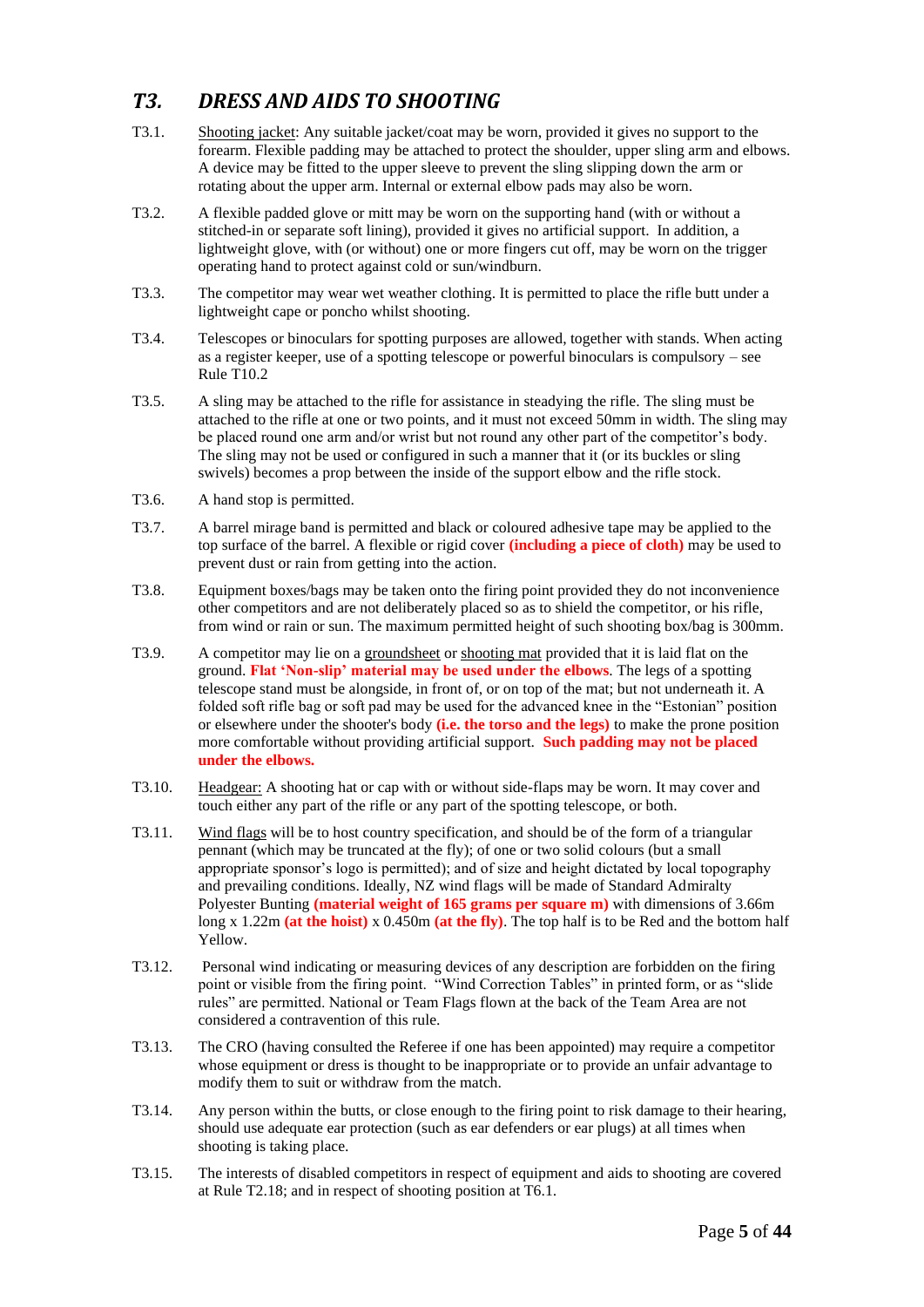## *T4. SQUADDING*

- T4.1. Squadding will be done within a structure designed to equalise, so far as is possible, the variable effects of time of day and position on the range over all competitors and within an individual's schedule for the match or series of matches as the case may be. The same considerations apply to the squadding of teams.
- T4.2. Competitors in individual competitions may be squadded to shoot singly, or in groups of two or three occupying one target simultaneously according to the standing practice of the host country, unless match conditions state otherwise. (See T13.1)
- T4.3. It is permissible to use a "seeded" squadding for the final of a major competition shot in stages (see Rule T13.2), *either* for presentational purposes *or* to ensure leading contenders are together and are subject to similar weather while not being at an advantage over others. Any seeded squadding method must be pre-approved by the Match Committee.

### *T5. TARGETS*

- T5.1. Targets will be as specified in the conditions of the competition. Official world records may only be set during World Championships on **ICFRA** targets.
- T5.2. **Specifications of the NRANZ Match targets are laid out at Annex D. The ICFRA Target dimensions are also laid out for use in any Matches shot strictly to ICFRA Rules**.

*(Deliberately blank)*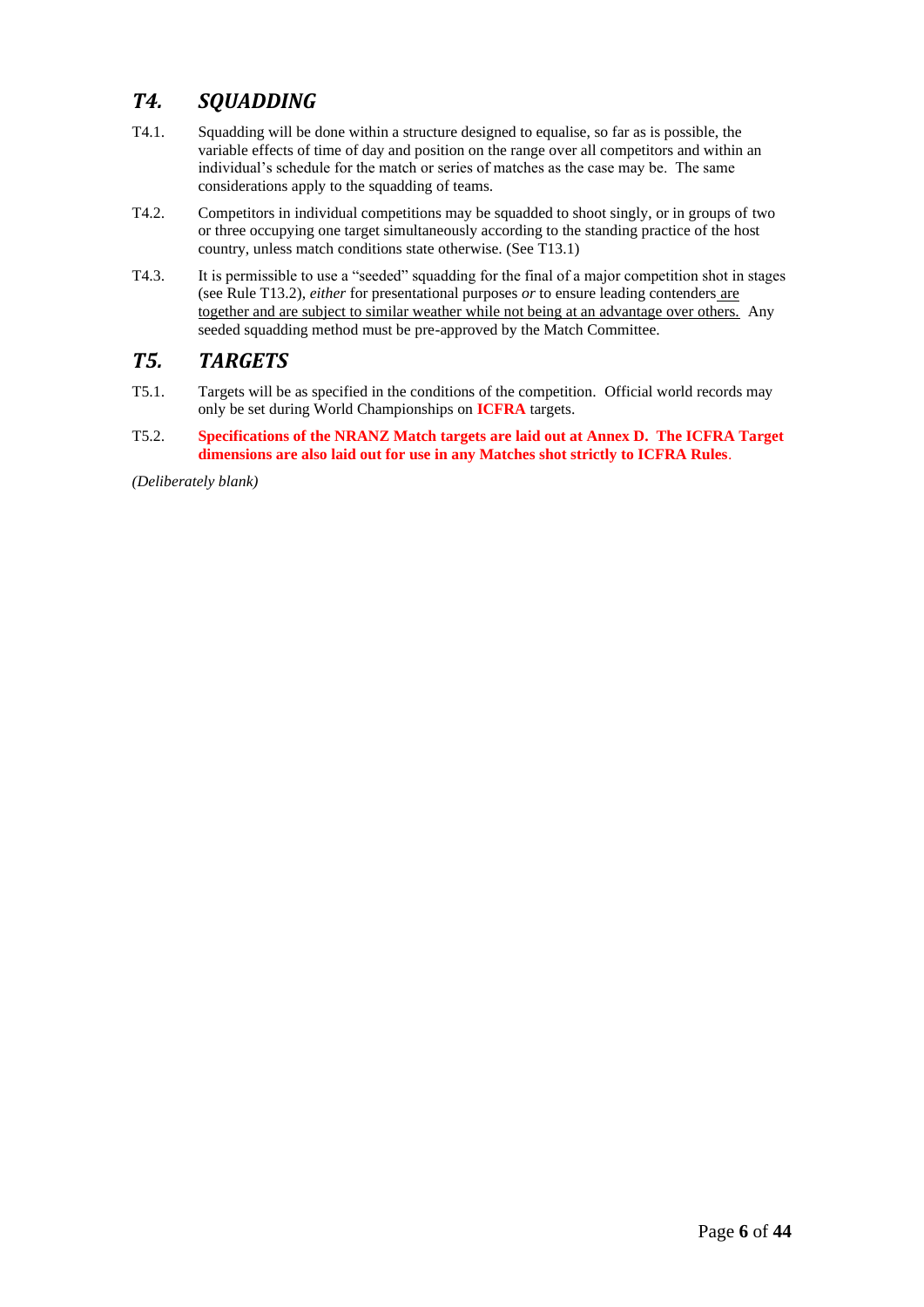## *T6. CONDUCT OF SHOOTING*

- T6.1. In fullbore Target Rifle events the prone position only must be used, unless special provisions exist in the match conditions for disabled competitors and where range safety regulations so permit.
- T6.2. Both elbows must be behind, but (taking into account the condition of the firing point) as close as possible to the line or row of numbers defining the forward edge of the firing point. The muzzle of the rifle MUST protrude over the forward edge as defined, and must be well forward of the ears of neighbouring competitors.
- T6.3. The butt plate of the rifle must be placed against the shoulder or upper arm and all parts of the rifle and sling and of the arms below the elbow, including clothing, must be visibly clear of the ground and of all other objects. It is not permitted to rest the rifle's pistol grip (or magazine if permitted and fitted) on the ground, the inside of the elbow or upper arm, or on the sling.
- T6.4. A competitor may not shield himself or his rifle from the sun or weather while shooting, nor allow anyone else to do so, except as provided for in Rules T3.3, T3.7, T3.8, T3.10, **T6.14** or T14.18. **"While shooting" means from the moment of presenting the rifle for his first (sighting) shot until after the discharge of his last to count excepting only periods when the target is unavailable by virtue of a (C)RO "cease fire" or a target malfunction notified from the butts. In team matches teams may provide shelter for coaches and shooters during such a suspension: such shelter must be removed when the (C)RO orders a resumption.**
- T6.5. When on the firing point a competitor must comply with all orders given by the CRO or by any assistant acting under his orders.
- T6.6. No competitor may move them self or their equipment forward onto the firing point until authorised to do so by the CRO. **In all competitions the CRO will allow a minimum of five minutes between calling competitors forward and giving the order to commence firing.**
- T6.7. Firing may be suspended temporarily by order of the CRO, if in his opinion the weather makes such suspension desirable, or for safety reasons. (Shooting MUST be suspended in the case of lightning). Firing will be resumed as soon as possible, at the CRO's discretion. Rule T6.8 applies.
- T6.8. If a competitor's firing, through no fault of his own, has been interrupted in the opinion of the CRO for five minutes or more, the competitor may, after notifying the register keeper, fire one non-convertible sighting shot when resuming. **In team shooting the sighting shot is NOT transferable to another Team Member.**
- T6.9. The CRO may transfer a competitor to another target in the same detail, either before he begins to shoot or if the target breaks down. If the competitor has fired one or more shots (whether sighting or to count), he will be entitled to an optional, non-convertible sighter before resuming exactly where he left off. Squads shooting 'single string' may be redistributed to other targets at the RO's discretion.
- T6.10. **Coaching. In individual competitions, competitors whilst on the firing point, may spot for each other but must NOT give or willingly receive any information or advice in the nature of wind coaching whether from a fellow shooter on the same target or from any third party. No personal electronic device(s) may be taken to the firing point except timers and electronic earmuffs (which must NOT be able to receive wireless transmissions). Electronic equipment provided by the organisers, or explicitly permitted by them, for the purposes of electronic targetry or spectator information systems are permitted. Where wireless personal devices are explicitly permitted for the receipt and display of electronic target information, the screens of such devices are liable to view by the Register Keeper or a Range Officer on demand and at any time**.
	- T6.10.1. It is NOT regarded as coaching to assist a competitor to obtain his first hit on the target nor to spot for a strike for a shot following a 'miss', though NO advice may be given after the first hit has been obtained. It is permissible, providing only minimal delay is incurred, to make enquiry of a marker as to the position of a strike on the butt stop: but this is at the Shooter's own risk.
	- T6.10.2. The wearing of implanted medical devices or hearing aids in everyday use is not prevented by this rule.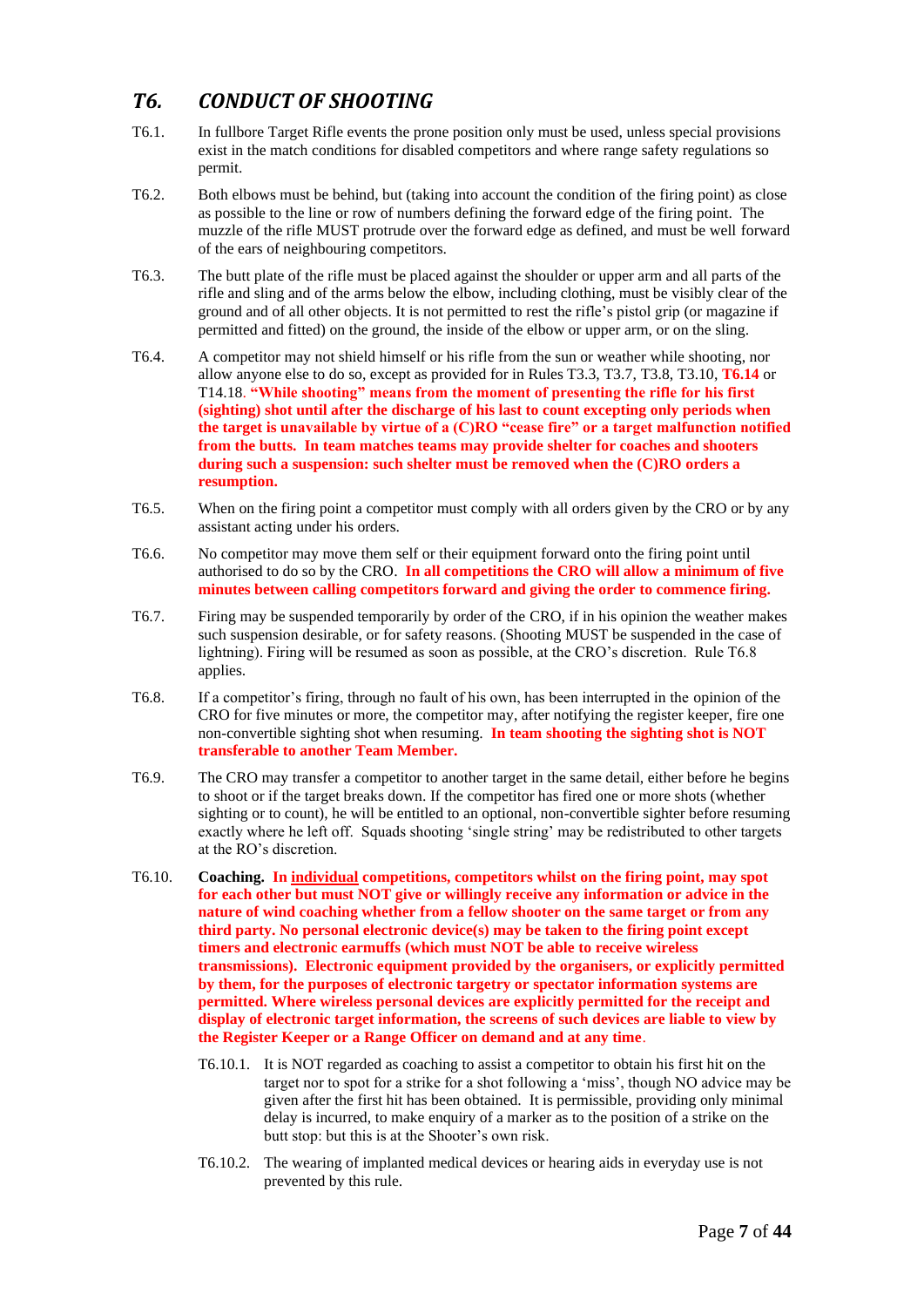- T6.10.3. The role of Register Keepers is addressed at T10.12. The Rules for Team Shooting are at T14.11.
- T6.10.4. If an allegation of receipt of unauthorised coaching is made during a shoot, and is contested, the CRO or Referee will allow the individual (or team) to continue 'under protest' until the Match Committee can meet. This Meeting must take place at the first possible opportunity.
- T6.11. The following only are allowed both within the Competitors' Area and on the firing points (See Annex T/B.):
	- T6.11.1. Staff on range duty,
	- T6.11.2. Competitors required for firing or otherwise taking part in the competition,
	- T6.11.3. Persons authorised to assist in the conduct of the competition,
	- T6.11.4. Officially accredited team members and reserves in accordance with the conditions of the match being shot,

The following are allowed within the Competitors' Area but are not allowed onto the firing point without the prior permission of the CRO:

- T6.11.5. VIPs and others with 'Field of Play' accreditation, escorted on behalf of the CRO,
- T6.11.6. Officially accredited Media, who will be subject to rule T6.12, and all appropriate safety limitations.
- T6.12. No person is allowed to make any noise or disturbance likely to affect a competitor. The RO may have any person infringing this regulation removed from the vicinity of the firing point.
- T6.13. "Retirement". A competitor 'retires' when he voluntarily ceases to fire before being required to do so by the rules or conditions of the competition. When a competitor retires he will not be allowed to resume firing at that distance but will be allowed to count the score that he has actually made. Retirement at one distance of the competition does not debar a competitor from firing at any subsequent distance(s). The competitor must notify the RO of his intention, and must hand in his scorecard suitably endorsed. Unless retiring due to some unforeseen emergency, the competitor must discharge his register keeping duties or, if squadded in threes, he may, with RO approval, switch scorecards so that the other two can act as register keeper for one another.
- T6.14. **It is permissible for organisers to provide temporary or (if range conformation allows) permanent shelter for firers. This may only be provided if ALL shooters receive shelter for all details at the distance in question; and provided that there are no adverse implications for range or shooter safety. Whether or not shelter is provided, Rule T6.4 continues to apply. Individual shooters or teams may not take up objects, such as umbrellas, onto the firing point for the provision of shelter for shooters. In providing such shelter organisers should ensure as far as possible that an artificial 'wind break' for upwind shooters is not created. See also T14.18 in respect of teams**.

### *T7. SAFETY PRECAUTIONS*

- T7.1. An incorrectly dimensioned chamber or incorrectly loaded ammunition, or incorrectly sized or trimmed cases can cause excessive pressure. The CRO or his staff must investigate the cause of difficult bolt opening, difficult extraction, blown or leaking primers, blow-back, case separation or splitting or any other signs of excess pressure.
- T7.2. A competitor MUST:-
	- T7.2.1. stop firing immediately if he suspects that the ammunition he is using is producing dangerous pressures in his rifle.
	- T7.2.2. draw the attention of the Range Officer to the continued use of apparently dangerous ammunition by any competitor including himself. The cumulative effect of cartridges producing excessive pressures can lead to rifle failure even in cases where one or more rounds have been discharged without apparent damage or danger.
- T7.3. At all times the RO MUST, if he sees or has brought to his attention a competitor having difficulty because his ammunition is producing signs of excessive pressure, order the firer to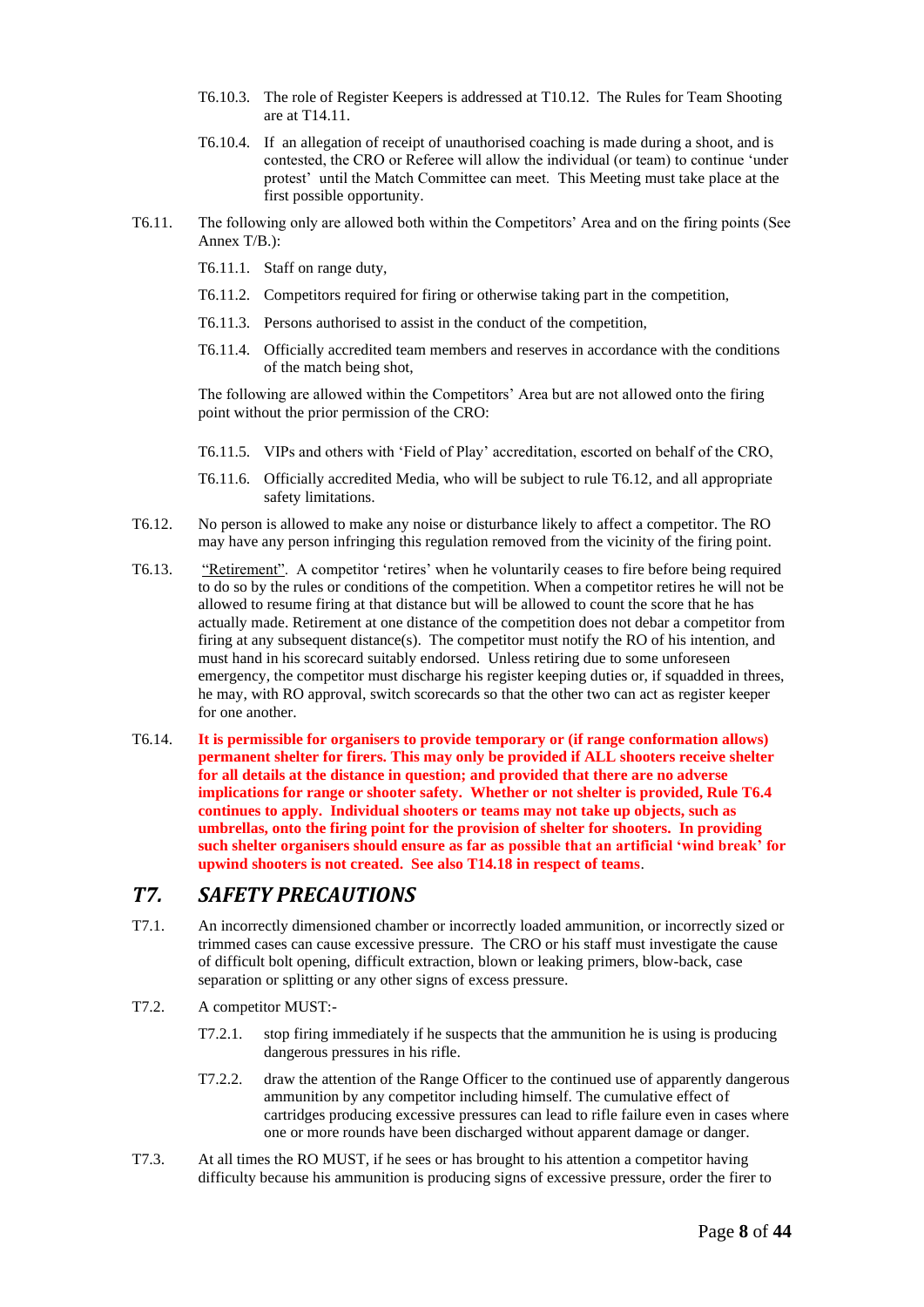cease firing temporarily and immediately report the matter to the Chief Range Officer **and Match Referee if one has been appointed**. The CRO, or the RO at his direction, will:-

- T7.3.1. ensure that the competitor does not inconvenience or endanger others, by making him wait until others on his target (if any) have completed their shoots.
- T7.3.2. examine the competitor's fired cartridge cases for signs of high pressures, calling for expert opinion if unsure. If the cases show the signs of excessive pressure, the CRO must not allow the competitor to fire again unless he changes his ammunition. This does not preclude the CRO authorising completion of the shoot with another safe rifle/ammunition combination. Changes of rifle are also governed by Rule T8.1.
- T7.4. All rifles, whether in bags/cases or not, must at all times and in all places on the range, including locked or unlocked vehicles, be carried in "safe condition". In New Zealand this requires the bolt to be removed at all times when not on the firing point.
- T7.5. No rifle may be loaded or fired until on the firing point and the CRO has given the order to load and carry on. Any RO may give an order to cease firing at any time for any safety-related reason. **If any person on the range considers that there is a potential or actual breach of safety which urgently requires all competitors to stop firing he will immediately give the order "cease fire, cease fire". All competitors must immediately stop firing, take their finger off the trigger, unload or refrain from loading (as the case may be), and await further instructions. No-one may move off the firing point. The person ordering the stop, if not himself the Range Officer (RO), must immediately explain his action to the RO so that the RO may take effective control of the situation**.
- T7.6. Practices in relation to the loading of rifles should be as safe as is practicable and enforceable. It is the responsibility of the shooter (when on the firing point) to load his rifle with the rifle "on the shoulder" and in such a way that it points towards the stop butt, both in terms of elevation and direction, at all relevant times. ROs should be alert for excessive angles of elevation or depression, and may require a competitor to modify his procedure where and when appropriate.
- T7.7. If the Butts Danger Flag is displayed, rifles are not to be fired. Nor are they to be sighted or aimed in the direction of the butts.
	- T7.7.1. If firing is interrupted and the Butts Danger Flag is displayed, firers are to unload their rifles. After the instruction to unload, the action is to checked clear by the register keeper and be left open until the Butts Danger Flag is lowered and the instruction from the RO to "carry on" is issued.
- T7.8. Neither aiming nor dry firing an unloaded rifle is allowed except when in the firing position on the firing point, and then only with the (C)RO's permission if it would be in all respects safe actually to fire, and provided it causes no delay. Rules T13.8 and T13.24 also refer.
	- T7.8.1. If a shot is fired at a target exposed under the (C)RO's control for adjustment of sight apertures prior to shooting:-
		- **T7.8.1.1. The shot will not be marked, will be recorded as a miss and will not be repeated,**
		- **T7.8.1.2. A penalty of five points may be deducted from the shooter's total score for the shoot concerned,**

#### **Rule T19.5.3 is available if there are any aggravating features**.

- T7.9. A competitor who, whilst on the firing point, accidentally discharges his rifle will not be allowed to repeat his shot and the shot will be recorded as a miss. He may be considered to have acted in a dangerous manner under rule T19.5.4 if applicable.
- T7.10. Any competitor acting in a dangerous manner will be forbidden to fire until the CRO is satisfied that he will no longer act in a dangerous manner.
- T7.11. The rifle of every competitor must be inspected by the competitor's register keeper immediately after he has completed his shoot at every distance, in accordance with Rule T10.7. A competitor who fails to present his rifle for inspection, whether called on to do so or not, may be considered as "acting in a way that might prove dangerous".
- T7.12. Each range should be equipped with one or more cartridge removal tools. If a live round is jammed in a rifle chamber, but the bolt can be removed, the competitor must leave the rifle pointed towards the targets and call for the RO to arrange for the removal of the cartridge.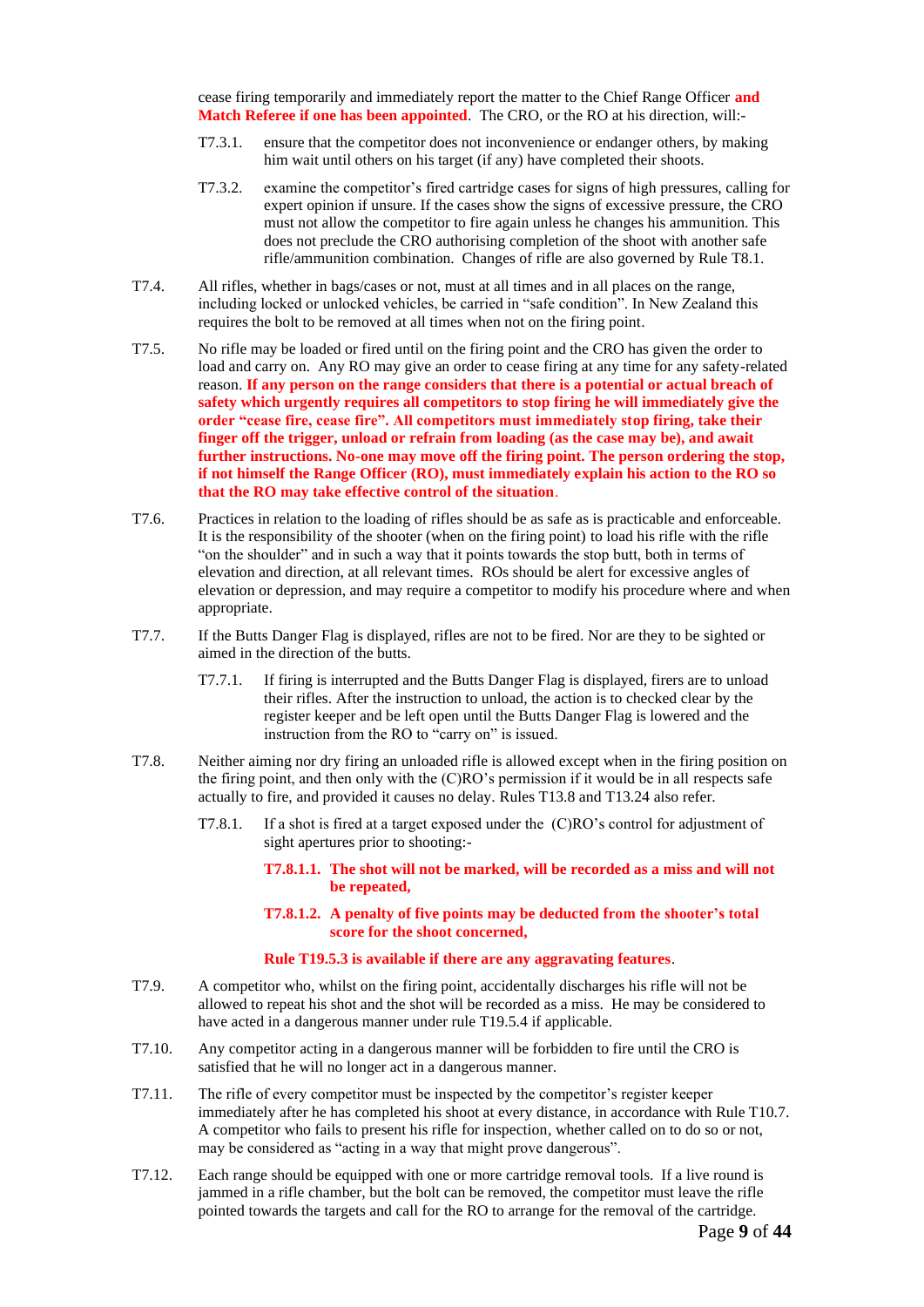Under no circumstances should an attempt be made to remove the round with a cleaning rod. After removal of the cartridge, the competitor will be permitted to continue his shoot. If the action locks on a live round and the bolt cannot be removed, the rifle must be left on the firing point, pointed towards the targets, until the range is clear. An armourer must then be called to make the rifle safe. A cartridge extractor, cleaning rod or other means may be used to extract a **spent** cartridge case, either by the shooter or some other person, with minimum disturbance to neighbouring competitors.

- T7.13. In the event of more than one failure under rule T7.11 or a need repeatedly to artificially extract spent cases, the RO must consider the possibility (among others) of the use of unsafe ammunition as provided for under Rules T7.2 and T7.3.
- T7.14. If a misfire occurs, the competitor should be aware of the possible danger of a hangfire. The RO must be called immediately, whilst the rifle remains pointed towards the targets. After waiting at least 30 seconds, the competitor may then turn the rifle on its side, so that the loading port faces the ground, and open the bolt. The competitor must ensure that his fingers and all other parts of his body are not behind the bolt. It is the responsibility of the RO to ensure that no one is standing behind, should the bolt be blown out. On no account must a round that has misfired be reloaded into the rifle. Should only a shell case be removed upon opening the bolt, the bolt must be removed from the rifle and the scorer or Range Officer is to look through the barrel to ensure there is no obstruction. The onus is on the shooter to facilitate the scorer or Range Officer being able to clearly look through the entire barrel.

## *T8. RIFLES and AMMUNITION – MISHAPS and TESTING*

- T8.1. Unless otherwise stipulated by a specific match condition, a competitor may change his rifle between distances. In respect of changes between shots within a shoot:-
	- T8.1.1. In individual matches, he will only be permitted to switch rifles during firing should the first rifle become unsafe or unserviceable and only if the RO verifies this to be so.
	- T8.1.2. In team matches, a team member may change his rifle at any time. A Team may NOT, however, substitute the shooter concerned by a reserve.
	- T8.1.3. In neither case is an extra sighter permitted nor may the rifle be changed for one of a different calibre (T2.1 refers).
- T8.2. A shot has not been fired until the striker has functioned and the bullet has left the barrel. If a bullet exits the muzzle, it will, for scoring purposes, be considered as a shot properly fired, unless the shot has been discharged deliberately for safety reasons at the request of the RO or other Range official.
- T8.3. The CRO or RO, if satisfied that it can be done with safety, may permit a competitor to leave the firing point to rectify a mishap to his rifle, or to change his rifle or ammunition in accordance with rules T7.3.2 or T8.1, and complete his shoot within the period of his detail **or time available to his squad in single string shooting**, once the other competitors on his target have completed their shoots (or as the CRO may direct). An additional sighter will not be permitted. **In single string shooting the time elapsed at the moment of rifle failure should be noted, and the shooter will have the balance of time remaining to him in which to fire his remaining shots. No extension will be given to a Team's allotted time in team shooting.**
- T8.4. A competitor who suffers a malfunction to his rifle which cannot be rectified on or behind the firing point may, if timings and target availability permit, be resquadded. This is at the absolute discretion of the CRO. The competitor's score to date will stand, and he will be permitted one optional non-convertible sighter.
- T8.5. A RO may at his sole discretion (or in accordance with the CRO's direction) test the trigger of any competitor's rifle immediately prior to him shooting, **or following a rectification under T8.3 above,** or following a shoot before the scorecard has been accepted. This is NOT limited to those scoring the highest possible score**, although achieving the highest possible score may be used as a criterion for selection for test. A shooter must be permitted to conduct the test under supervision if he so requests: but the RO has the subsequent right himself also to test if not satisfied**.
- T8.6. **Reserved [explanation: T8.5 and T8.6 have been rationalised into a single rule]**.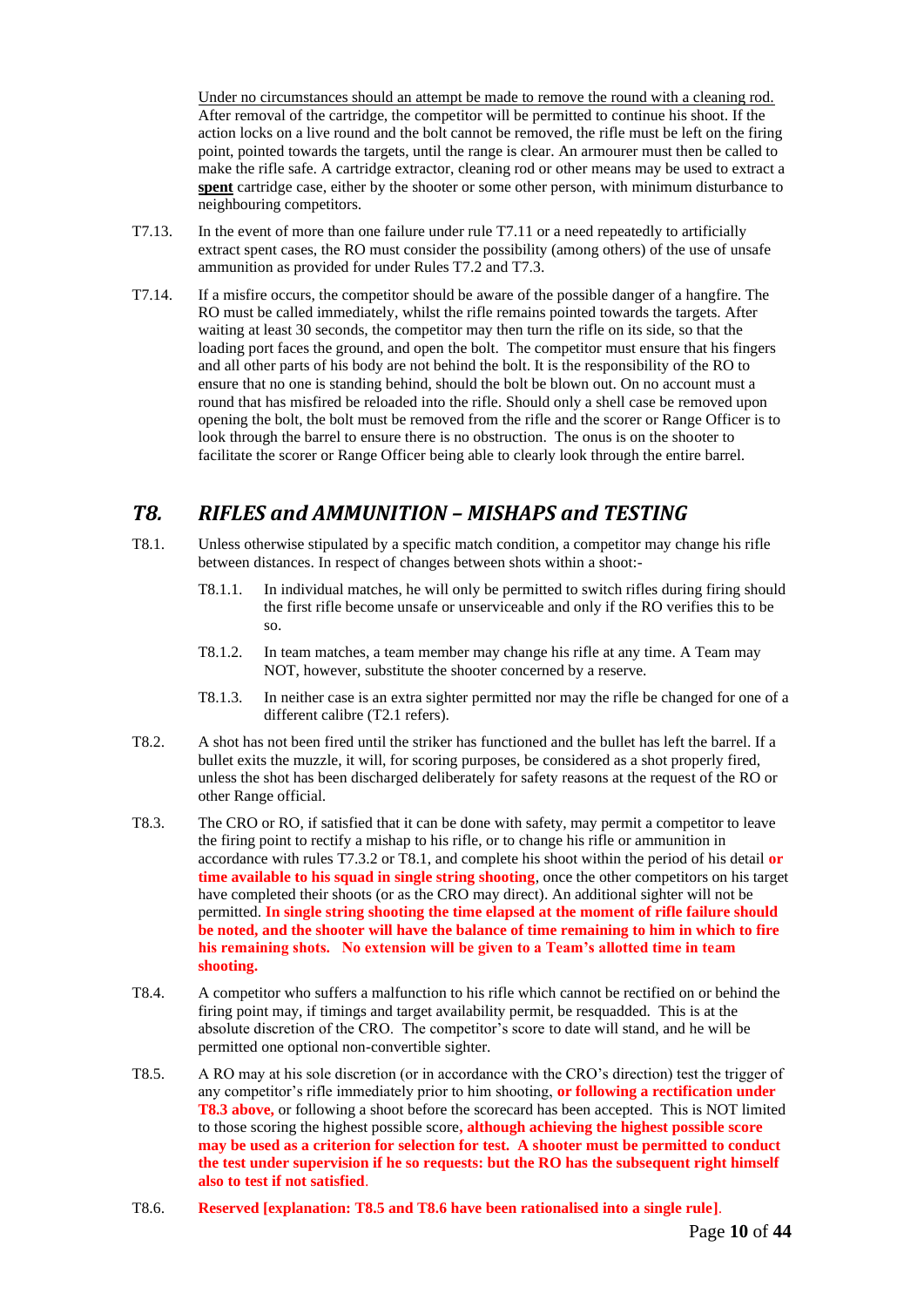- T8.7. Before testing, both the competitor and the RO must check to see that the rifle is unloaded**. A 'snap cap' may be inserted in the chamber under supervision.**
- T8.8. All trigger tests are to be made by a RO or, under his supervision, by the competitor or some other person delegated by the RO or requested by the competitor. **The format of the test is given at T8.10.**
- T8.9. Triggers must not be adjusted on the firing point without the express approval of a RO.
- T8.10. Triggers will be tested, in all cases by lifting the weight from a flat, dry and *level* surface, with the barrel vertical and the weight suspended from the centre point of the trigger finger piece (or deepest point in respect of curved triggers). A maximum of five attempts may be made to lift the weight. The weight must come clear of the surface from which it has been lifted, and the trigger must support the weight. It is permissible as an alternative to use the method whereby the weight is hung from the trigger by lowering the weight onto it.
- T8.11. If a rifle fails to pass the test after shooting and the competitor desires a re-test, the RO will retain it in his possession and re-test it on the firing point after not less than five or more than ten minutes, and if it then passes the test at the first attempt, the score will be allowed. If the matter becomes the subject of protest, then the protest is to be settled at the earliest possible moment. The rifle must be retained by the range staff until the protest is resolved.
- T8.12. If a trigger fails the test, five penalty points will be deducted from the competitor's score and the RO will amend the scorecard accordingly.
- T8.13. The RO or another range official who has been delegated by the CRO is authorised to check that the ammunition used by a competitor is within the specification for the match. One round from those that the competitor is about to fire may be taken for subsequent examination. The competitor should not be disturbed once he has commenced firing. The host country is to provide a person with suitable expertise to ensure that checks are done to collected ammunition in the shortest possible time. **Suitable arrangements must be made to ensure that rounds taken are clearly identified as to their owning competitor, and to ensure that those rounds cannot become confused with those from any other competitor.** After dismantling the round for checking, the unfired cartridge case and bullet must be returned to the competitor.
- T8.14. Additional rules apply if ammunition 'as issued' is in use in competition otherwise shot under ICFRA Rules. These are laid out an Annex T/E.

*(Deliberately blank)*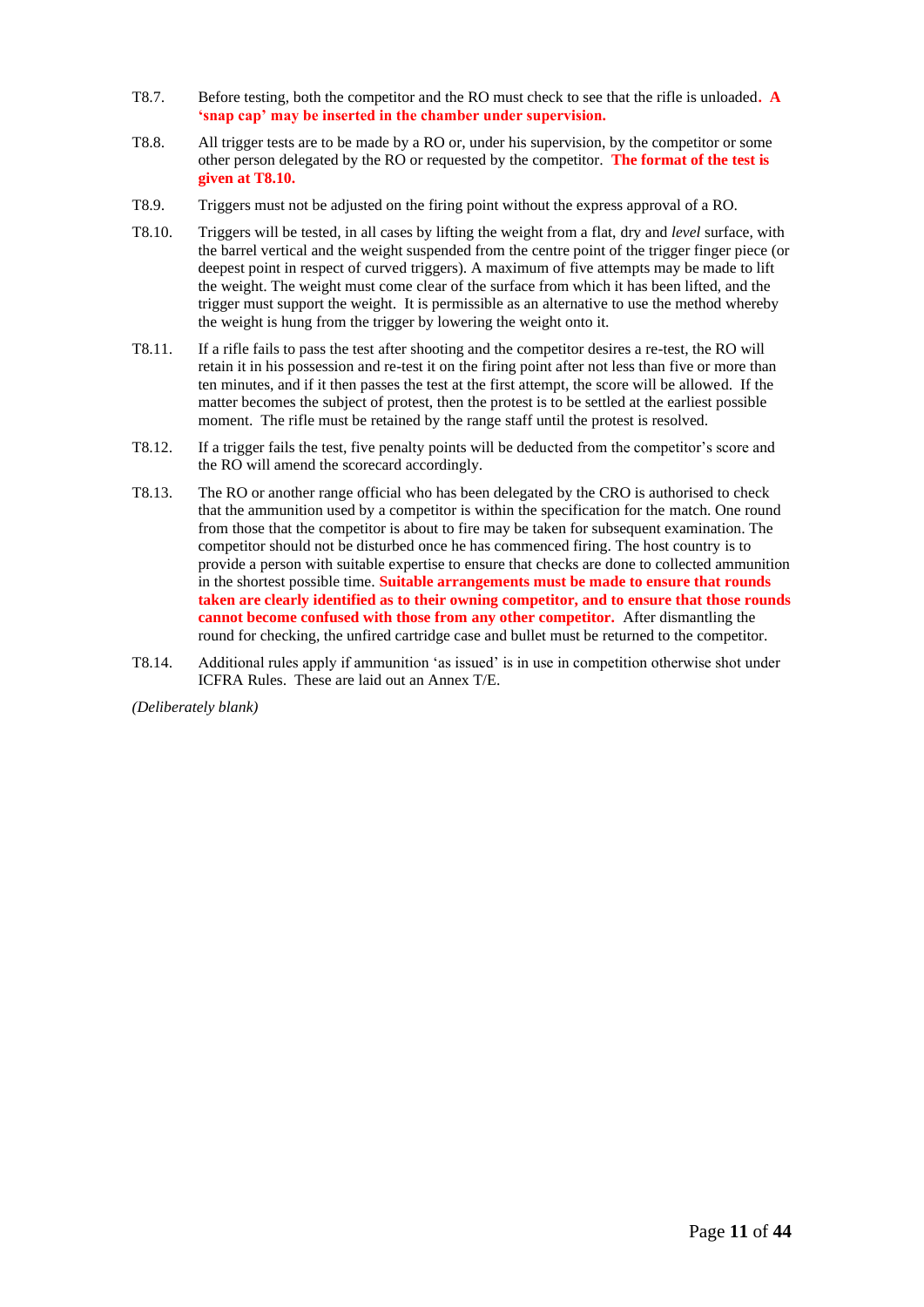## *T9. SIGHTING SHOTS and CONVERTIBLE SIGHTING SHOTS*

- T9.1. Sighting shots will be fired in accordance with the conditions of the match. The NRANZ  $\&$ ICFRA standard will be two convertible sighting shots at every distance of the match, both for individual and team competitions. **The standard for tie shoots is two sighters excepting only if 'extra tie shots' are being fired immediately upon completion of the initial shoot in accordance with match conditions, when there will be none.**
- T9.2. A competitor who cannot tell the position of an initial convertible sighting shot, owing to the display of two (or more) spotting discs, may elect to accept the one of higher value or, alternatively, may request permission from the RO to repeat the shot, which**, if originally convertible** remains convertible. If he does so, the RO will declare the previous shots on the target null and void. If any other shot is known to be a shot out of turn by another competitor squadded on the same target, that competitor will have no relief, and the value will be as in Rule T11.3**. In respect of a non-convertible sighter, the shooter may carry on regardless or request permission from the RO to repeat the shot.**
- T9.3. After a competitor has fired his second (or only, if match conditions specify one) sighting shot, he may elect to count the sole sighting shot, or the second sighting shot, or both when there have been two, in his score. He must declare his intention to his register keeper BEFORE any further shot is fired by him. In the absence of such declaration, he will be deemed NOT to have converted his sighting shot/s. The register keeper is to acknowledge any conversions.
- T9.4. Except as provided at T9.2 above or T11.1 below, all extra sighting shots provided for in these rules are optional and non convertible. Unless a competitor declares *before* shooting his shot, that he is taking a permitted extra sighter, he will be deemed to have fired 'on score'.
- T9.5. **If 'blow-off' shots are called for or permitted under Match Conditions and can safely be provided, they are to be fired as aimed shots into the stop butt, the rifle having previously been safely loaded. They will be conducted under the control of the (C)RO and no targets should be displayed.**
- T9.6. **In the event of a break in shooting taking place after a shooter has fired his first convertible sighter of two, his non-convertible extra sighter remains non-convertible, but the original sighter retains its convertible status.**

### *T10. REGISTER KEEPING*

- T10.1. In individual competitions, competitors squadded in pairs or threes will exchange scorecards and each will act as register keeper for the competitor firing immediately after him. In the case of a competitor firing by himself despite pairs or threes being in use, the RO must detail a register keeper. Arrangements for competitors shooting in single string will be in accordance with Section T13 A "Single string".
- T10.2. Every register keeper must use a spotting telescope or binoculars powerful enough to clearly see the lines dividing the scoring areas on the target.
- T10.3. For each shot, the register keeper must first confirm that the spotting disc agrees with the value signalled. He must then call out the result, loudly and clearly, giving the target number, (or the competitors name), followed by the shot number, the colloquial name (if any) for the scoring zone, and the points value. e.g. "Mr. Smith, third to count, bull(seye), five", or the equivalent in the local vernacular. If the spotting disc disagrees unmistakably with the value signalled, the competitor or the register keeper must at once inform the RO who will ascertain the value of the shot.
- T10.4. If the competitor decides to convert one or both sighting shots, the value/s must be struck through with a diagonal line and transferred to the boxes for the first, or first and second, counting shot(s) as the case may be. Any scoring spaces left blank, crossed through or written "C" will count zero: only the shots recorded in the scoring boxes will be counted. Examples are:-

| $\overline{\mathscr{K}}$ |  |  |  |  |  | Е. |  |
|--------------------------|--|--|--|--|--|----|--|
|                          |  |  |  |  |  |    |  |
|                          |  |  |  |  |  |    |  |

(Line 1: both converted, Line 2: only second sighter converted, Line 3: Neither sighter converted).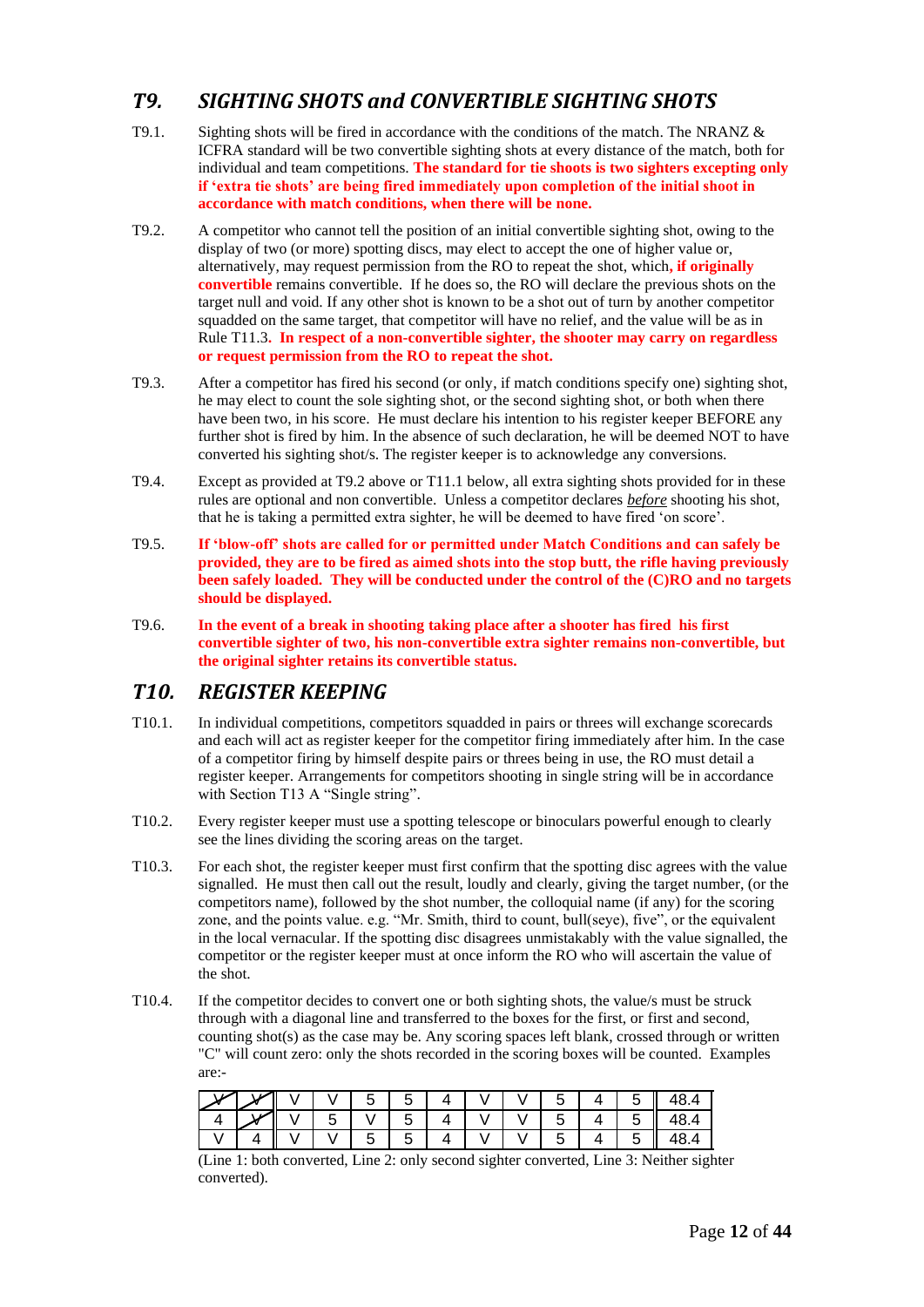- T10.5. The competitor must pay attention to the scores called out by the register keeper and immediately bring any error to the attention of the register keeper.
- T10.6. On completion of the shoot, the register keeper must record and call out the total score for that distance, including the number of V-Bulls. A decimal point must be used to separate the score and the number of Vs (e.g. 48.4). At the final distance of a match, he must also enter and call out the total score and total number of Vs. After conducting the safety check outlined in Rule T10.7, he must then sign the scorecard and complete any other required details.
- T10.7. On completion of shooting the rifle is to remain pointing towards the target, the bolt is then to be removed from the rifle. The competitor is to check that the rifle is clear. The register keeper must verify and confirm that the rifle is clear by looking down the barrel from the breech end. The empty chamber indicator is then to be inserted prior to the rifle leaving the firing point. Once this is done, the competitor must leave the bolt out. The register keeper will then certify the rifle as safe by signing in the space provided on the competitor's scorecard. The competitor must check and initial his card as having been correctly filled in (see Rule T10.10). It is the responsibility of the competitor to hand his card to the RO or to some other person detailed by the RO, or post in the supplied range card "letterboxes" immediately on completion of his shoot. If a competitor leaves the firing point with an "unsafe" rifle, both he and his register keeper are liable to be penalised.
- T10.8. Any alteration of a score must be initialled by the register keeper. The RO must verify all such alterations with the register keeper. No erasure is permitted on any score card. Errors must be corrected by striking them out, writing in the correct values, with the scorer initialling the changes.
- T10.9. Where a target with a bullseye value of 10 is in use, a miss must be entered on the scorecard as the letter "M". This is to avoid the danger of a 0 being fraudulently altered to a 10.
- T10.10. Any objections to the score entered on the competitor's scorecard must be made by the competitor on the firing point at the time. No competitor has the right to object at any subsequent time.
- T10.11. The register keeper is responsible for ensuring that all scores are completed in ink. Pencil is not allowed, except when shooting in the rain.
- T10.12. **Where Electronic Targets are in use Register Keepers are still to be provided/detailed, a manual record must still be kept in accordance with all the above provisions. The Register Keeper (or a Range Officer) alone has the right to reset (or supervise the reset of) the scoring monitor after completion of a shoot and will do so ONLY after the score has been agreed and signed for. Where competitors are shooting singly, the Register Keeper will initiate and as far as possible resolve shooting queries such as unexpected shots appearing or unexplained misses. He will work with the Range Officer as necessary. The scorecard should be carefully endorsed where a competitor's score differs from the nominal electronic record (e.g. by the arrival of a cross-shot or a shot out of turn). In ALL such cases the manual scorecard will have primacy in determining scores and outcomes**.

## *T11. TARGET IRREGULARITIES*

- T11.1. If, at the moment at which a competitor fires, his target is moved in such a manner as to falsify the result of his shot and this can be evidenced to the satisfaction of the RO, he will cancel this shot and order the competitor to fire another in place of it. **The Competitor MUST a) Make the claim before the target is re-exposed and b) immediately call the range officer. The range officer will make enquiry of the shooter's partner(s), register keeper or scorer as appropriate and may make enquiry of the butt marker through the butt officer.** A high strike on the target will not, of itself, be evidence that the target moved. If the shot concerned is a convertible sighter, the replacement shot will also be convertible.
- T11.2. In all competitions, a competitor who fires at the wrong target will be credited with a miss for each shot so fired.
- T11.3. A competitor who fires out of his proper turn at his own target will have one point deducted from the value of the shot so long as this does not create a negative value for that shot. A Vbull or bull will be scored as an inner. This applies both to counting and sighting shots. If in the circumstances of his shot out of turn two (or more) shots strike the target the value credited to him will be one point deducted from the shot of highest value unless the competitor, whose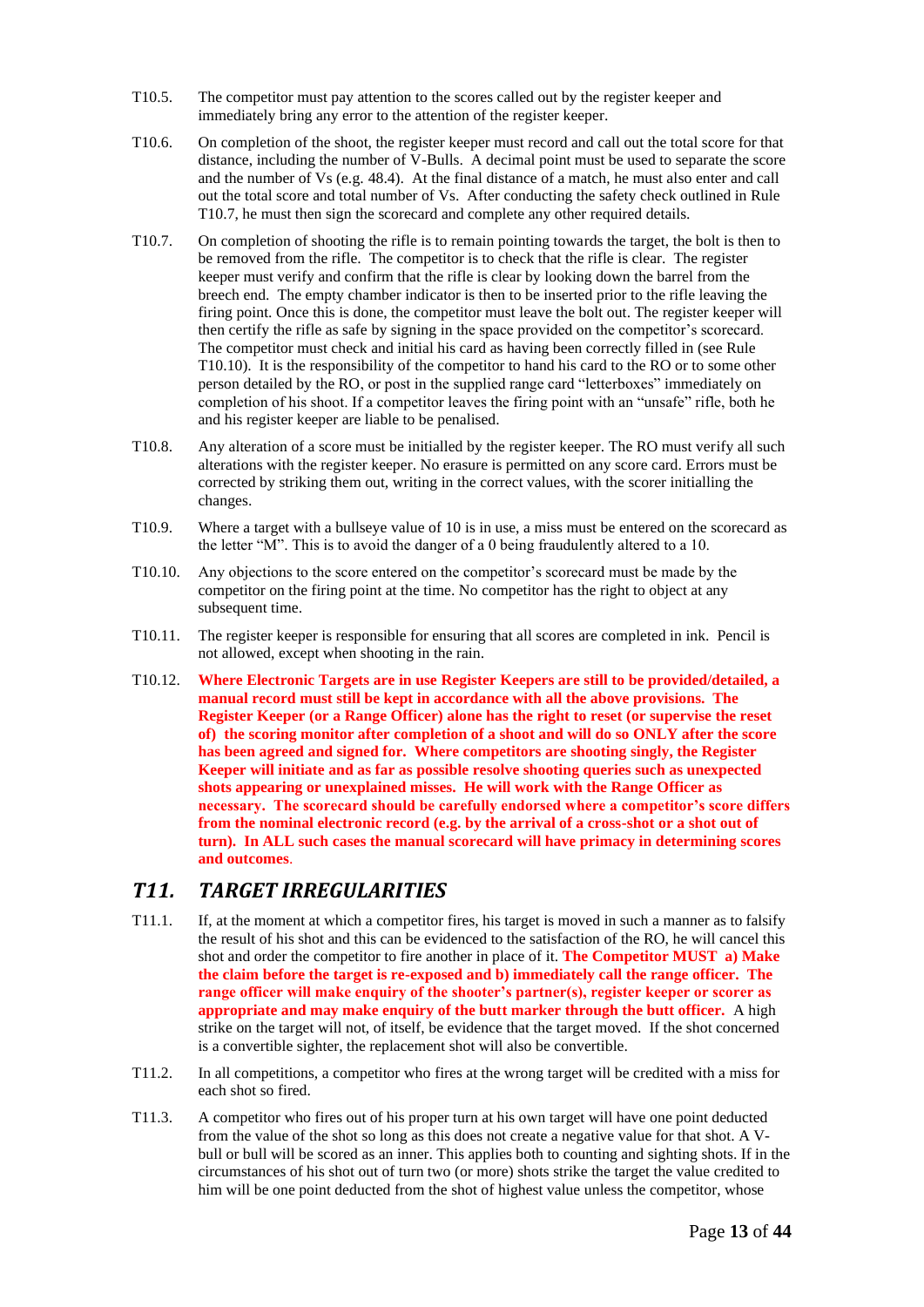proper turn it was to shoot, has also fired during the same exposure. The deduction will then be from the shot of second highest value.

- T11.4. Once the called value of a shot has been accepted, or any query has been resolved, it remains "final". If the target subsequently goes down and a new shot is signalled without any of the competitors allocated to it having fired, that value will NOT be credited to any of them, even if a cross-shot from a nearby target cannot be established.
- T11.5. Electronic Targets Misses on the target. When using electronic targets, if a shot is not registered on the monitor after 30 seconds the scorer shall call the Range Officer and request an assessment of the situation by the Range Officer. The scorer is to note the shooters elapsed time when the Range Officer is called.
	- T11.5.1. The Range Officer may use discretion. If the shot is the first of the string, a miss shall be recorded, and the shooter shall re-check that their sight setting is correct. If the shot is during a string with all previous shots registering on the target, the Range Officer shall use all available data to make a determination whether in all reasonableness, a miss was probable.

This data should include but not be limited to, current weather conditions, scores leading up to the lost shot (continual approximate centre shots vs edge of target shots etc), possible simultaneous shots, chronography speeds should they be available, any issues or glitches on other targets immediately preceding the event.

Nearby targets should be checked for any extra shots.

Following this determination, the Range Officer may award an extra shot if, after careful consideration and on the balance of probabilities, the electronic target is deemed at fault. If a new shot to count is awarded and more than five minutes has elapsed since the shot in question was fired, the shooter may nominate to take a nonconvertible sighter.

The shooter must nominate to their scorer before firing again if they are taking the non-convertible sighter.

The Range Office may allow the shooter a time extension.

The Range Officer shall award a miss if, after careful consideration and on the balance of probabilities, the shooter is deemed to have missed.

Should the shooter disagree with the Range Officers decision with regards being given a miss, an extra shot may be fired at the conclusion of the normal number of counting shots if the shooter wishes to appeal the Range Officers decision to the Match Committee. This shot value is to be noted on the score card, but not added to the score at this time.

T11.5.2. The previous procedure is distinct from a crossfire. A crossfire will be identified by BOTH the absence of shot on the shooters monitor AND the appearance of an unsolicited shot on another target (subject to the electronic target design). In this instance the Range Officer must be called to find the origin of the unsolicited shot.

> In the event of two shots being recorded in rapid succession (ie an extra shot from another target) and it is not possible to determine which shot should be attributed to the shooter on the target, the rule applying to two spotters on manual target will apply.

- T11.5.3. If initially, or subsequently, the target/monitor is deemed by the Range Officer to be unserviceable it must be withdrawn from further use and the shooter, and any previous shooters considered to have been disadvantaged, will be assigned another target to either complete the shoot with the provisions of T6.9 to apply, (time limits and optional sighters), or to reshoot the full range if the disadvantage was deemed to have adversely affected a previous shooters total score.
- T11.5.4. In the event of an electronic target monitor displaying an error message or a malfunction that could be attributable to two simultaneous shots on the target, and the possibility is identified by crossfire or concurrent use of the target, the competitor will be entitled to an extra shot to replace the shot that could not be properly identified.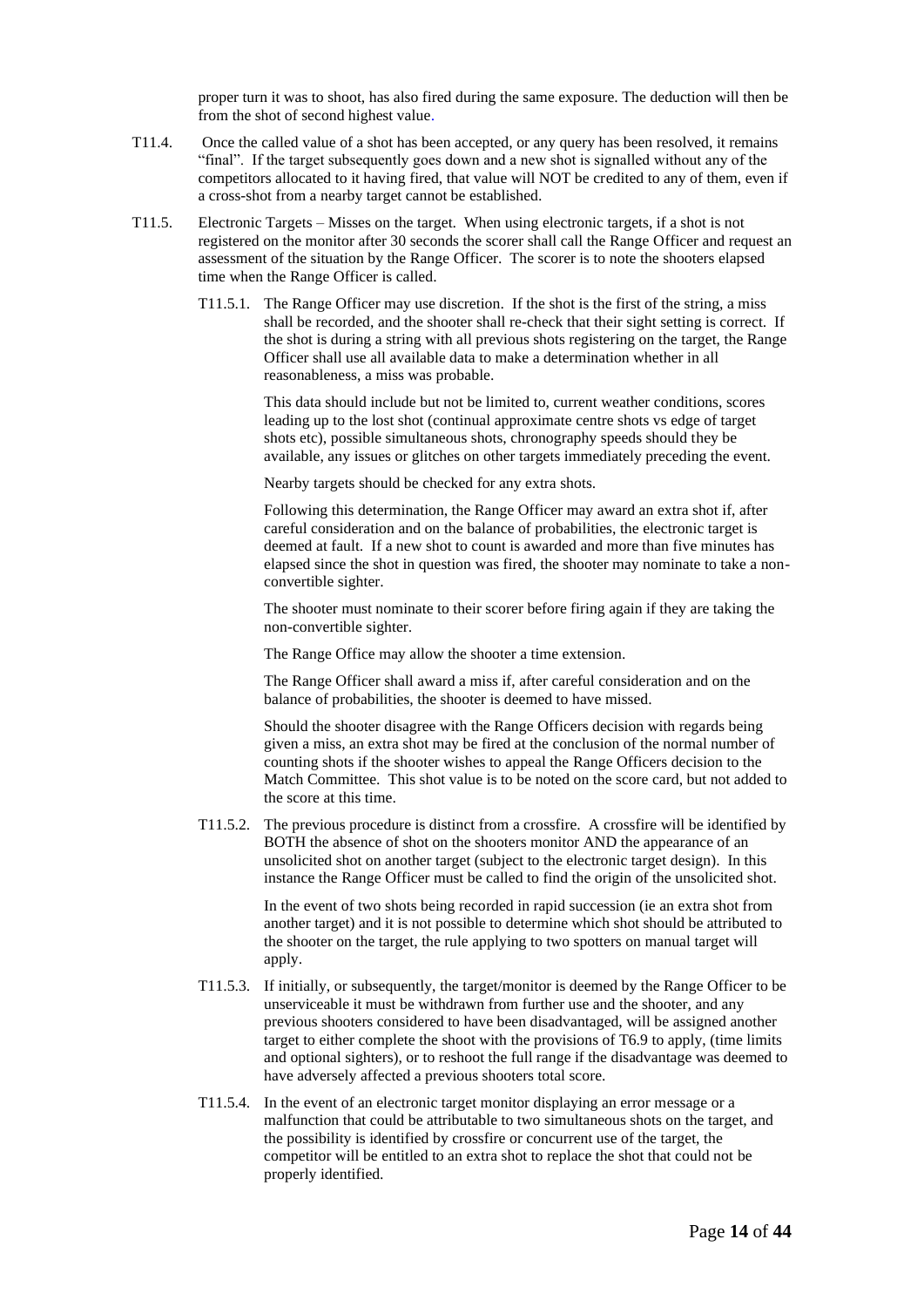## *T12. MARKING and SCORING*

### **A. Marking in the Butts**

- T12.1. The butts will be under the control of a Chief Butts Officer, assisted by an appropriate number of Butt Officers, in radio or telephone contact with the ROs. Their responsibility will be to ensure rapid and accurate marking and to resolve marking queries and challenges. Each target must have one or more markers.
- T12.2. Each shot will be separately signalled. The value of the shot will be indicated and its actual position shown by a spotting disc.
- T12.3. The system of signalling commonly employed in the host country may be used. Where no system is already established in host country rules, or a country changes to ICFRA standard, one of the systems at Annex T/C is to be applied.
- T12.4. A shot on the non-scoring area will be signalled as for a miss and by a spotting disc, if possible. If the shot is on the target but a spotting disc cannot be inserted it is permissible for the butts to inform the RO of its position and for the competitor to be informed thereof.
- T12.5. A spotting disc that has been hit must be patched before it is re-used.
- T12.6. A shot that misses the target will be signalled by the removal of the value panel and the target sent up "clear"(i.e. previous spotting disc removed and hole patched):
	- T12.6.1. if the marker lowers the target, being sure (whether or not correctly) that a shot has been fired at his target, or
	- T12.6.2. after a radio or telephone message calling for the target and spotting disc to be marked, and
	- T12.6.3. the following procedure is carried out by the marker
		- T12.6.3.1.when no shot hole is found on the target the target is to remain lowered, the spotter is not to be removed from the previous shot hole, the marker is to summons the butts officer for inspection and display of outcome.
- T12.7. A ricochet will be signalled as a miss. No spotting disc will be shown. A shot will not be deemed as a ricochet unless it gives evidence, by throwing sand or dirt against the target or into the gallery, that it has previously struck the ground. An elongated hole is not, by itself, evidence of a ricochet. In all cases where a ricochet is suspected, the Butt Officer is to be called to adjudicate. In the event of an elongated hole the point closest to the centre of the target will determine the point of impact for scoring and marking purposes.
- T12.8. If, on lowering the target, two (or more) shot holes are apparent, that having the highest value will be signalled but all shots will be shown by spotting discs.
- T12.9. When a shot touches the line between two divisions of the target, the competitor will be credited with the higher value. In case of doubt a gauge of  $7.82 \text{mm}$  diameter (=0.308 inches) will be used (irrespective of the calibre in use) to determine the value of the shot. The ruling by a Butt Officer will be final.
- T12.10. **The signalled value of a shot may be challenged from the firing point**. On a challenge being received the target is to be lowered. The Butt Officer's disc/flag will be shown above the mantlet by the marker. The Butt Officer (whose decision is final) will then personally examine the target, gauging the shot hole if necessary, after which:
	- T12.10.1. If a challenge for a hit, the shot (if found) or a miss will be signalled.
	- T12.10.2. If a challenge for a further hit, the original spotting disc will be removed and the hole patched. Any further shot found will be marked and signalled. If no additional shot is found the target will be sent up clear.
	- T12.10.3. If a challenge for a **different** value, or a report that the spotting disc disagrees with the signalled value, the correct value will be signalled whether it has been altered or not.

The outcome will also be communicated to the RO who will relay it to the shooter.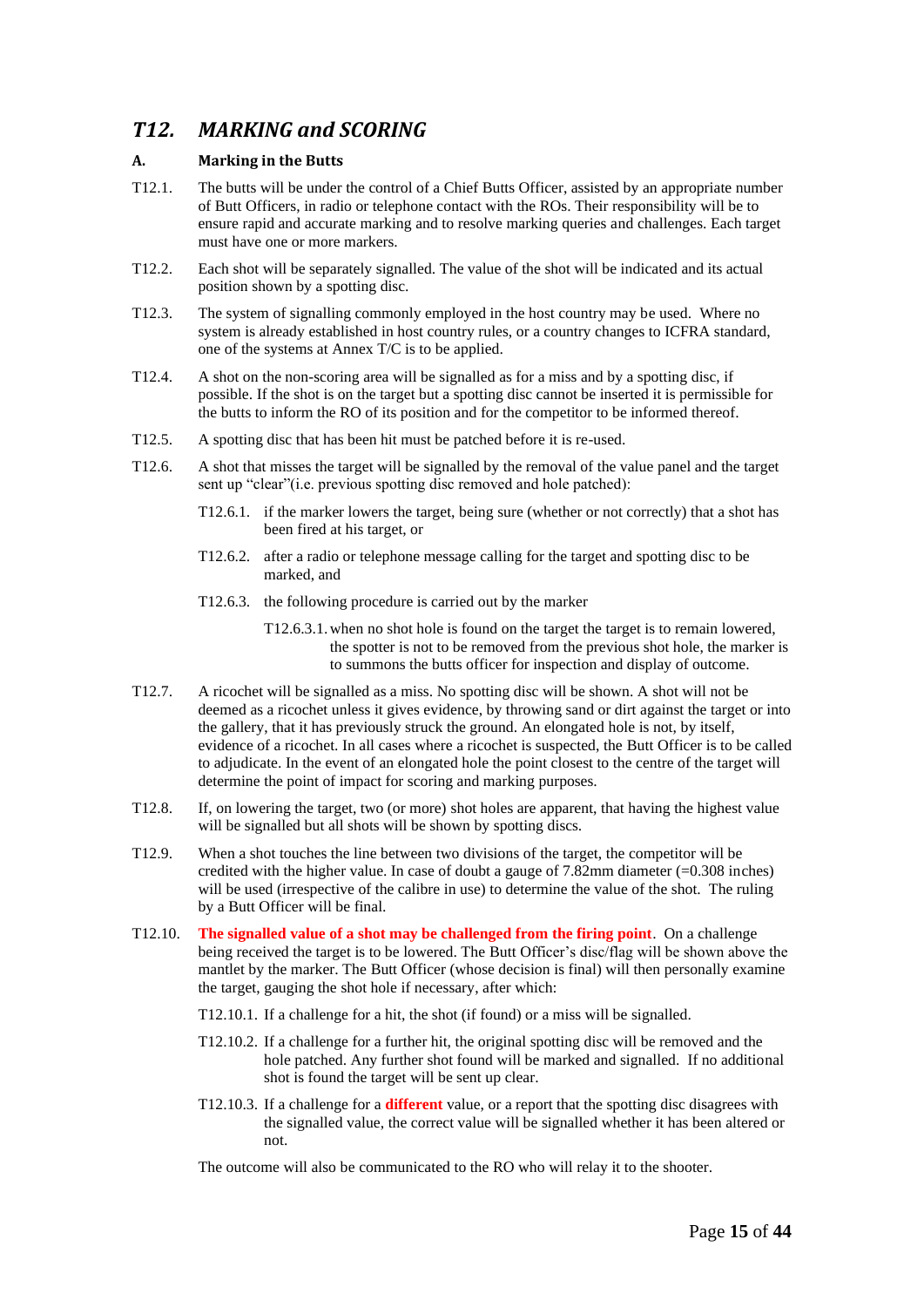- T12.11. Messages between firing point and butts should be in accordance with national practice. Where no standing practice exists, or following review, the system of abbreviated messages laid out at Annex T/A sets the **NRANZ** standard.
- T12.12. The only means of communication between the butts and the firing point is to be that formally used by the Range and Butt Officers. **While firing is taking place** no person in the butts is to use any other means of communication that could be contacted by any person in sight of the firing point. In particular, mobile/cell phones must be switched off by all personnel in the butts and those **on the firing point except those on the firing point provided for in Rules T6.10 and T14.11 in respect of electronic target displays.**
- T12.13. **It is permissible for Butt Officers to redistribute markers between targets during a break in shooting**.

#### **B. Scoring on the firing point**

- T12.14. If the target shows two (or more) spotting discs the shot having the highest value will be signalled and credited to the competitor who has fired at the target in proper turn. If the shot in question is a convertible sighter, Rule T9.2 applies. If it is a shot to count or a non-convertible sighter the competitor will be entitled to an optional, non-convertible sighting shot. In either case, if taken, the additional shot is to be fired at once and MUST be nominated to the register keeper and any other competitors on the target before being fired.
- T12.15. If the spotting disc disagrees unmistakably with the value signalled, the competitor or register keeper must at once inform the RO who will ascertain the value of the shot **by NRANZ Message 3. It is not permitted for the shooters on the target to agree amongst themselves that it is a marking error and score accordingly**. No more shots are to be fired at that target until the correct value has been ascertained and signalled. No more shots are to be fired at that target until the correct value has been ascertained and signalled. See also Rule T12.10.3.
- T12.16. Anyone who sees such an unmistakable disagreement in the value of a spotting disc, on any target, to which there has been no call for rectification, is obliged to immediately call it to the attention of the RO.
- T12.17. If the target is not lowered after a shot is fired at it, the competitor, his register keeper, or the next competitor to fire must ask the RO to have the target marked.
- T12.18. The signalled value of a shot (or a miss if so signalled or notified) may be challenged once only before any other shot is fired at the same target. The competitor must notify the register keeper and the next competitor due to fire (if not himself) that he intends to challenge, and the register keeper must initial any consequent change in value recorded on the scorecard. An unsuccessful challenge may become liable to a 'Fee' under Rule T12.22.
- T12.19. If a competitor believes that the shot marked on the target was not that which he fired he may repudiate the shot marked and call for the target to be examined for a further hit (NRANZ Message 6). **If a second hit is found of higher value he will receive that value. If no additional hit is found he will receive the value of the original shot marked. If no additional shot is found he will be liable to a challenge fee as in T12.18.**
- T12.20. If there is any uncertainty as to the true value of a shot, the RO will communicate with the butt officer by radio or telephone to confirm the true value, and the competitor will be credited with the true value. Where a spotting disc appears not to have moved, a competitor or register keeper may check that this reflects the arrival of a shot extremely close to the preceding one by means of **NRANZ** Message 8. **or its equivalent.**
- T12.21. If the circumstances are such that the signalled value of a shot cannot be verified at once, or without considerable delay, the competitor will, unless the RO decides otherwise, be credited with the signalled value.
- T12.22. It is the prerogative of the organisers to decide whether there should be a challenge fee and, if so, the amount. No fee is payable if the challenge is upheld.
- T12.23. No competitor may, under any circumstances, knowingly claim or accept points which he has not made, or connive at any such conduct by another competitor.
- T12.24. In all competitions all targets will remain showing until the completion of all shooting at that distance. NRANZ Message 11 should then be given. **The CRO may, however, order individual targets to be lowered on completion if the weather is such that the targets need protection.**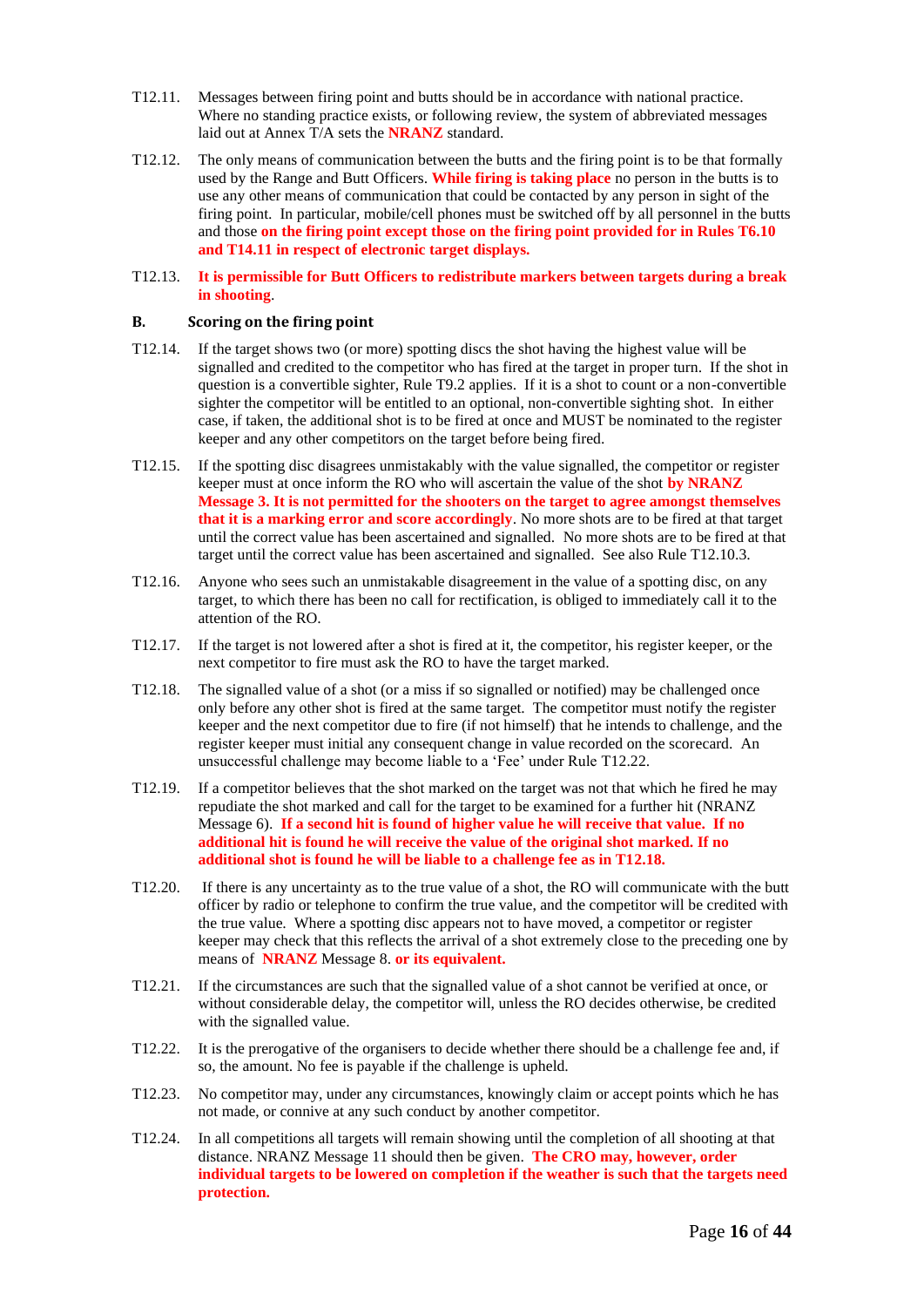- T12.25. The CRO or a RO may not go to the butts to inspect a target or allow an assistant or any competitor to do so.
- T12.26. The results of all challenges and marking queries will be confirmed by radio or telephone.

### **C. Electronic Targets**

- T12.27. Scorers and check scorers are to maintain vigilance on the monitor for the appearance of unsolicited shots. It is stressed however that this is always secondary to the primary task of the scorer being the overseer of the shooter and that safety practises are being followed.
- T12.28. Scorers and check scorers are to report to a Range Officer at once all stray shots recorded on a monitor, or if a shot fails to display. This is critical as it assists Range Officers to resolve issues quickly and accurately. The shooter is to suspend his/her firing until the issue is resolved the Range Officer.
- T12.29. Personnel relocating Electronic Target Monitors must ensure that the rifle of the shooter waiting to commence shooting is unloaded before commencing to relocate the monitor.

At no time shall personnel relocating a monitor step over a shooter or rifle.

*(Deliberately blank)*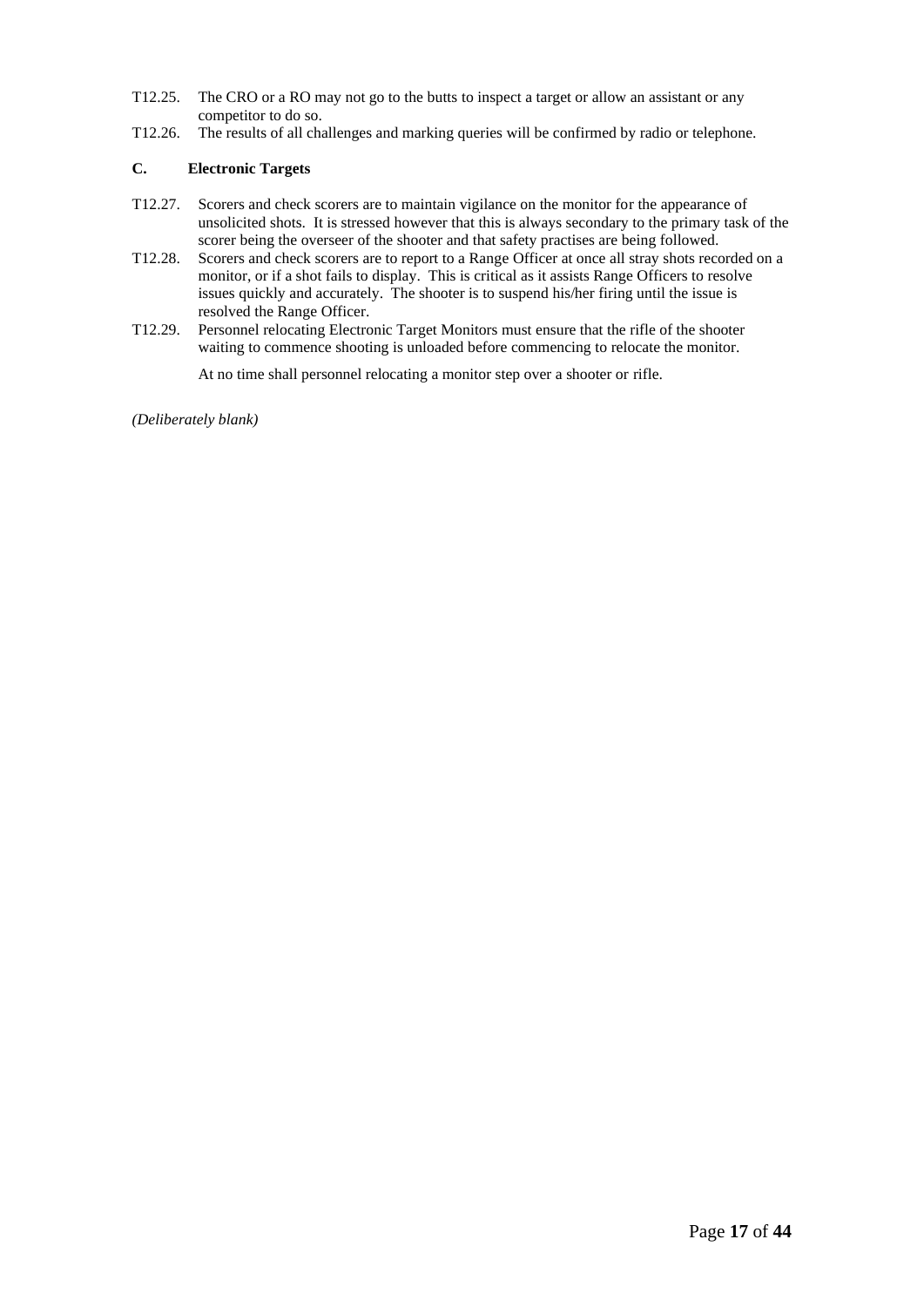## *T13. CONDUCT OF INDIVIDUAL COMPETITIONS*

- T13.1. Two styles of conduct of individual competition are recognised, defined as follows.
	- T13.1.1. Single string. In this, the competitor fires his sighters and counting shots in a string subject only to an overall time limit determined by the number of shots and the distance. How long he takes over each individual shot is a matter for him. The competitor acts as check scorer for his successor and register keeper for the next competitor thereafter.
	- T13.1.2. 'Bisley' style. In this two or three competitors are detailed to fire at the same target. They fire in rotation (or alternately, as the case may be) starting with the right hand competitor, and act as register keepers for one another.
- T13.2. Match conditions require some matches to be fired "in Stages". Each Stage is distinctly defined; and a specified number of shooters (which may be "all" but typically is a reduced number based on scores) will qualify to shoot in the next, or final, Stage.

### **A Single String**

- T13.3. In line with the general principles of squadding outlined at Rule T4.1. Organisers should allocate competitors to squads of no less than 5. Each squad should have one experienced competitor allocated to it to act as 'squad leader'. Where target and entry numbers imply squads of 10 or more, consideration should be given to the creation of two 'sub-squads' in order to allow respite for competitors.
- T13.4. Squads should be allocated positions on the range which move between distances in a predetermined pattern designed so far as possible to equalise the effects of any favourable or unfavourable range configurations or times of day.
- T13.5. At each change of distance (or on completion of a match if the next match is to be at the same distance) the competitors will rotate in otherwise unaltered order such that the first man at the previous distance shoots last at the next, with the remaining squad members moving up the list accordingly. If sub-squads are in use, they will rotate within themselves, and when one full rotation is complete (in the smaller if of unequal size) the sub-squads themselves will swap order of firing.
- T13.6. While a competitor is firing, his successor should get down onto the firing point without disturbing the competitor and prepare to fire in his turn so that shooting is more-or-less continuous. Squads will arrange among themselves the accommodation of left-handed competitors.
- T13.7. As soon as a competitor completes his string he should quit the firing point as rapidly and unobtrusively as possible and immediately agree his score with the register keeper. As soon as the scoring process is complete, the check scorer will swap with the register keeper to allow the new competitor to commence on the register keeper's command. The competitor who has just left the firing point will relieve the (now) temporary check scorer as soon as practicable. The last to shoot will check score for the first and register keep for the second; and the last-but-one competitor will register keep for the first.
- T13.8. Prior to the commencement of firing, when instructed by the RO to move forward onto the firing point, the first competitor will be given a preparation time of 5 minutes. On command of the RO the targets will be exposed to allow sight setting and dry-firing. Competitors may start shooting before the end of the five minute period and their start time will be taken when they inform the register keeper that they are ready to shoot. If they do not start shooting when the five minute preparation period has elapsed their time will start then.
- T13.9. If the first competitor is not present at the commencement of firing the second competitor will fire (after due allowance to prepare). Any late competitor will explain his reasons for absence to the CRO and a five point penalty will be imposed unless the CRO rules that the absence arose for reasons beyond the competitor's control. He will be accommodated as ruled by the squad leader on receiving authority from the CRO.
- T13.10. Timing for the second and subsequent shooters will start on the instruction of the register keeper (having come forward from check-scoring and a sufficient pause having been given to allow the previous shooter rapidly to clear the firing point). The register keeper will ensure that the shooter has up to five minutes to prepare from the time when the position they are going to shoot on has been cleared by the previous competitor.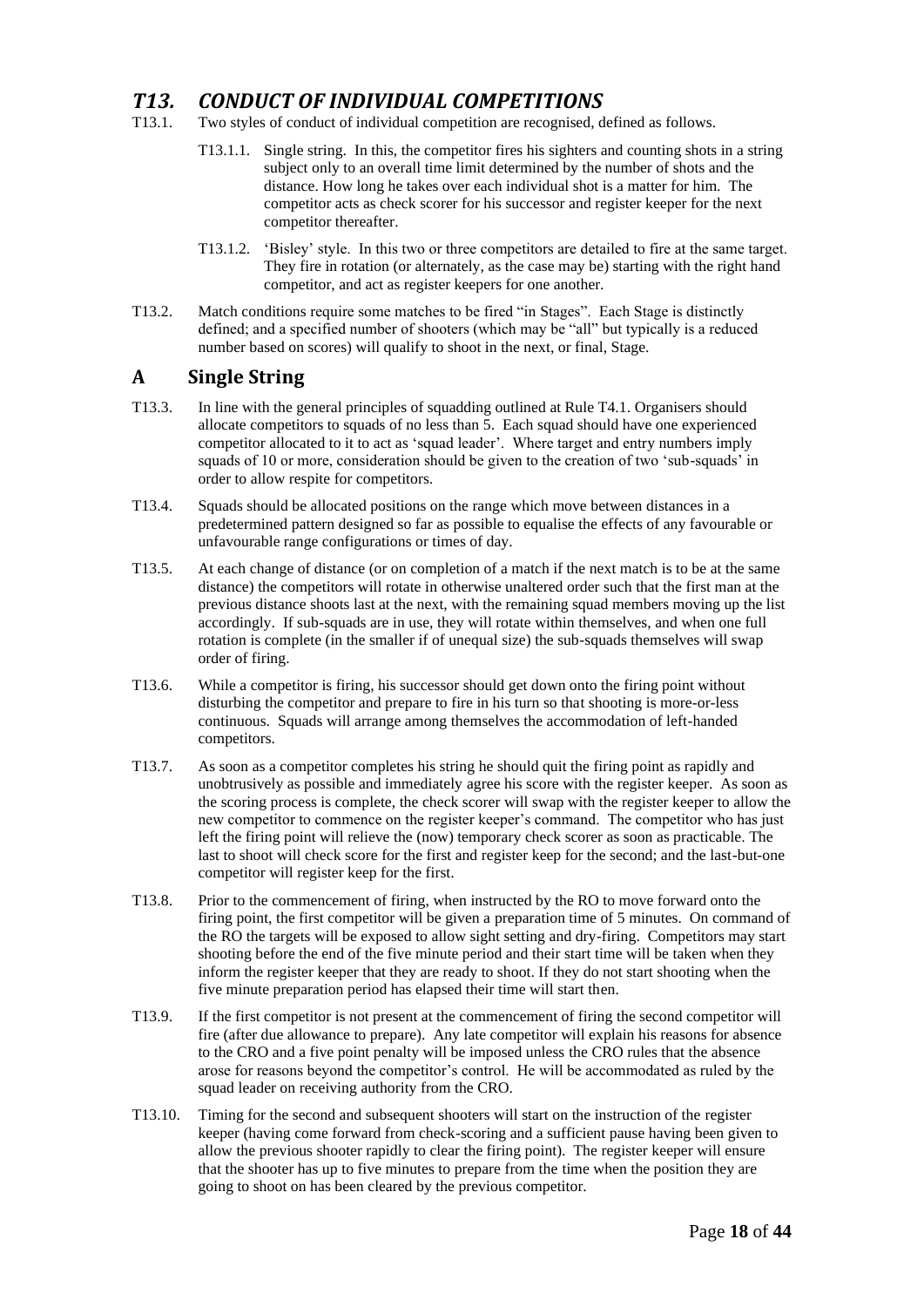- T13.11. Should a squad member be absent, the RO must be informed. Squads may then be reorganised by the RO to even out the number of competitors per squad.
- T13.12. The time allowances for individual string shoots are given in the following table. Sighting shots must be fired within the time allowance.

Time in Minutes

|                                   | 7 shots | 10 shots | 15 shots | 20 shots |
|-----------------------------------|---------|----------|----------|----------|
| $SR(200-400 \text{ vds/m})$       |         |          | 20       |          |
| $MR (500 - 700yds/500 - 600m)$    |         |          |          |          |
| LR $(700m$ and over)              |         | l6       | 23       |          |
| <b>NRANZ Ballinger Belt Final</b> |         |          | 2.5      |          |

**Where electronic targets are in use the target may instantly acknowledge the arrival of a shot. A delay of 5 seconds must elapse before value and position are shown.**

- T13.13. The register keeper must position himself immediately to the rear of his competitor. He must be equipped with a telescope or strong binoculars and a watch on which he can accurately time the competitor.
- T13.14. Unless there is a target/marker problem (which must be brought to the attention of the RO immediately it happens/starts), timing must be strictly enforced. If the marking on a target is particularly slow, despite a message to the butts, the RO will decide, after observing the target, whether (and if so, how much) extra time will be allowed.
- T13.15. The register keeper (whose timing is authoritative in the event of a dispute) must warn the competitor when he has three minutes left. At the end of the period of 3 minutes from the warning (even if the warning was given 'late'), any remaining shots will be fired and penalised at the rate of 2 points per shot.
- T13.16. If the time taken is more than that allocated, the scorecard must be countersigned by the RO, who must annotate the reason/s for extra time being allowed, or amend the card according to the penalty ruling.
- T13.17. The check-scorer will stand further back, alongside the scoreboard, which must face away from the firing point, for the benefit of the RO and spectators. He must also use a telescope or strong binoculars to verify shot values. Upon confirming the shot value, the check-scorer will repeat the register keeper's call and enter the value on the board.
- T13.18. As soon as the competitor finishes, the register keeper and check-scorer will confirm the score, including V-Bull count, and both will sign the competitor's scorecard. The register keeper will also enter the time taken.
- T13.19. If, from observation of the scoreboards, a RO finds that one target is lagging behind the others in his section, he may temporarily reallocate one or more competitor/s to a faster group in order to save time. Any competitor thus moved will normally revert to his own squad at the next distance.

#### **B 'Bisley Style' Shooting**

- T13.20. Competitors will be squadded either two or three to a target. As the shooting space is generally fairly narrow, when squadding is in threes, left-handed competitors will normally be squadded together to the right of each butt or on a separate butt.
- T13.21. Squadding will be in accordance with Section T4.
- T13.22. When called forward by the RO, competitors on each target will position themselves on the firing point, in relation to the target number marker as specified in local regulations.
- T13.23. ROs will then check for any target on which there is only a single competitor and rectify the situation by moving one or more competitors. Only in exceptional circumstances may a competitor fire on his own, in which event the RO must detail a register keeper to keep score. **Every reasonable effort should be made to avoid creating a trio when pairs squadding is in use.**
- T13.24. The CRO will allow a minimum of five minutes preparation time before the "commence firing" order. Providing it would otherwise be safe to fire, one or more targets may be previously exposed for sighting and dry-firing purposes in accordance with local practice.
- T13.25. A competitor who arrives during or after that preparation period forfeits his right to shoot and may *only* be permitted to shoot if it does not inconvenience the other competitors on his target,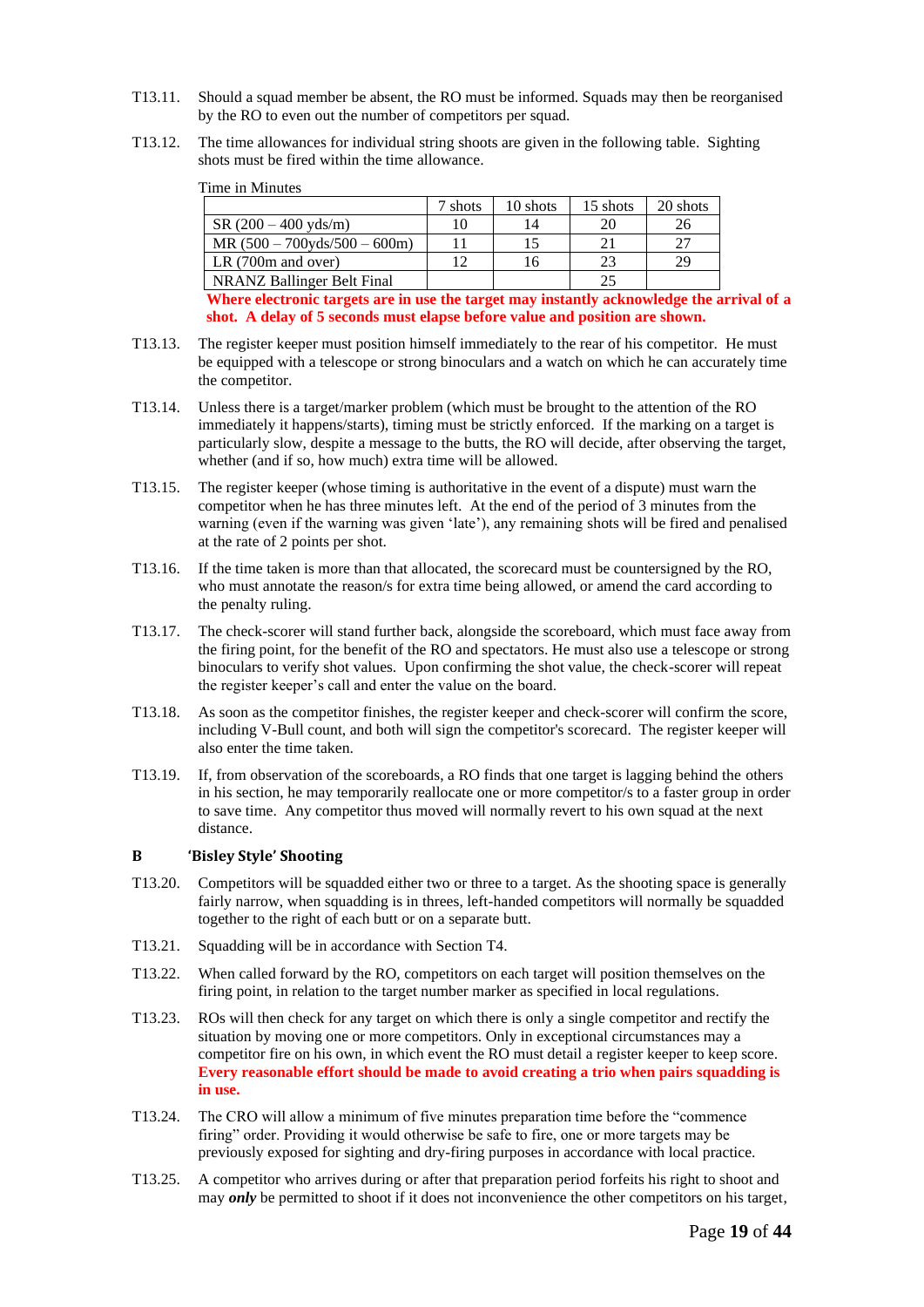and on penalty of 1 point deducted from his final score. No competitor is to be allowed to get down to shoot after the first shot has been fired on the target in question. The CRO (or his Deputy) alone has the absolute discretion to allow a competitor who has missed his detail to shoot in another; and will bear in mind the undesirability of allocating a detail or range position which might be thought to be more favourable to the competitor. A five point penalty will be imposed unless the CRO rules that the absence arose for reasons beyond the competitor's control.

- T13.26. The time allowance, per shot, is 45 seconds when there are three competitors on a target and 60 seconds when there are two competitors, or a competitor is firing on his own with a register keeper. Timing starts when the target has come to rest at the top of its travel, **or the moment the value and position have been displayed by an electronic target,** or the point at which any query as to the previous shot value, protest or challenge has been disposed of by the RO.
- T13.27. If the targets have been pre-exposed, to allow sight aperture adjustments, etc., timing for the first shot will be from the order to commence firing. If the targets have not been pre-exposed, timing will commence when the competitors on the target signify that they are ready and in any case within 2 minutes of first exposure.
- T13.28. A competitor, timed by a RO and found to have taken too long, will be given one warning. Thereafter, he will forfeit two points **(and the 'Vee' if a V-Bull)** for the first shot that the RO has personally timed and found to have exceeded the time limit. For each subsequent shot outside the time limit he will forfeit the value of the shot in question**. The accumulation of these** penalties appl**ies** only within the distance being shot: **the facts of having previously been warned or forfeited (a) shot(s)** are not 'carried forward' to subsequent shoots. In the case of a localised disturbance such as a whirlwind or dust storm, a RO may use his discretion in allowing shooters a short relief from the 45/60 second time limit.
- T13.29. Competitors on each target will act as register keepers for one another. In each case, a competitor will score for the competitor who fires immediately after him. This means that, with threes, the left and middle competitors will pass their scorecards to the right and the competitor on the right will pass his to the competitor on the left. If there are two competitors, they will just exchange scorecards.
- T13.30. Competitors on a target will fire single shots alternately, or in rotation, starting with the competitor on the right.
- T13.31. In individual competition a competitor who misses the target with four consecutive shots (whether including sighting shots or not) must stop firing until the others on the target have finished. He may then complete his shoot, but will not be allowed an extra sighting shot. The detail will not be extended to facilitate this, however. Per Rule T6.10 target companions may then assist the shooter to get his first shot onto the target.
- T13.32. Competitors must remain in the prone position until all on their target have completed the shoot. They may then retire from the firing point, after completing their register keeping duties and rifle safety checks, provided they do not disturb competitors who are still firing on adjacent targets.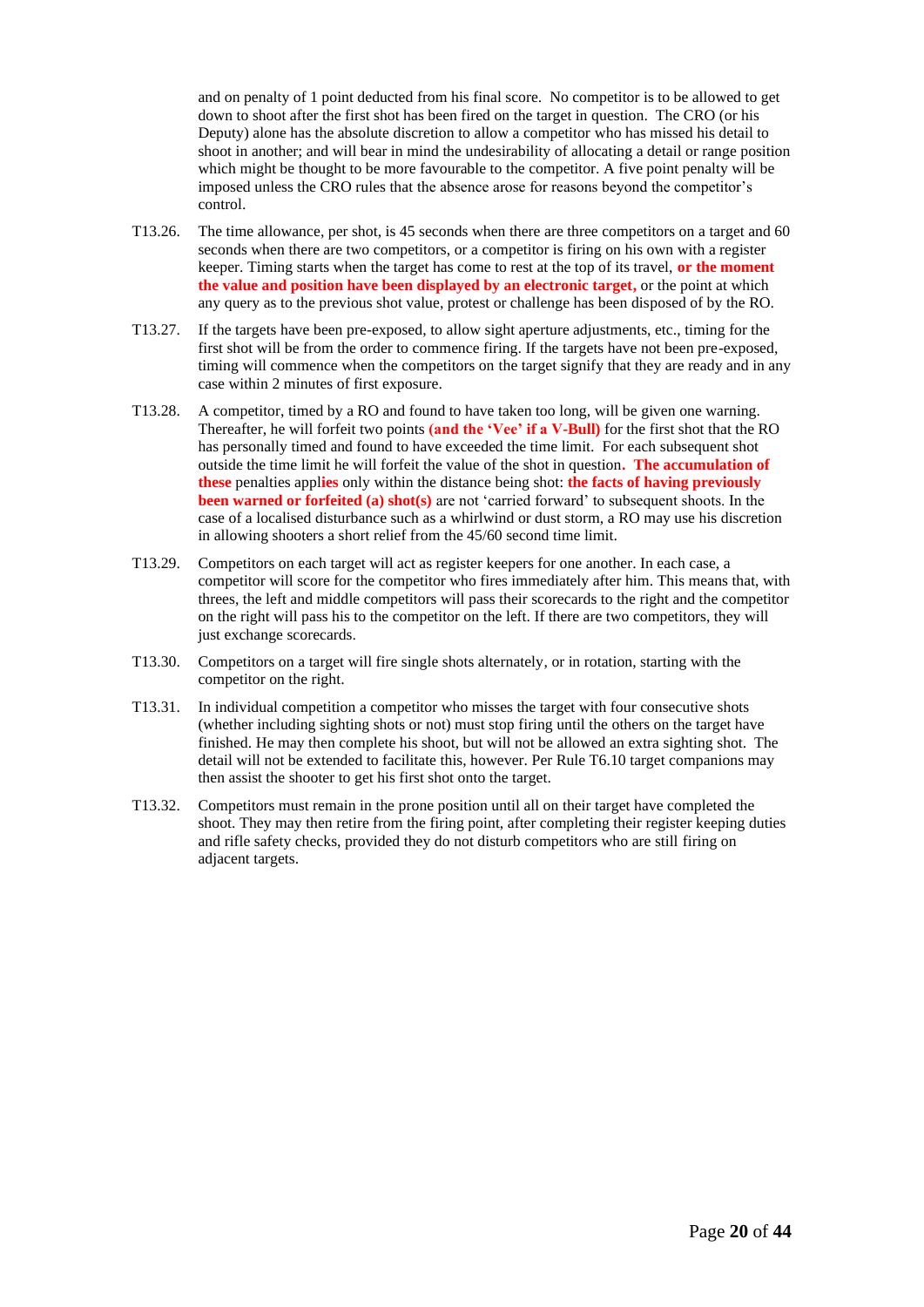## *T14. CONDUCT OF TEAM MATCHES*

- T14.1. Target positions for teams will be drawn by lot. For international matches involving more than one distance, teams should be moved at subsequent distances on a predetermined plan so as to minimise the effect of weather or favoured locations on the range. When squadding team matches, a team should not be squadded 'astride' a line of flags thus preventing firers and coaches from being deployed to optimum effect, unless this is absolutely unavoidable.
- T14.2. If at all possible, in matches where each team has multiple targets, at least one vacant lowered target should separate the team sets.
- T14.3. No one may be a member of more than one team in the same competition.
- T14.4. Every team captain must, if called on to do so by the Organisers, furnish evidence that he has been appointed by competent authority.
- T14.5. Subject always to match conditions, each team will be permitted the following non-shooting officials: captain, adjutant, chief coach/co-ordinator and one coach for each target allocated to the team: these are all members of the team. All members of the team may coach, spot or plot for each other. Any function discharged by the captain may be discharged on his behalf by the adjutant or chief coach.
- T14.6. Subject always to match conditions, up to one reserve per target may be appointed. Reserves may carry out any function proper to a member of the team save that they will only fire if called upon as replacement(s) under the rules (See T14.13).
- T14.7. There is no limit to the number of team members on the firing point at one time, provided there is no interference with safe range operation, or with any member of another team, or the register keepers.
- T14.8. No other person is allowed to give advice to the competitors on the firing point.
- T14.9. Each captain is to allocate the members of his team to the targets allotted to it. He may at any time order a member to suspend his firing and another to start: such member will not be entitled to any extra sighting shot when resuming. Without prejudice to the normal orderly conduct of shooting, any member of the team may direct any shot at any target belonging to the team provided always that the captain or a coach must ensure that the register keepers are informed before any change of target or order of firing is made. A member will be credited with a miss if he fires at a wrong target or a target which has not been nominated, even if this target is one allotted to his team.
- T14.10. At each distance of a match:
	- T14.10.1. There will be a time limit for the whole team and each captain is responsible that all members of his team complete their firing at that distance within the time allowed.
	- T14.10.2. At the expiration of the time allowed all firing at that distance will cease, whether the team has completed its firing or not.
	- T14.10.3. The RO will report to the CRO if there has been any exceptional delay not occasioned by any act or neglect of a member of the team. If satisfied, the CRO may allow additional time at his sole discretion.
	- T14.10.4. The captain or adjutant is responsible for calling the attention of the RO to any such delay immediately it occurs.
- T14.11. The receipt of any external information by way of coaching is strictly forbidden under pain of disallowance of score under Rule T19.4.7. See also Rule T6.10.4 which applies equally to teams. Networked Communications within a Team for the purposes of coaching and shooting management are permitted and may be wireless in nature. A wireless network system MUST be switchable and capable of working on more than one frequency (T14.11.1 below refers) and, if being used overseas, must conform with the public radio frequency allocations of the host country and also must not interfere with Frequencies used by Electronic Targets, if in use. Headsets/microphones may ONLY be issued to Team Members as defined at T14.5 & T14.6 above or as are specified in Match Conditions (if different). No Team Member may leave the Team Area while equipped for such network communications, and issue thereof to any third party is strictly forbidden (except a Range Officer or Match Referee on request). Wired Networks remain permitted.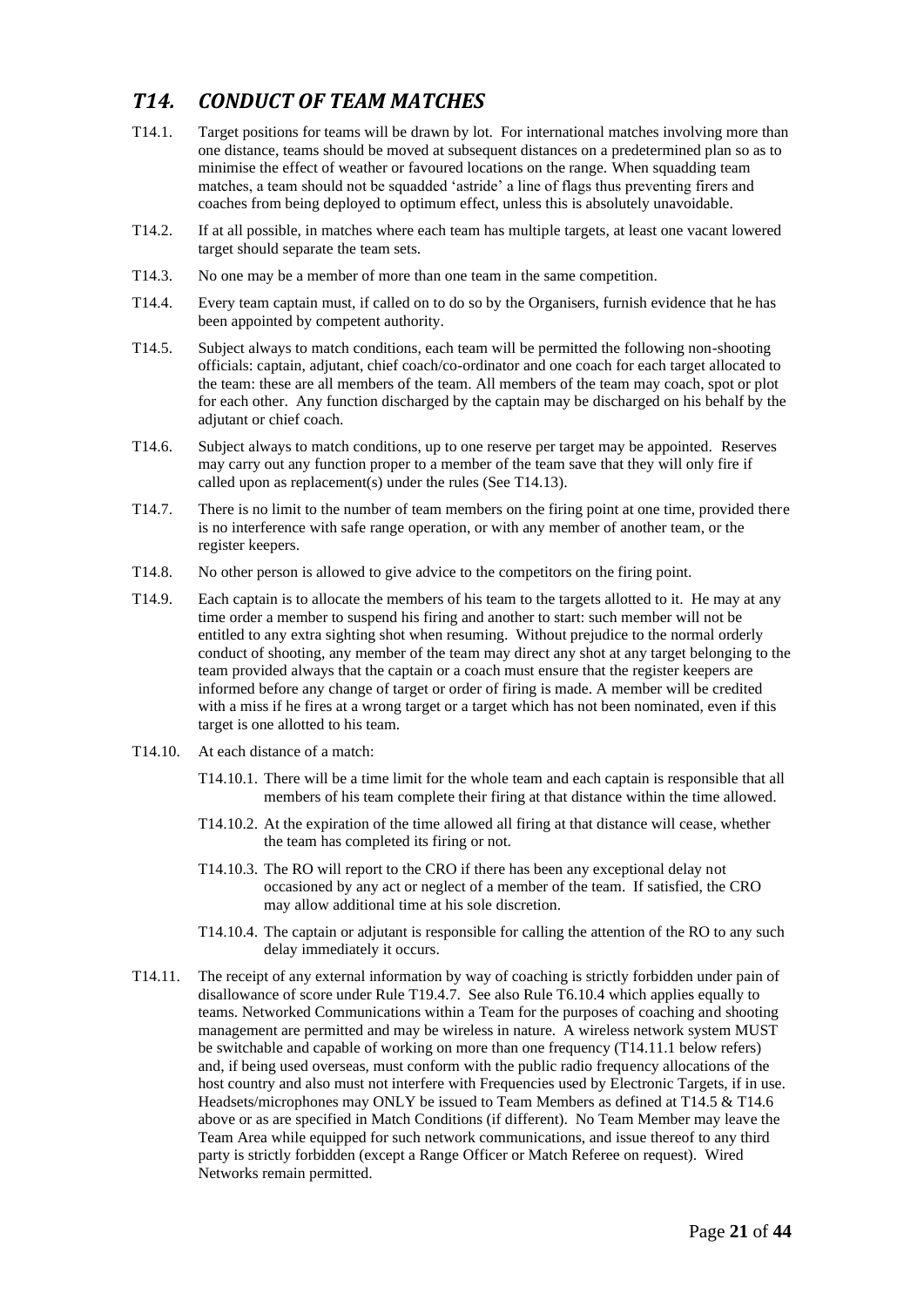- T14.11.1. While it is impossible to prevent 'listening in' by other teams when analogue wireless voice communications on public frequencies is in use, the use of any artefact whatsoever to interfere with another team's communications is forbidden. Any eavesdropping is at the listening team's own risk. In the event of two networks naturally interfering with each other the matter is to be resolved by mutual cooperation. Networks may be tested for compatibility at any time in the run up to the first detail of a match; but commencement of shooting must not be delayed. The Meeting organisers have the right to specify which channel a Team may use and to prevent the use of a system which interferes with the functioning of Electronic Targets.
- T14.11.2. A Range Officer or the Match Referee must be supplied with the waveband information of a wireless network on request and has the right to 'listen in' on the least inconvenient headset of a network for the minimum time necessary to discharge his purpose.
- T14.11.3. Electronic devices use for the display of Electronic Target information are, as in rule T6.10, liable for inspection by a Register Keeper or Range Officer at any time, including viewing of the display screen.
- T14.12. A member of a team may change his rifle at any time **for one of the same calibre** but as a consequence may not fire any extra sighting shots. Rule T2.1 also applies.
- T14.13. Should a member of a team be prevented from continuing to fire by any cause both imperative and unforeseen his place may, with the prior approval of the RO, be taken by a reserve to fire in the place of the retiring member and to take up the firing at the stage when such member retired. He will not be entitled to any extra sighting shots. The RO will notify the CRO of the substitution**.** Any such incapacitated shooter who is replaced may not participate in the match again as a shooter on the same day as his withdrawal. If he is subsequently restored to the team, the reserve who replaced him will revert to reserve status.
- T14.14. The disciplinary rules applicable to individual matches also apply, where appropriate, to team matches. Misconduct or failure to comply with the rules by any team member may lead to the disallowance of his score, or his personal disqualification, or disqualification for the whole team. If disqualified on a personal basis, a team shooter may NOT be replaced during the match in question. Rule **T6.10.4 applies in respect of unauthorised coaching.**
- T14.15. In the event that register keepers are not provided by the organisers, each team must be prepared to provide register keepers to be exchanged between adjacent pairs or threes of teams as may be directed by the RO. Register keeping may be done by volunteers who are not team members. On completion of shooting the rifle is to remain pointing towards the target, the bolt is to be removed from the rifle. The competitor is to check that the rifle is clear. The coach, Team Captain or person nominated by the Team Captain must verify and confirm that the rifle is clear by looking down the barrel from the breech end. An empty chamber indicator is then to be inserted prior to the rifle leaving the firing point.
- T14.16. It is the responsibility of the team captain to ensure that score registers are correct in every respect and to sign them accordingly.
- T14.17. For each distance in a team match, there will be an overall time limit for the whole team, based on the following formula:
	- T14.17.1. SHORT RANGE (Up to and including 600 metres). The minimum time allowed, in minutes, will be equal to the number of shots to be fired at a target (including sighters), plus 25%.
	- T14.17.2. LONG RANGE (700 yds and beyond). As for Short Range, but 33% added instead of 25%.
- T14.18. Rule T6.2 (position of the shooter on the firing point) applies. If sitting, coaches and shot plotters may have their feet and spotting telescope tripod legs ONLY forward of the line/markers indicating the front of the firing point, provided they are well behind the rifle muzzles on either side. Incidental shielding of firers by coaches and plotters is not in contravention of the prohibitions against shielding in T6.3, but artefacts (e.g. umbrellas) may NOT be brought to the firing point for that purpose **except as provided therein. Provided always that for team matches ONLY, and subject to UNANIMOUS agreement of all the captains and the Referee, shade may be provided under conditions of extreme heat**.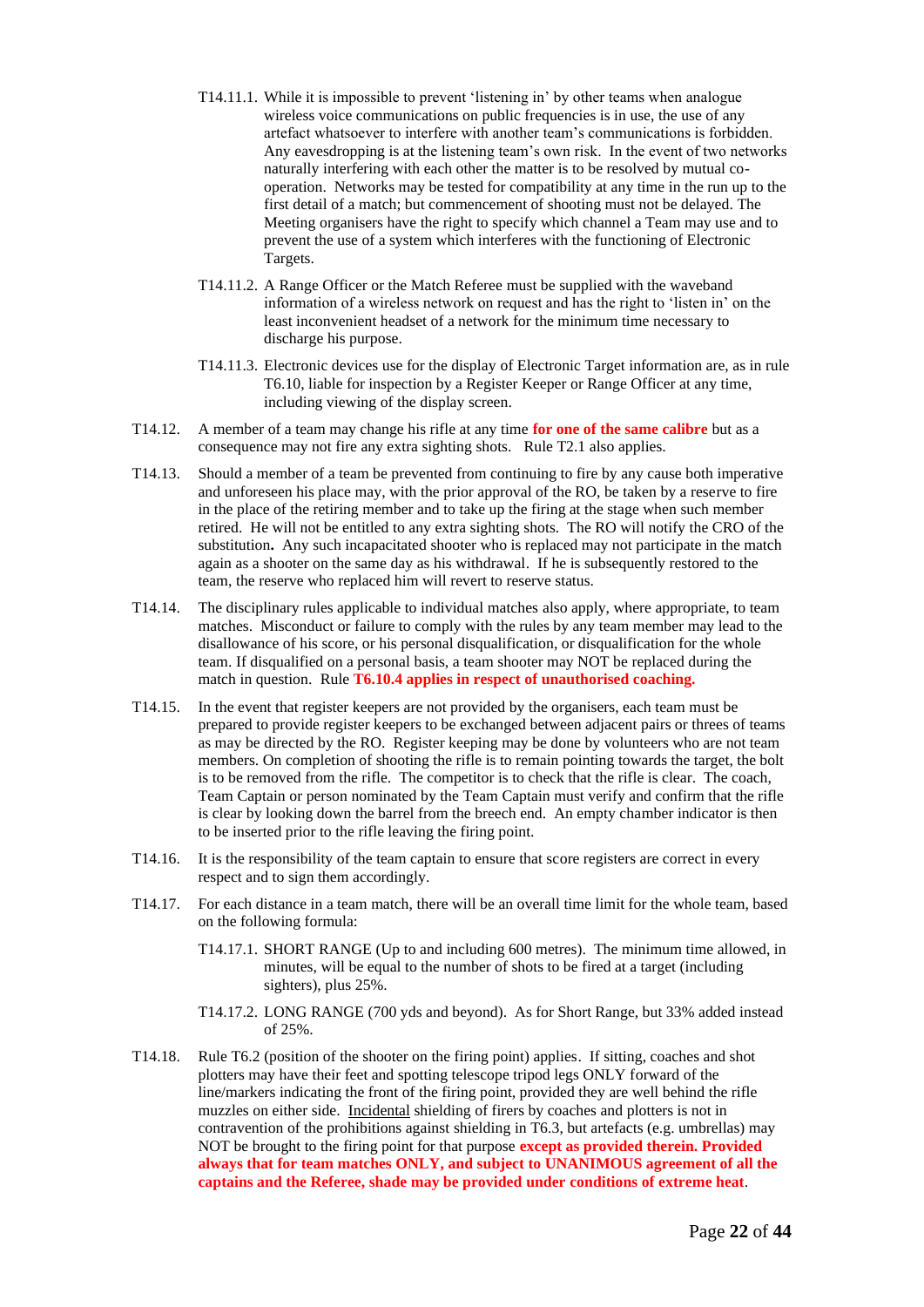## **T15. PROTESTS**

- T15.1. Any claim or complaint by a competitor or team arising on the firing point must be made at once by way of protest to the RO. If his decision is disputed, or if the protest is not resolved on the spot, the matter must immediately be referred to the CRO, who (in accordance with rule T1.5) will consult the Referee if one has been appointed.
- T15.2. ROs will deal with all minor infractions of the rules. For violations potentially meriting disallowance of score or disqualification, the RO will summon the CRO, who will consult the Referee (if any). The CRO or Referee may impose any penalty up to and including disallowance of score, and will report any offence potentially meriting disqualification to the Match Committee, while taking any appropriate interim action, which could include ordering the firing of provisional shots. If provisional shots are ordered, the RO is to be clearly briefed as to the ruling and must annotate full details on the competitor's scorecard, identifying the provisional shots.
- T15.3. The CRO has absolute discretion to deal with all matters involving safety or security in accordance with Rule T1.6.
- T15.4. The ruling by the CRO/Referee as to outcomes on the range will be final. In the event that a ruling cannot be given on the spot or immediately on completion of the competitor's (or team's) shoot, the circumstances must be put in writing by the competitor or team captain concerned and handed to the CRO or the secretarial office within 30 minutes of the end of the match, for subsequent resolution by the Match Committee. The Match Committee will also rule on the admissibility of any associated provisional shots fired in accordance with Rule T15.2. Appeals will only be allowed in respect of penalties imposed (see Rule T16.1).
- T15.5. Protests not directly related to occurrences on the firing point, must be made, in writing, to the secretarial office, for resolution by the Match Committee or Organisers, as appropriate.
- T15.6. **Provisional Prize lists may be posted and, if posted, must specify a time limit for protests against the results or a result/score therein. Protests submitted after the cut-off time may be barred on grounds of untimeliness.**

### *T16. APPEALS*

- T16.1. An appeal against disallowance of score or any other penalty (or lack thereof) imposed by the CRO/Referee will be referred to the Match Committee. Such appeals must be lodged verbally with the CRO/Referee within 30 minutes, and put in writing at the earliest possible opportunity and may be made by the competitor in person or a team official. NRANZ appeal fee is \$10. The fee must be returned if the appeal is upheld.
- T16.2. The organisers of any matches held under ICFRA Rules must use their best endeavours to ensure the prompt resolution of protests and appeals, consistent always with the principles of fair hearing under "due process."

### *T17. BRIBES*

- T17.1. The offer of any money or a bribe of any kind to any match official, register keeper, butt marker (or anyone in a position to affect either true marking or scoring) or other competitor is strictly forbidden.
- T17.2. Any person knowing of any such offer, or of any attempt to defraud the host country or an official or any competitor, must report the same without delay in writing to the CRO, who will arrange for the matter to be dealt with by the appropriate authority. Failure so to do leaves the individual open to sanction under rule T19.5.9.

## *T18. DOPING CONTROL*

- T18.1. The NRANZ and ICFRA procedures and policy in respect of Anti-doping are laid out in the separate ICFRA Anti-doping Rules. No competitor may take, use, advocate the use of, have in his possession, or attempt to have in his possession, substances referred to on the prohibited drug list of ICFRA except in accordance with a Therapeutic Usage Exemption Certificate granted in accordance with ICFRA Policy.
- T18.2. Any competitor must, if requested by an official designated by the host country for the purpose of doping control, submit to a drug control test. Failure to do so will be taken as if a positive result had been obtained and dealt with accordingly.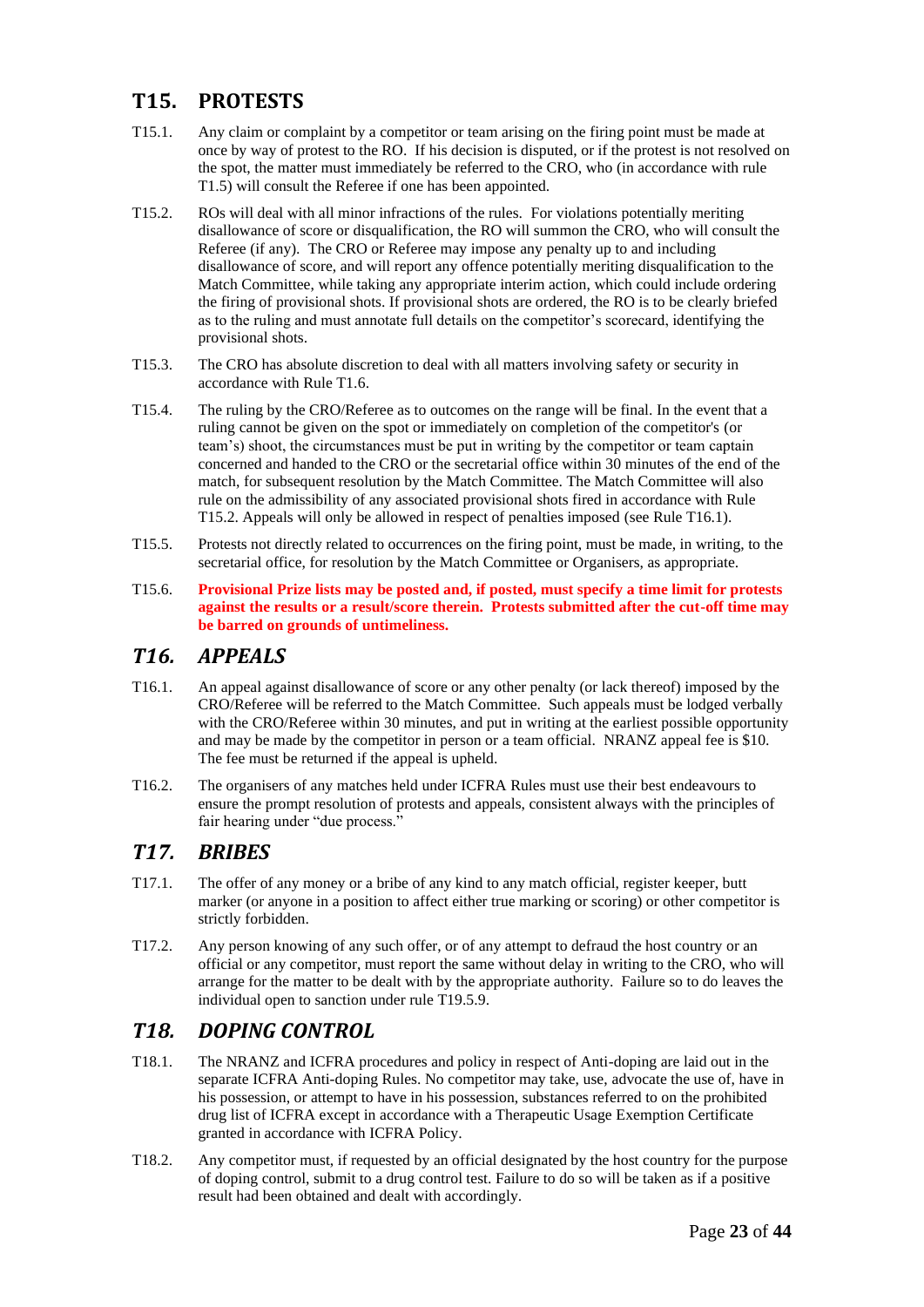- T18.3. The identification of a substance forbidden under RuleT18.1 and not exempted thereunder and/or one of its metabolites, or the presence of specified amounts of endogenous substances subject to quantitative analysis, in a body fluid will constitute an offence and the offender may be subject to disciplinary action.
- T18.4. Any person assisting or inciting others in the contravention of these regulations will be considered as having committed an offence against these rules, and may be subject to disciplinary action.

### **WARNING**

- T18.5. It could be highly dangerous for a competitor to give up or reduce a therapeutic drug regularly taken. No competitor should take this course of action without medical advice.
- T18.6. Many prohibited drugs appear either alone or as mixtures in medications under a commercial title. It is advisable that, should there by any doubt, expert advice be sought by the competitor before taking any medication.

#### **NOTE**

T18.7. Fullbore Shooting at the Commonwealth Games will be conducted in accordance with Commonwealth Games Federation (CGF) anti-doping procedures, which mirror those of the World Anti Doping Agency (WADA). They are more exacting than those of ICFRA, and Commonwealth Games Competitors MUST comply with them.

*(Deliberately blank)*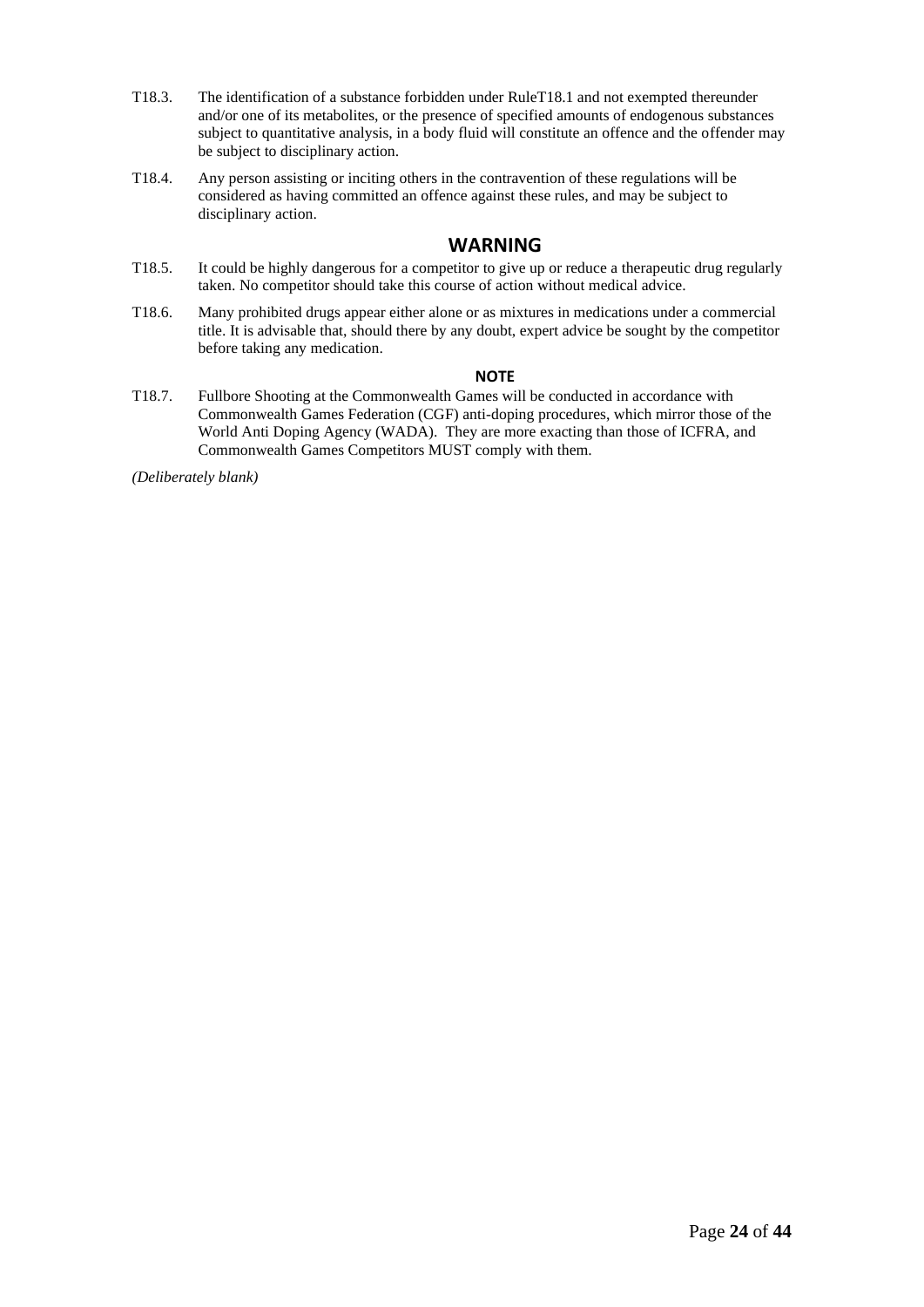### *T19. PENALTIES*

- T19.1. There are five levels of penalty:
	- T19.1.1. Discretionary penalties for minor offences.
	- T19.1.2. Deduction of points
	- T19.1.3. Disallowance of score
	- T19.1.4. Disqualification from further participation in the meeting
	- T19.1.5. Suspension, which carries with it a period of suspension beyond the meeting, and which is reportable to ICFRA.
- T19.2. Discretionary Penalties. For any minor or technical infringement, which does not expose anyone to danger, or give the offender any material benefit or advantage over other competitors and for which no penalty is specifically laid down in these rules, the Match Committee has full discretion to impose what it considers an appropriate penalty.
- T19.3. Deductions of points. Various rules dictate that points should be deducted for specific offences. These include firing on the wrong target, or out of turn, exceeding the time limit, trigger test failure, etc. Details are given in the respective rules, and they are automatic.
- T19.4. Disallowance of Score. The following offences may lead to the disallowance of a competitor's score by the CRO (or Referee if appointed). If the score is disallowed, the competitor concerned will have the right of appeal under Rule T16.1. to the Match Committee, whose decision will be final.
	- T19.4.1. Failure to hand in his scorecard.
	- T19.4.2. Refusal to obey valid instructions given by a RO, whether for safety purposes or for the due carrying out of these rules.
	- T19.4.3. Failure to comply with the specific conditions laid down for a particular match or the general regulations for the conduct of the meeting.
	- T19.4.4. Use of a rifle that does not comply with the requirements set out in these Rules.
	- T19.4.5. Continued use after warning of rifle attachments, shooting aids, or other equipment which, although not specifically prohibited by the Rules, are considered by the Referee (or CRO if no Referee has been appointed) to give the user an unfair advantage over other competitors.
	- T19.4.6. After completing a shoot, leaving the firing point with an "unsafe" rifle (bolt still in). In this event the penalty may apply to both the competitor and his register keeper.
	- T19.4.7. When coaching is not allowed, giving or requesting any advice in the nature of coaching whilst on the firing point in contravention of rule T6.10. **A Team or individual found to be receiving external information contrary to rule T14.11 will have its/his score to date disallowed, and will not be permitted to continue the match.**
	- T19.4.8. In an individual match, changing rifles during the firing at any one distance, without satisfying the RO that the first rifle is unserviceable.
	- T19.4.9. Unfairly screening himself or his rifle, or allowing anyone else to do so.
	- T19.4.10. Closing a bolt on a live round before the order to commence has been given. The competitor will be required to quit the firing point and will score zero for that distance.

In each of these cases, the CRO or Referee will have the authority to impose a lesser penalty should he consider that there are mitigating circumstances.

T19.5. Disqualification. Any competitor may, on the occurrence of any of the following offences being proved to the satisfaction of the Match Committee, be excluded from all further competitions during the meeting and forfeit all entrance fees and any prizes won subsequent to the offence. The imposition of such a penalty by the Match Committee will automatically be reported by the Chairman of the Match Committee to the Chairman of the disciplinary body of the host country, which may at its discretion consider imposing the penalty of "Suspension"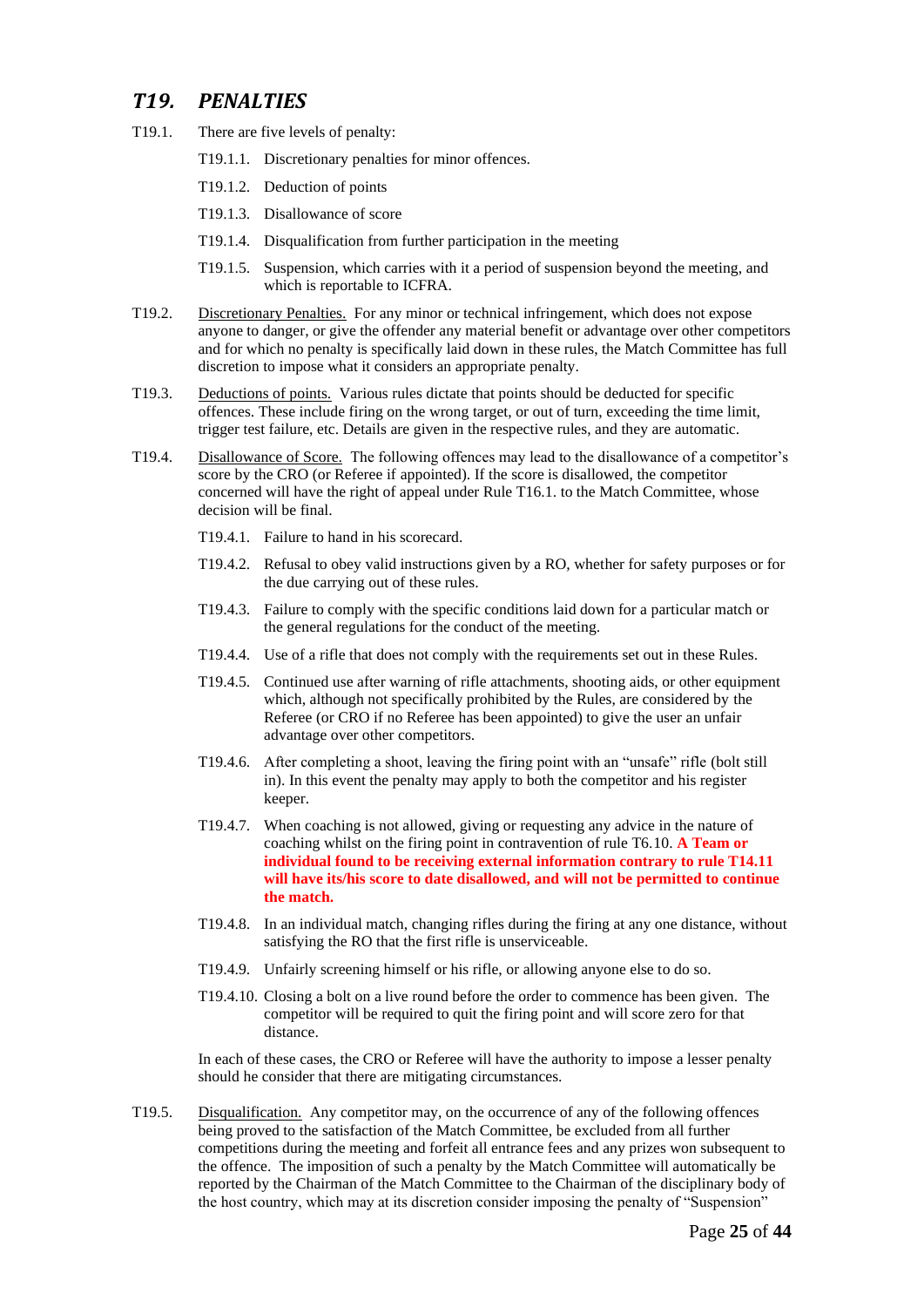(Para 19.6.) following a further hearing. In any event the competitor concerned has the right of appeal to the disciplinary body of the host country, which will adopt due process and whose decision will be final:

- T19.5.1. Discharging a firearm anywhere in the range area or camp, other than on a shooting range that is under control of a RO.
- T19.5.2. Being found with a loaded rifle except at his proper firing point during a match or practice.
- T19.5.3. Firing a shot when the danger sign is up or before the order to commence fire has been given; also intentionally firing a shot at any object other than his proper target.
- T19.5.4. Accidentally discharging his rifle on the range, in a direction wide of the targets.
- T19.5.5. Acting in any other way that might prove dangerous, either on the range or elsewhere in the range area.
- T19.5.6. Knowingly shooting for a team for which he is not eligible.
- T19.5.7. False entry, Viz. Shooting under a false name or that of another competitor or using a register scorecard other than one issued to him or knowingly shooting in a competition for which he is ineligible.
- T19.5.8. Contrary to the provisions of these rules, deliberately modifying his rifle or applying his shooting aids in such a way as to obtain an unfair advantage.
- T19.5.9. Offering, or accepting, a bribe of any kind to overlook a breach of the rules, or to falsify a scorecard, etc. Also, knowing of such a bribe, offer, or of any attempt to defraud the organisers or any competitor, failing to report it without delay to the Match Committee.
- T19.5.10. Deliberately altering his scorecard or otherwise knowingly claiming or accepting points that he has not scored, or conniving at such conduct by another competitor. This includes deliberate failure to draw the RO's attention to a spotting disc which unmistakably disagrees with the score indicated.
- T19.5.11. Using ammunition outside the ICFRA specification.
- T19.5.12. Theft of equipment belonging to the association or another competitor, or any other criminal activity.
- T19.5.13. Conduct that the Organising Committee may consider to be discreditable or detrimental to the Host Association, NRANZ or ICFRA.
- T19.5.14. Violation of the requirements of the host country or NRANZ in respect of security or Firearms legislation.
- T19.5.15. Having been reported to the Organising Committee as still being under suspension by another ICFRA member Association.
- T19.6. Suspension. Following a report of disqualification to the disciplinary body of the host nation by the Match Committee under Rule T19.5, the disciplinary body will convene to consider whether a period of suspension from all fullbore TR  $&$  F-Class activities should additionally be imposed. If a period of suspension is in contemplation a proper hearing of the competitor's representations must be undertaken. All instances of suspension must be reported in writing, with full details, to the Secretary General of ICFRA, who will advise all member associations. All ICFRA member countries must observe the suspension period. If the activity was of a criminal nature, the police must also be informed.
- T19.7. Offences against Rules T18.1 to T18.4 will be considered under the ICFRA Anti Doping Rules.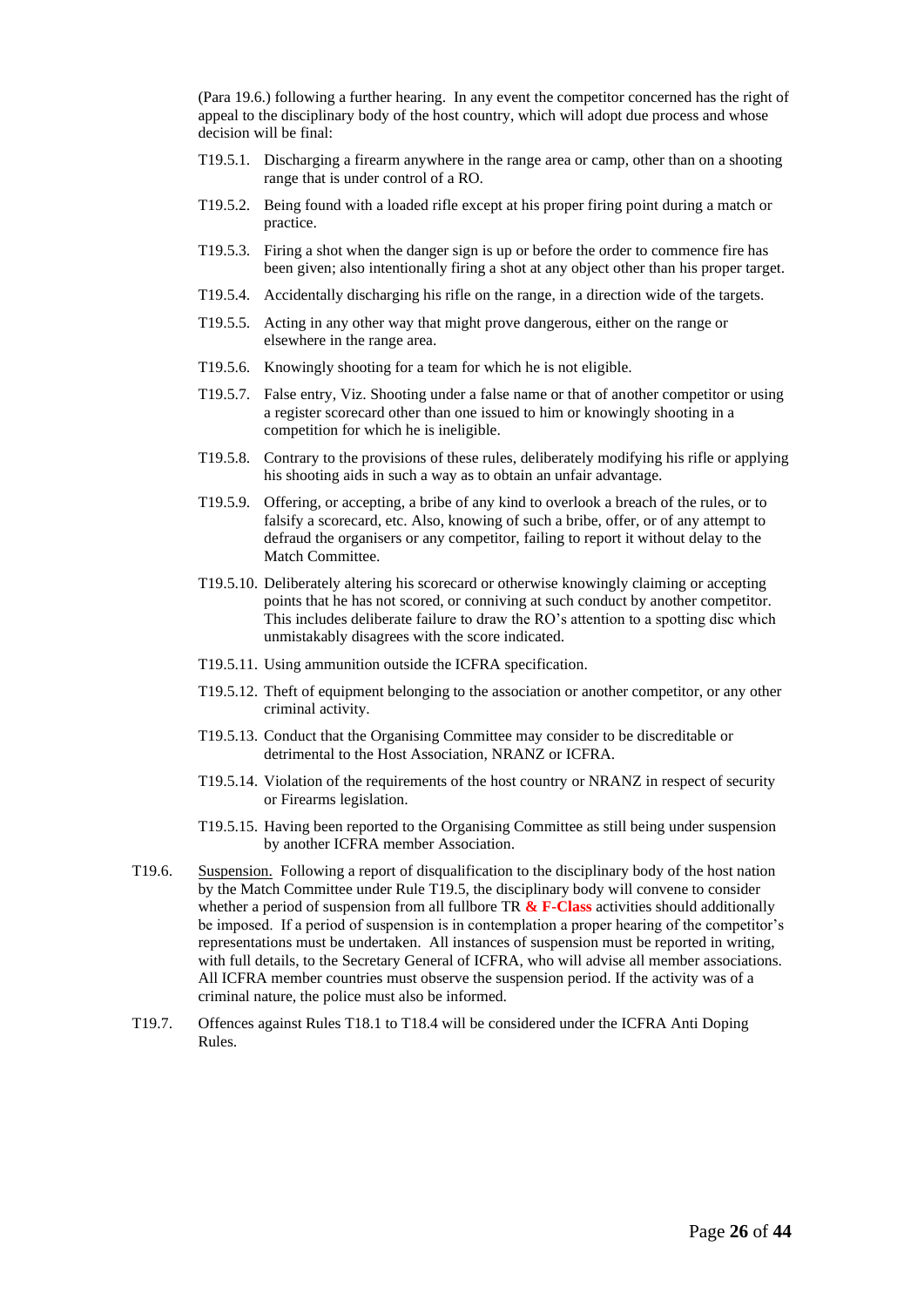## *T20. TIES FOR INDIVIDUAL EVENTS*

- T20.1. WLRC competition only, ties in individual matches will be shot off under the following circumstances:-
	- T20.1.1. For a trophy
	- T20.1.2. (Subject to exception in Match Conditions) for a top-three medal where these are of distinctive metal/colour
	- T20.1.3. (Subject to match conditions) for the lowest qualifying place(s) in the subsequent stage of a match shot in stages. See Rule T13.2.
- T20.2. NRANZ National Championships only, ties for the Ballinger Belt, F Class and FTR Class National Championship – in the event of a tie for first place at the conclusion of the final of these championships, the winner is to be decided by a shoot off. A count back system is not to be used.
- T20.3. A tie occurs when two or more individuals make the same total score and total V-Bulls i.e. 50.7 beats 50.6 beats 49.9.
- T20.4. It is the responsibility of the competitor to ascertain whether he is likely to be required for a tie shoot, and the time and place where it will be conducted. Any competitor who fails to attend the tie shoot will be awarded the lowest place being contested.
- T20.5. Tie shoots will comprise one convertible sighter and 5 shots to count at the distance of the scheduled final of the match. If a tie for one of the awards still remains unresolved, those competitors still tying will fire shot for shot sudden death (with "V" counting higher than bull 5) until the tie is broken.
	- T20.5.1. Numbers permitting, each contestant will fire on a separate target. Adjacent targets will be used and exactly the right number will be exposed and remain exposed until the whole tie shoot is complete.
	- T20.5.2. Unless firing in pairs, each contestant must have a register keeper, who will position himself behind his competitor, at the rear of the firing point.
	- T20.5.3. The time limit per shot will be 60 seconds from the time the target reaches the top of its travel **or the display of value and position on an electronic target** or immediately following the resolution of any dispute as to the value of the previous shot.
- T20.6. Immediately the place(s) subject to the tie shoot have been resolved, the tie shoot will be stopped and the order of merit of all other participants in the tie shoot will be decided by count out.
	- T20.6.1. By the total score in the tie shoot including V-Bulls;
	- T20.6.2. If still a tie, by counting out on the tie shoot;
	- T20.6.3. If still a tie, by counting out on the original match score under T20.7. below.
- T20.7. Counting out: All other ties will be counted out as follows.
	- T20.7.1. (For competitions conducted in multiple stages) By the aggregate of the scores in each successive stage, commencing with the last.
	- T20.7.2. If (still) a tie by range totals in order of distance, commencing with the longest. If any distance has been shot more than once, all scores at that distance will be added together.
	- T20.7.3. If still a tie, by the value of each shot at the longest distance of the match, in the reverse order of their firing.
	- T20.7.4. If still a tie, by the value of each shot at the next-to-longest distance, in the reverse order of their firing and so on, until the tie is broken.
	- T20.7.5. In steps 20.6.3. and 20.6.4., a V-Bull will be deemed to be of higher value than a bull 5.
- T20.8. Where a tie shoot is not specified, and application of the tie-breaking steps does not resolve a tie, prize money will be equally divided.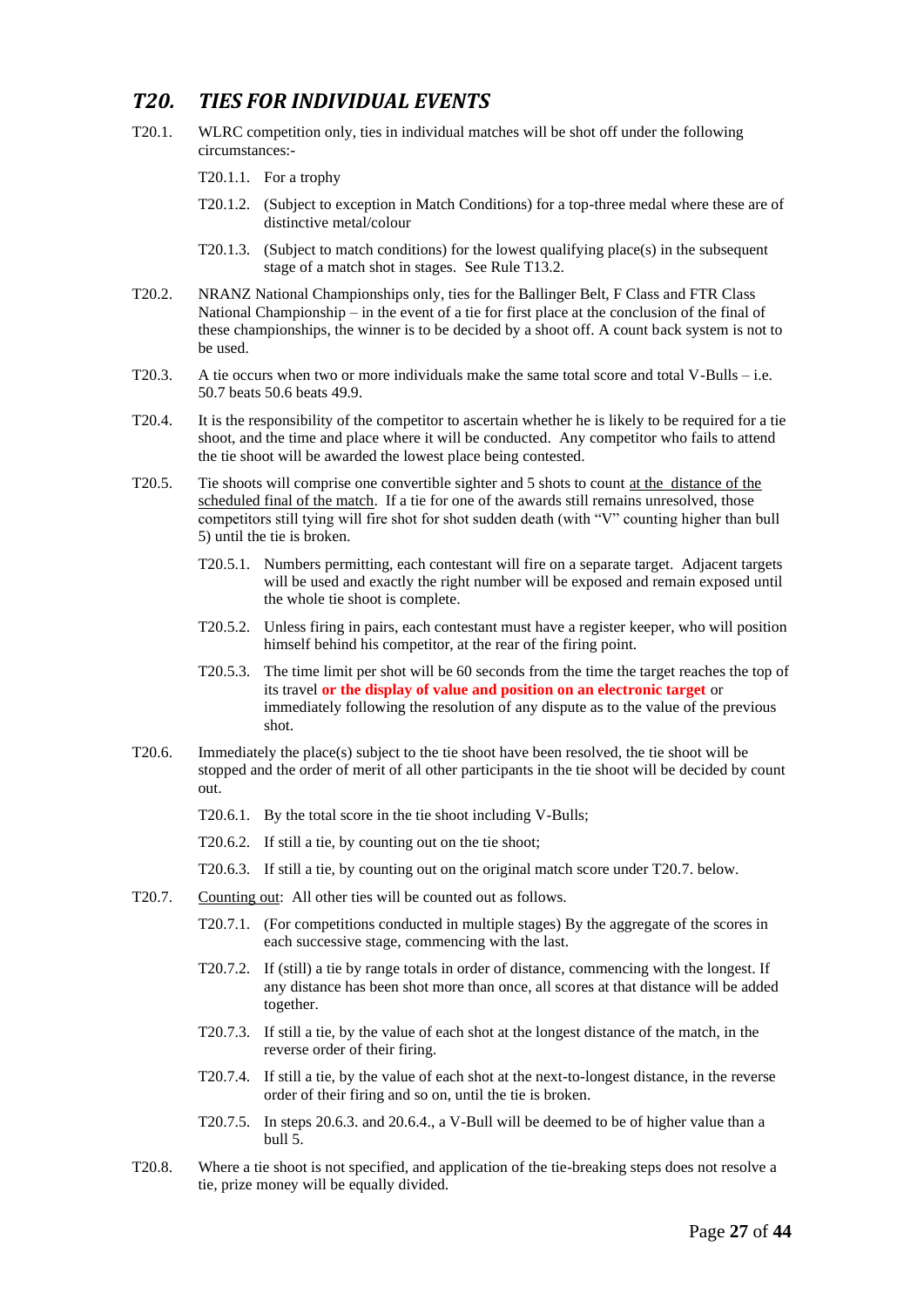## *T21. TIES FOR TEAM EVENTS*

- T21.1. All team ties will be counted out by range totals in order of distance, commencing with the longest. If any distance has been shot more than once, all scores at that distance will be added together.
- T21.2. If still a tie, by value of the aggregate of the shots (by shot number) of all the firers in the team at the longest distance, in reverse order of firing, until the tie is broken. If still necessary thereafter, by the application of the same principle to the next-longest distance and so on.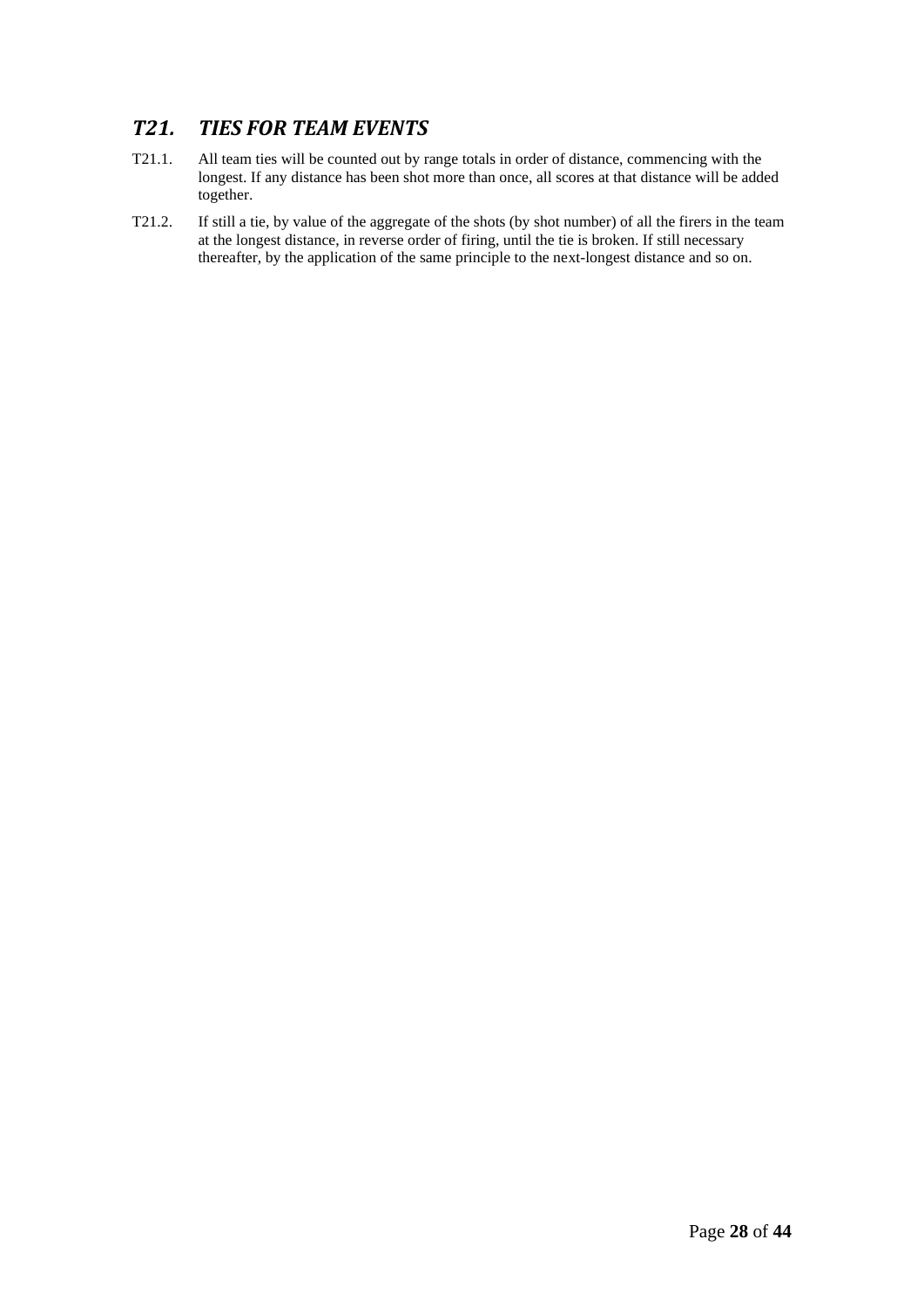## **ANNEX T/A**

#### **ICFRA STANDARD TELEPHONE AND RADIO MESSAGES**

The ICFRA Standard list of abbreviated messages for communication between butts and firing point - Rule No T12.11. refers – is as follows

- 1. Firing about to commence.
- 2. No spotting disc visible.
- 3. Spotting disc unmistakably disagrees with the signalled value. Check that spotting disc shows LAST shot and signal its correct value.
- 4. A shot has been fired but no signal has been made. Examine target and spotting disc carefully and signal the shot if found or a miss.
- 5. **The value of the shot has been challenged.** Recheck the shot hole (using a gauge if necessary) and signal the correct value.
- 6. It is suspected that there is a second shot on the target. Inspect the target for a second shot. **If found mark and signal it, if not leave the spotting disc in the original hole.**
- 7. A miss has been signalled but competitor has challenged for a scoring shot. Reexamine the target carefully and signal the shot if found or a miss.
- 8. The spotting disc appears not to have moved. Butt Officer is to consult marker and confirm that the spotting disc is in the latest shot hole. If successive shots have been very close to each other, the RO to be advised accordingly.
- 9. Marking appears to be unduly slow. Butt Officer to check and correct where necessary.
- 10. Finished with target. Patch the target. Half-mast it, or re-rig for the next distance or put away, as the programme demands.
- 11. Stand easy. Lower target, patch out and put target back up.

The results of all challenges and marking queries from the Range Officer are to be confirmed from the Butts by radio or telephone.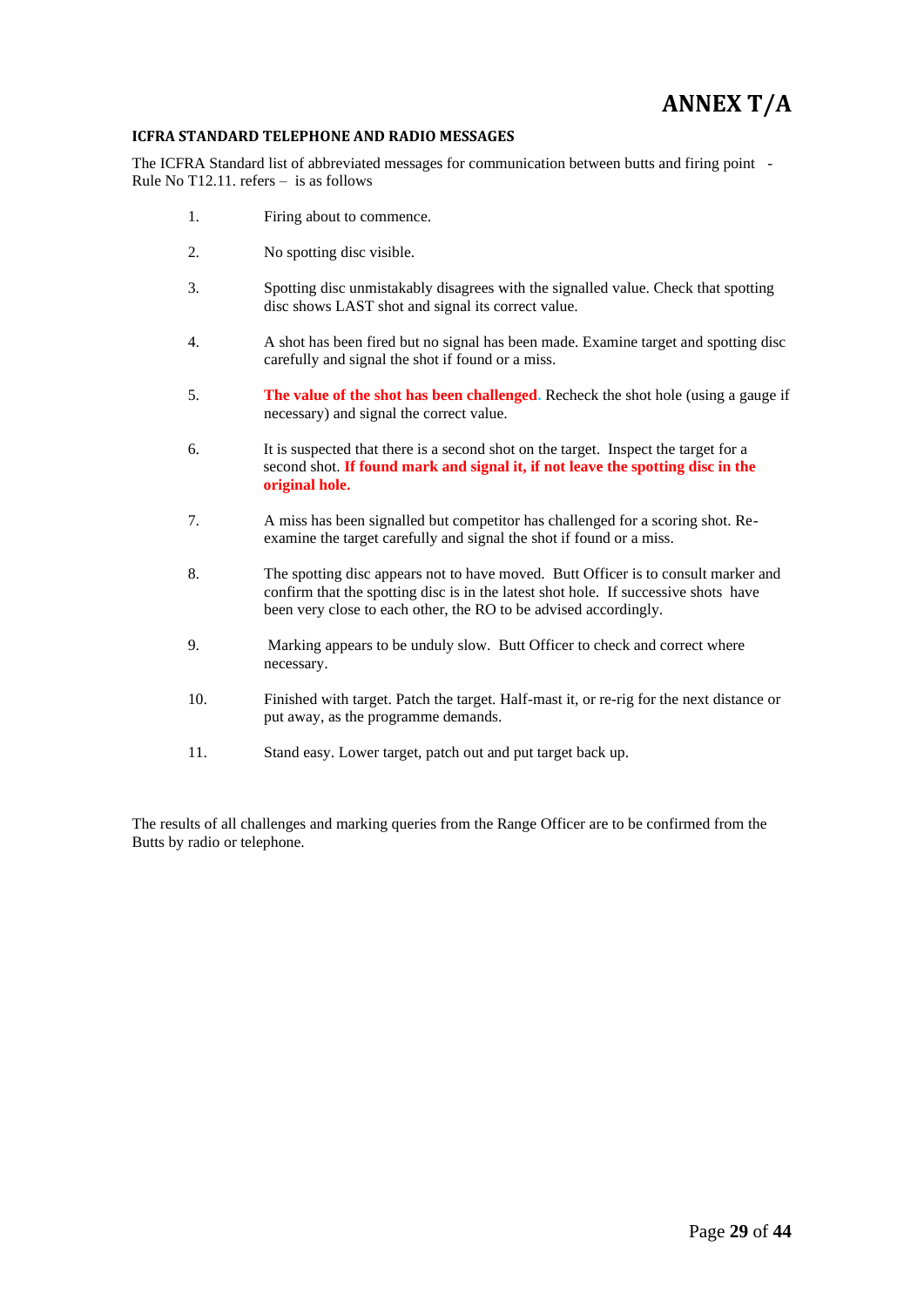## **ANNEX T/B**

#### **FIRING POINT LAYOUT**

- B1. The Firing Point in respect of Team Matches and World Championship Individual Events will be defined by the line or line of markers defining the front of the firing point and a 'whitewash' line 4 metres behind it denoting the rear of the firing point. The Competitors' Area lies between that line, and a line a further 6 metres to the rear. The whole is the "Field of Play" and is the Team Area for Team Matches. These dimensions may be sensibly adjusted if natural features such as ditches so suggest, and those features may substitute for lines. Lines should also define the extent of a 'Team Area' to the left and right. For major team matches, it is preferable that ropes should be used at the rear and sides of team areas to prevent intrusion by spectators or members of other teams
- B2. Access to the 'Field of Play' will be controlled in accordance with Rule T6.11.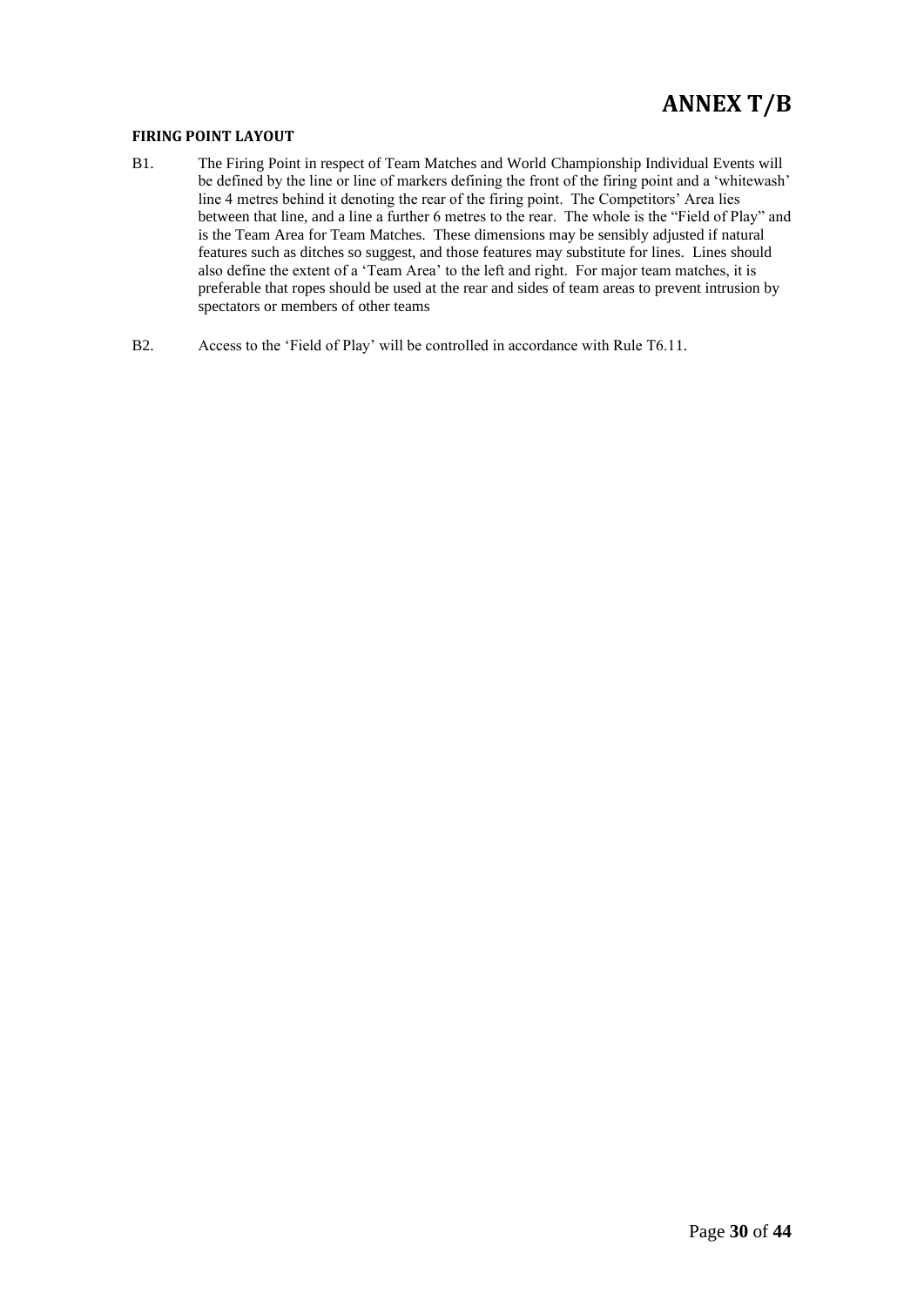## **ANNEX T/C**

#### **ICFRA STANDARD SIGNALLING SYSTEM**

- C.1. Following are the marking systems approved by ICFRA for International Competition:-
- C.2. The value of each shot will be shown by a value panel displayed against the target itself. The panel may be double-sided (coloured black one side, 'fluorescent' the other) or single-sided black. The positions will be as follows:-

C2.1. Double sided panel displayed along the bottom of the target in the following positions:

| <b>Black</b>       | Juter | Magpie $\geq$ | inner<br>$\overline{\phantom{a}}$ |                    |
|--------------------|-------|---------------|-----------------------------------|--------------------|
| <b>Fluorescent</b> | Нit   |               |                                   | Bull<br><b>COL</b> |
|                    |       |               |                                   |                    |

OR

C2.2. Black Panel displayed along the bottom of the target, or elevated to 4 o'clock or 8 o'clock (avoiding the sight picture) as follows:

| <b>11</b><br><b>Elevated</b> | Hıt   |          |       | -Bull - |
|------------------------------|-------|----------|-------|---------|
| Bottom                       | Juter | Magpie 3 | Inner | Bull 5  |

C3. In either system the absence of a panel will denote a miss or a fresh target.

C4. In the event of a 10-point bull being in use for domestic purposes the above system may be used with values 6 to 10, and 'X, being substituted for 1 to 5 and 'V'.

C5 **If the "Supervee" (See Annex D, D3.3) is in use, the indication for this will be:**

**C5.1 For system C2.1, the fluorescent panel elevated to the 4 o'clock position,** 

**OR**

**C5.2 For system C2.2,** *either* **a fluorescent panel at 4 o'clock** *or* **a spotting disc of distinctive colour (***or* **both).**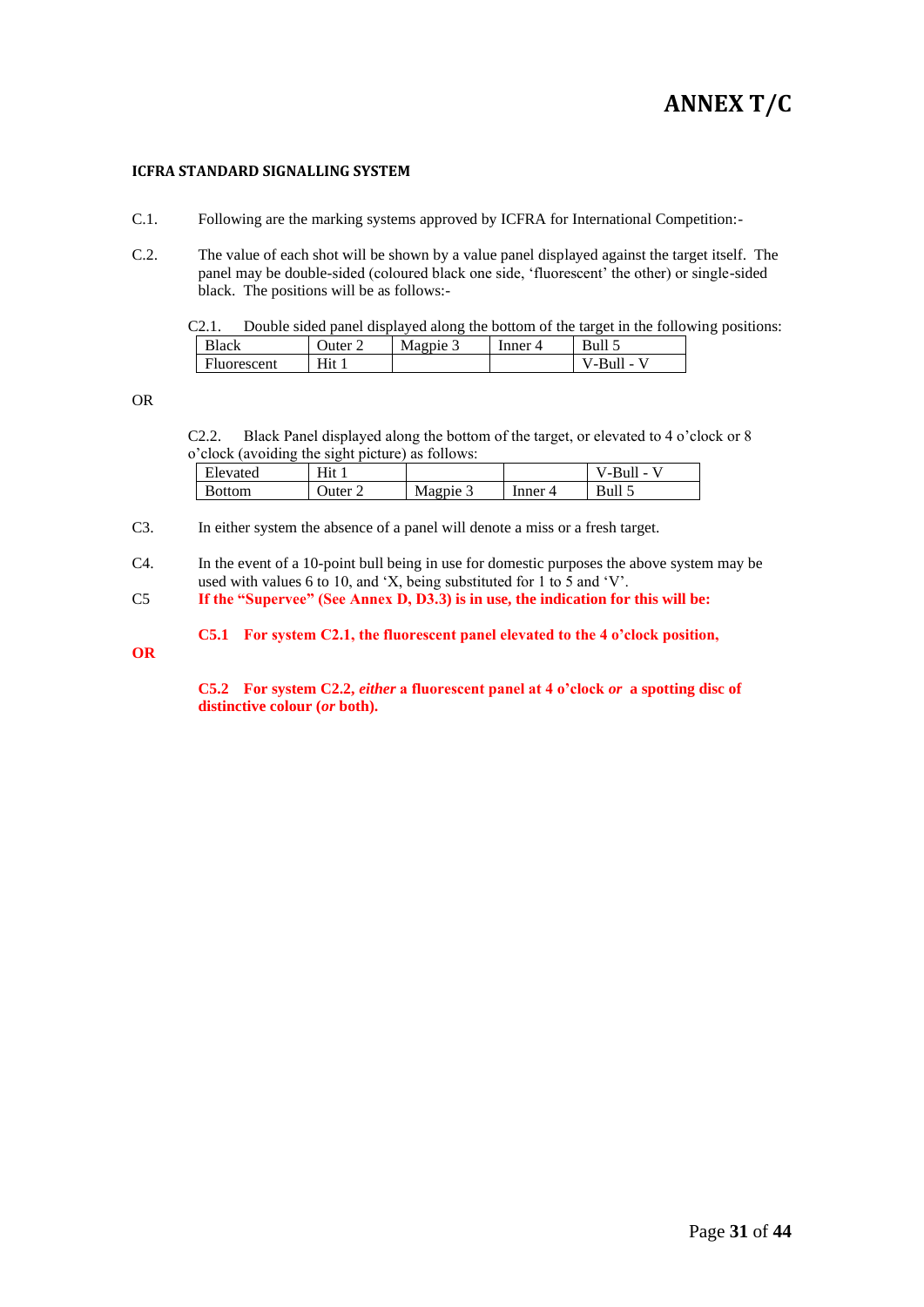## **ANNEX T/D**

#### **DIMENSIONS OF ICFRA TARGETS.**

#### **D1. Targets: General**

D1.1. Form. All targets will consist of a circular black aiming mark centred on a white or off-white background.

D1.2. Frame Sizes. The standard dimensions are (height x width): 300yds/m: 1.2 x 1.2 metres (4 x 4 foot) 500-700yds: 1.8 x 1.8 metres (6 x 6 foot) Long Range:  $1.8 \times 2.4$  metres (6  $\times 8$  foot)

> Alternatives: Short and Mid range targets may be mounted on a larger frame as long as the scoring area is centred in the frame. Any shot designated a miss may be shown by a spotting disc.

D1.3. Target numbering. Each target must be clearly numbered. These numbers must be of such size that they are clearly visible, to the naked eye, at the furthest distance to be shot on the targets in question. Corresponding number markers (pegs) will be placed on the forward right hand edge of each firing point.

#### **D2. ICFRA Standard Aiming Marks**

- D2.1. Following are the ICFRA Standard aiming marks:
	- D2.1.1 300yds 560mm: 300m 600mm
	- D2.1.2 500/600yds 915mm: 500/600m & 700 yds 1000mm
	- D2.1.3 700m to 1000 yds 1120mm

Within these standard criteria National Associations may specify scoring rings according to local criteria for domestic reasons provided always that no scoring zone is partly in the black and partly in the white.

#### **D3. The ICFRA/NZNRA International Match Target (Short Range)**

|                    | 300 yds | (500yds) | 5/600yds | 300 <sub>m</sub> | (500m) | 5/600m |
|--------------------|---------|----------|----------|------------------|--------|--------|
|                    |         |          | NZ.      |                  |        | NZ.    |
| <b>Aiming Mark</b> | 560     | (915)    | 915      | 600              | (1000) | 1000   |
| <b>V-Bull</b>      | 65      | (130)    | 145      | 70               | (145)  | 160    |
| <b>Bull</b>        | 130     | (260)    | 290      | 140              | (290)  | 320    |
| <b>Inner</b>       | 260     | (600)    | 600      | 280              | (660)  | 660    |
| <b>Magpie</b>      | 390     | (915)    | 915      | 420              | (1000) | 1000   |
| Outer              | 560     | (1320)   | 1320     | 600              | (1320) | 1320   |
| Hit                | $ROT*$  | $ROT*$   | $ROT*$   | $ROT*$           | $ROT*$ | $ROT*$ |

(All measurements in mm) **(Edited i.a.w. D 3.2 for NZ use)**

The bull will count 5 points unless the conditions of the match specify otherwise. The other rings score successively one point less.

- D3.1. The target for 700 yds will be that for 600 m. If a 400yds or 400m target is required, the 300yds or 300m target (as appropriate) may be used, with aiming mark and rings increased proportionately - i.e. x4/3 in diameter.
- D3.2 The NRANZ target for 500 yds/m will be that used for 600 yds/m.
- D3.3 **If F Class and TR shooters are sharing a target a "supervee" ring may be used. The 'supervee" ring is half the diameter of the TR V-Bull. It will be ignored for TR scoring purposes (but may be marked "X" on the scorecard) and will count 'V' for F-class purposes (unless decimal scoring is in place, when it will be 'X'). It will be signalled as in Annex C, C2.5.**
- **D4 The NZNRA Match Target (Long Range)**

**(All measurements in mm)**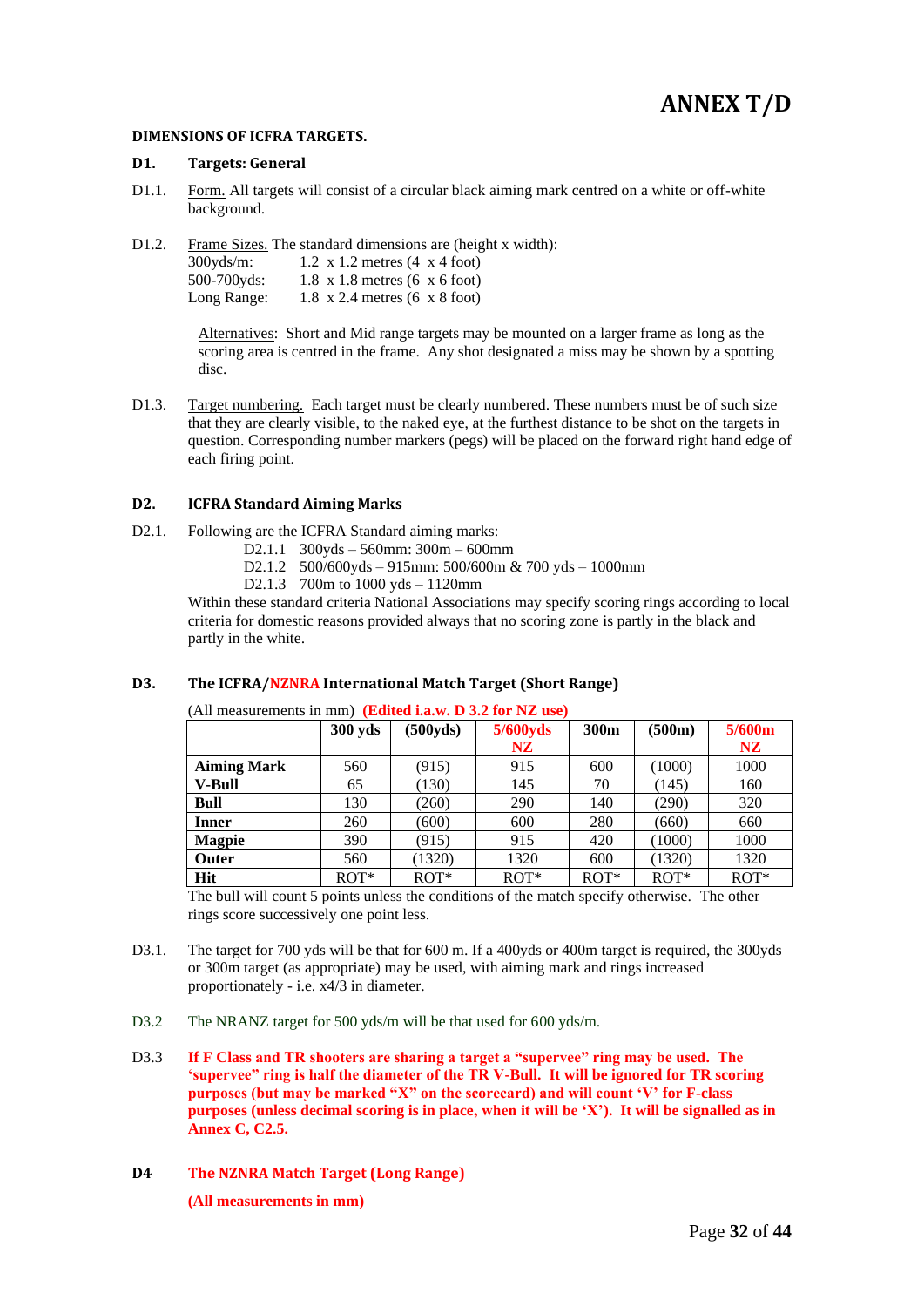|                    | $700m - 1000$ yds   |
|--------------------|---------------------|
| <b>Aiming Mark</b> | 1120(44")           |
| <b>V-Bull</b>      | $255 \t(10"$        |
| <b>Bull</b>        | <b>510</b><br>(20") |
| <b>Inner</b>       | 1120 $(44)$         |
| <b>Magpie</b>      | 1830 (72")          |
| <b>Outer</b>       | ROT*                |
| Hit                | N/A                 |

The bull will count 5 points unless the conditions of the match specify otherwise. The other rings score successively one point less.

**If** using targets with wooden outer frames **MUST** have a 25 mm (1 inch) non-scoring zone on the outer edges of the targets.

### **D3.3 above applies**

### **D4 For Matches shot under strict ICFRA Rules, following is the Long Range Target**

(All measurements in mm)

|                    | $700m - 1000yds$ |
|--------------------|------------------|
| <b>Aiming Mark</b> | 1120(44")        |
| <b>V-Bull</b>      | 255(10")         |
| Bull               | 510(20")         |
| <b>Inner</b>       | 814 (32")        |
| <b>Magpie</b>      | 1120(44")        |
| Outer              | 1830 (72")       |
| <b>Hit</b>         | $ROT*$           |

\* ROT – Rest Of Target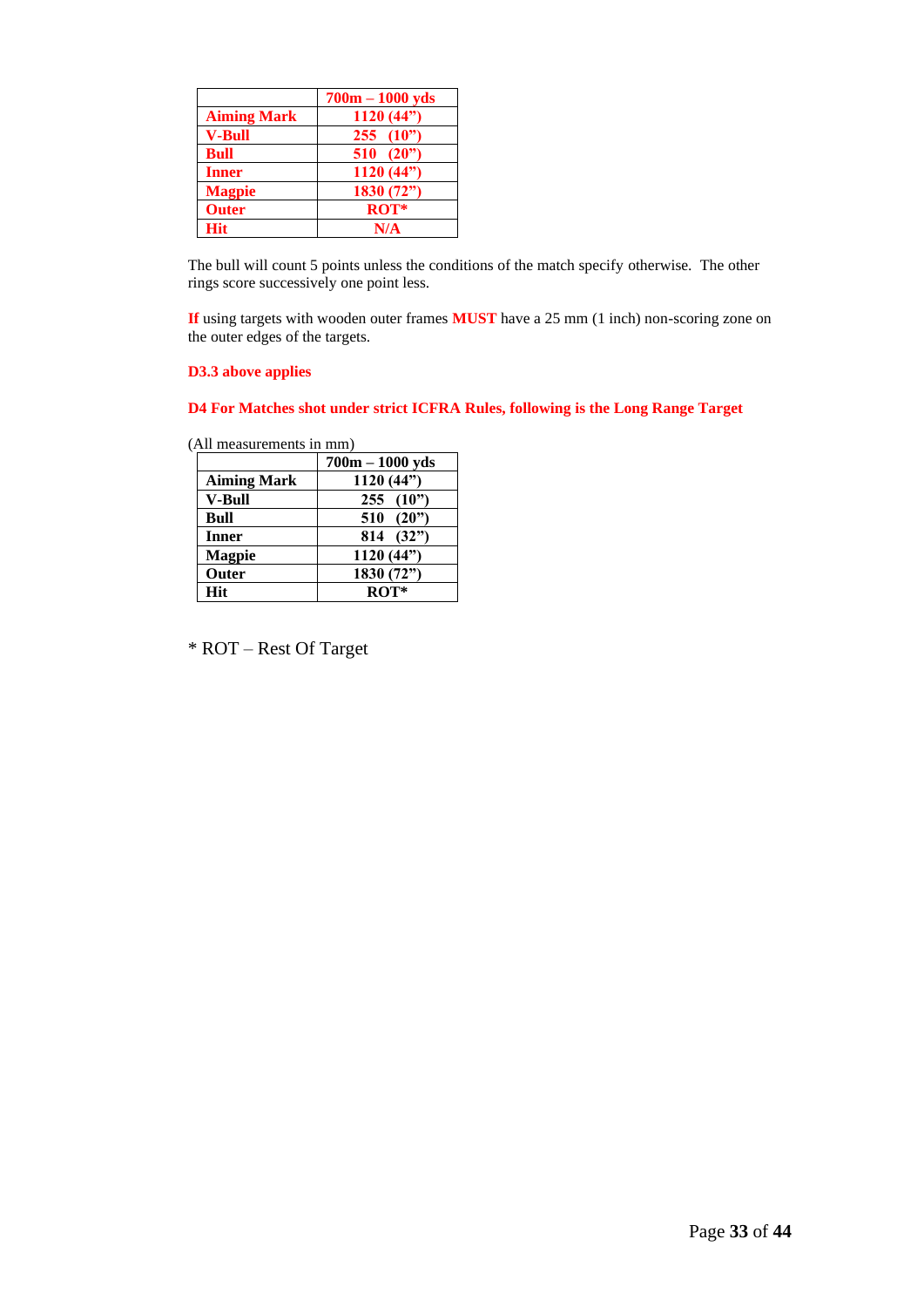### **The use of 'Issue Ammunition'**

The following rules apply ONLY where a competitor is using ammunition provided by the host countries and issued immediately prior to the shoot:-

- E1.1 Issued ammunition must NOT be tampered with in any way. It may be weighed, measured or spun (if time permits) but only to determine the order of firing.
- E1.2 Use of bullet lubricants is permitted: however, host countries must not provide pre-lubricated ammunition nor may they reissue for competition ammunition which has been lubricated (whether 'cleaned' or not).
- E1.3 Competitors are not permitted to bring any other live ammunition to the firing point, except that provided for the competition. Rule T8.13 applies for checks that the ammunition provided is in use and has not been tampered with.
- E1.4 Host countries may make local rules for the management of unfired rounds and empty cases if the ammunition has not been sold unconditionally to the firer.
- E1.5 A RO will authorise the issue of an additional round(s) where application of the rules necessitates this course of action or where a round is visibly damaged or deformed.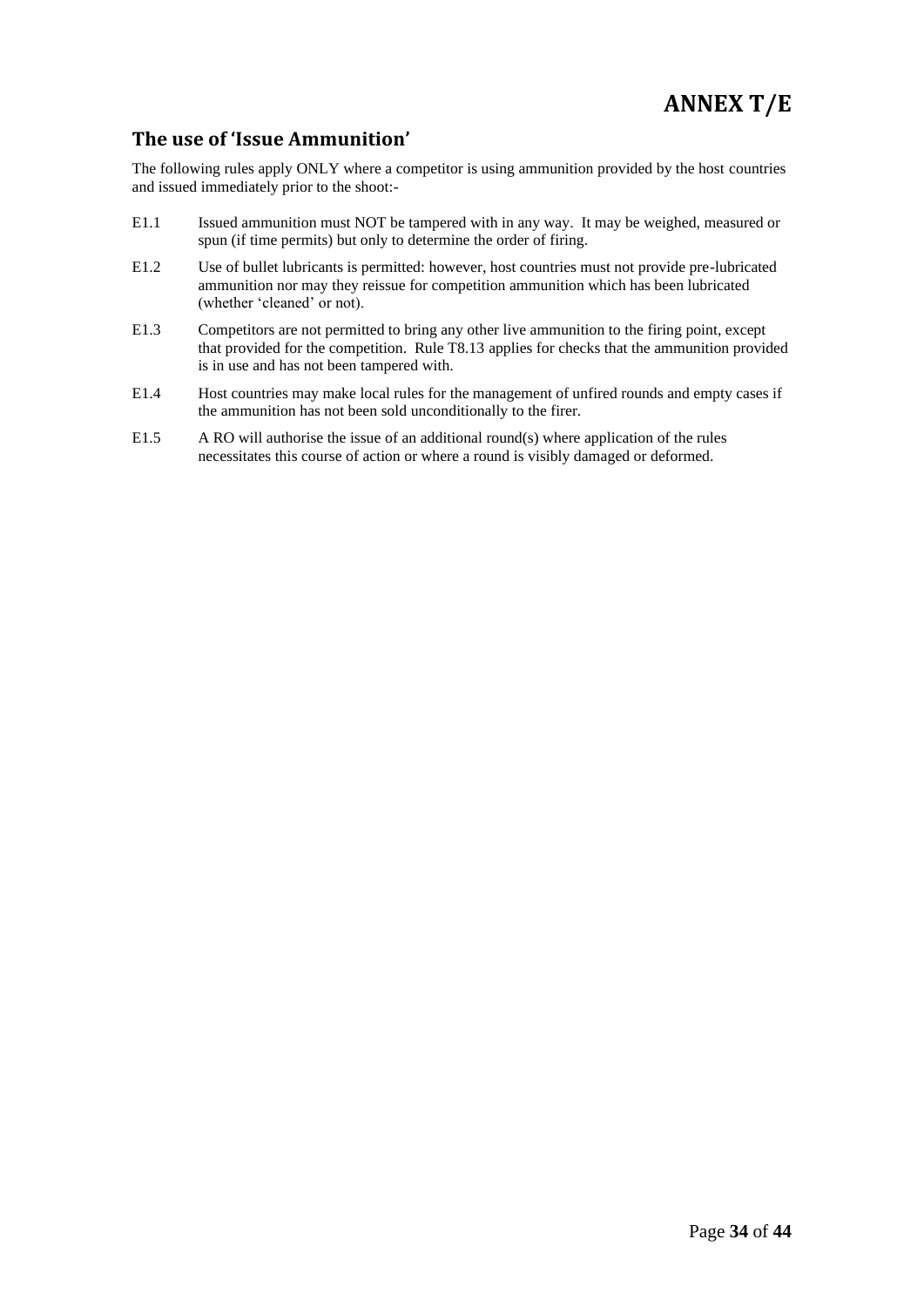## **National Grading of NRANZ Competitors**.

#### **F1 The purpose of the NRANZ grading system is to;**

F1.1 Enable competitors to compete as near as possible against others of equal ability.

F1.2 Determine the lowest grade in which a competitor may enter a meeting.

F1.3 Competitors may enter a higher grade to that which appears on the NRANZ National Grading List.

F1.4 Divide competitors into three main grades. The numbers in each grade being automatically proportioned to the top 35% as A grade the next 35% as B grade and the remaining 30% as C grade.

F1.5 System. The allocation of grades to competitors is to be determined by NRANZ computer grading assessment system.

F1.6 Method. A list of association championships will be designated annually to provide information to the system.

F1.7 All individual aggregate scores from these championships are to be used to determine these grading systems.

F1.8 Aggregates A3, A8, & A9 from the National Championship are to count and to be used as separate aggregates.

F1.9 All overseas competitors are to be discarded.

F1.10 Grading lists shall be produced regularly and posted on the NRANZ website.

F1.11 A competitors grading becomes effective on publication of a grading list which automatically supersedes all previous lists.

F1.12 Appeals against the grading list are to be considered by a grading committee. The decision of the grading committee shall be final.

#### **F2 National Championship and Ballinger Belt Competition**

F2.1 Only competitors in Target Rifle Class are eligible for the Ballinger Belt National Championship.

F2.2 Where the Ballinger Belt is won by an overseas competitor it is not permitted to travel outside New Zealand. The highest scoring NZ Competitor is to hold the Ballinger Belt for the ensuing year. In such cases, both the name of the champion and the name of the highest scoring New Zealander will be inscribed on the belt.

#### **F3 Ungraded Competitors entering National Championship and other NRANZ Events.**

F3.1 Members of visiting international teams are to be graded A.

F3.2 Other overseas competitors are to be graded A. However, they may enter in accordance with their own national body rules provided proof of grading is produced.

F3.3 Ungraded New Zealand Competitors entering the NRANZ National Championship and Ballinger Belt Competition or other NRANZ events must be graded by their club secretary by comparison with graded club members. The club secretary is to certify this in writing.

#### **F4 Eligibility**

F4.11Entries will only be accepted from members from rifle clubs who are affiliated to NRANZ and currently financial.

F4.2 Overseas entrants are required to be affiliated to NRANZ by payment of the affiliation fee as set from time to time or by the application of Rule 5.4 of the NRANZ Constitution.

F4.3 All eligible entrants including members of the defence forces, cadets or police not affiliated through a club or not a member of a kindred organisation are required to affiliate to NRANZ prior to competing.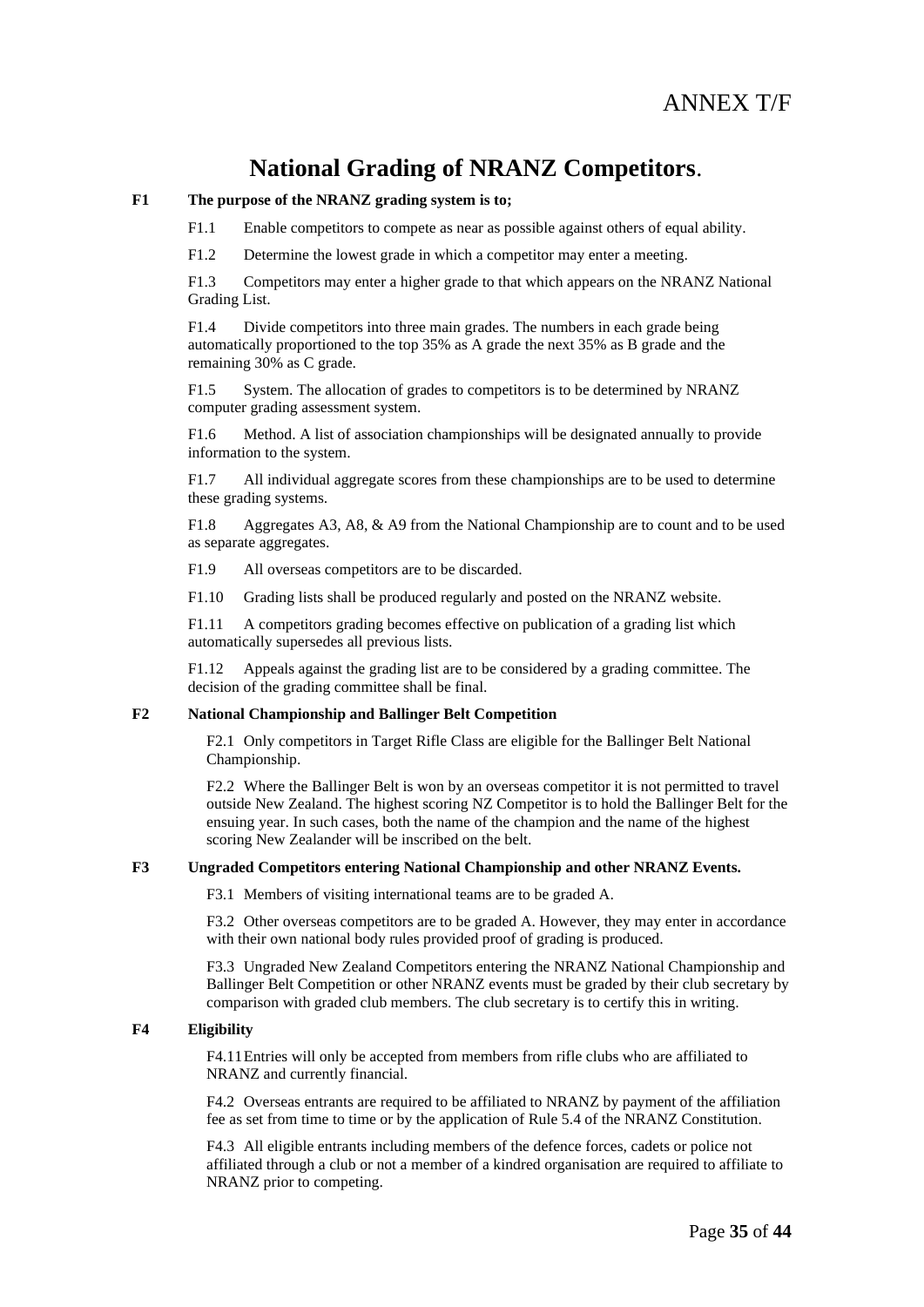F4.4 At all meetings controlled by NRANZ, competitors must nominate, shoot for or represent only the club or registered kindred organisation on whose nominal role names appear.

F4.5 Resident NZ members of defence forces, cadets or police who are also bona fide members of a rifle club shall have the right prior to commencement of the event to declare whether they represent their particular service or represent the club by which they are affiliated, in which case they can only represent the service or club for which the declaration is made.

F4.6 Life members of clubs other than that of which they are affiliated members and whose names appear as a life member on the master role of a club of which they are life members shall have a similar choice to rule F4.5 and be subject to the same restrictions.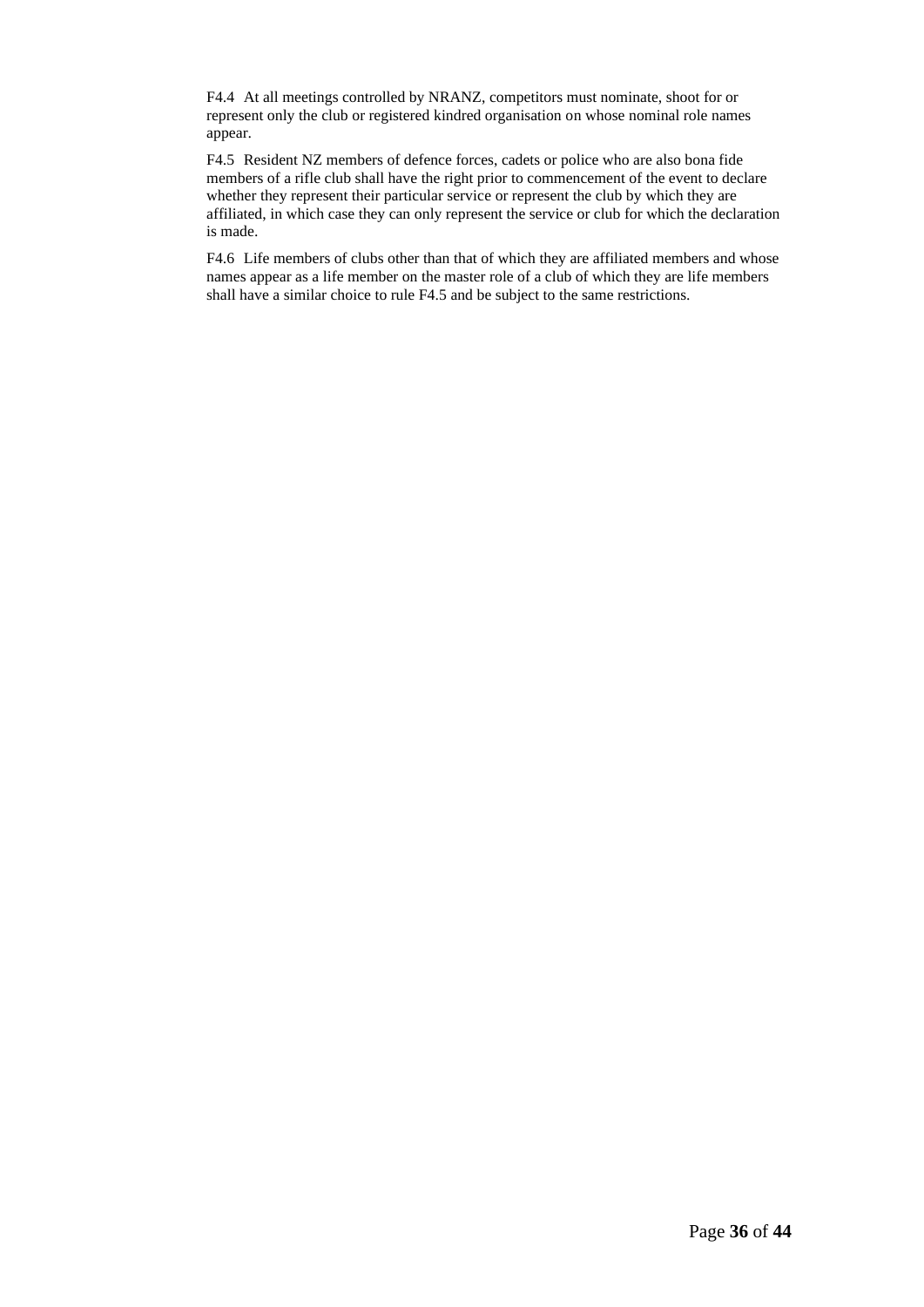## **INDEX TO RULES – REGULATIONS – CONDITIONS**

Topic Rule(s) Access to firing points T6.11 Accidental discharge T7.8 Aiming Marks T5.2, Annex T/D Alcohol T1.11 Ammunition: Change of T8.3, T7.3.2 Ammunition check T8.13<br>Ammunition: "Issue" T8.14 Ammunition: "Issue" T8.14 – Annex T/E Ammunition: Specification T2.19 Ammunition: Testing T1.8, T8.13 Ammunition: 5.56mm T2.19, Ammunition: Safety T8, T2.20 – T2.22, T7.1 – 7.3, Appeals Section T16 Barrel Specification T2.3, T2.22 Barrel extensions T2.3, T2.10 Binoculars: see 'Telescopes' Bipod T2.6 Bisley Shooting T13.1.2, T13.20 – T13.32 Bisley Shooting: single competitors T13.25 Bisley Shooting: squads T13.20 Bisley Shooting: timing T13.25 - T13.28, T19.4.8 Breakdown of target T6.9 Bribes Section T17, T19.5.9 Bullet: Specification T2.19.2 Butt T2.6 Butt plate T2.6 Cartridge Cases T2.19.1, T2.19.3 Cartridge removal tools T7.11 Challenges T12.10, T12.18, T12.21 Chamber specifications T2.4 Change/Repair of Rifle T2.1, T8.1, T8.3, T8.4, T14.12, T19.4.9 Cheek piece T2.6 Chief Butts Officer T12.1 Chief Range Officer (CRO) T1.5 Chronographs T2.8.1 Coaching T6.10, T14.5, T14.18, T19.4.7 Communication: between Coaches T14.11 Communication: FP to Butts T12.1, T12.11, T12.12, Annex T/A Competition in Stages T13.2 Competitors Area T6.11 Deputy Chief Range Officer T1.5 Disabled Shooters T2.18, T3.15, T6.1 Disallowance of Score T19.4 Disqualification T19.5 Disturbance T6.12 Doping Section T18 Doping: Exemptions T18.1 Doping: Tests T18.2 Doping: WARNING T18.5 – 18.6 Drugs T1.11 Dry firing T7.7 Elbow Pads T3.1 Electronic Devices<br>
In the butts<br>
T12.12 In the butts Electronic Targets T6.10, T14.11, Register Keepers/Scoring T10.12 Timing - single string T13.12 (table), T13.39 Electronic Triggers T2.5 Empty Chamber Indicator (ECI) T7.4 Equipment boxes T3.8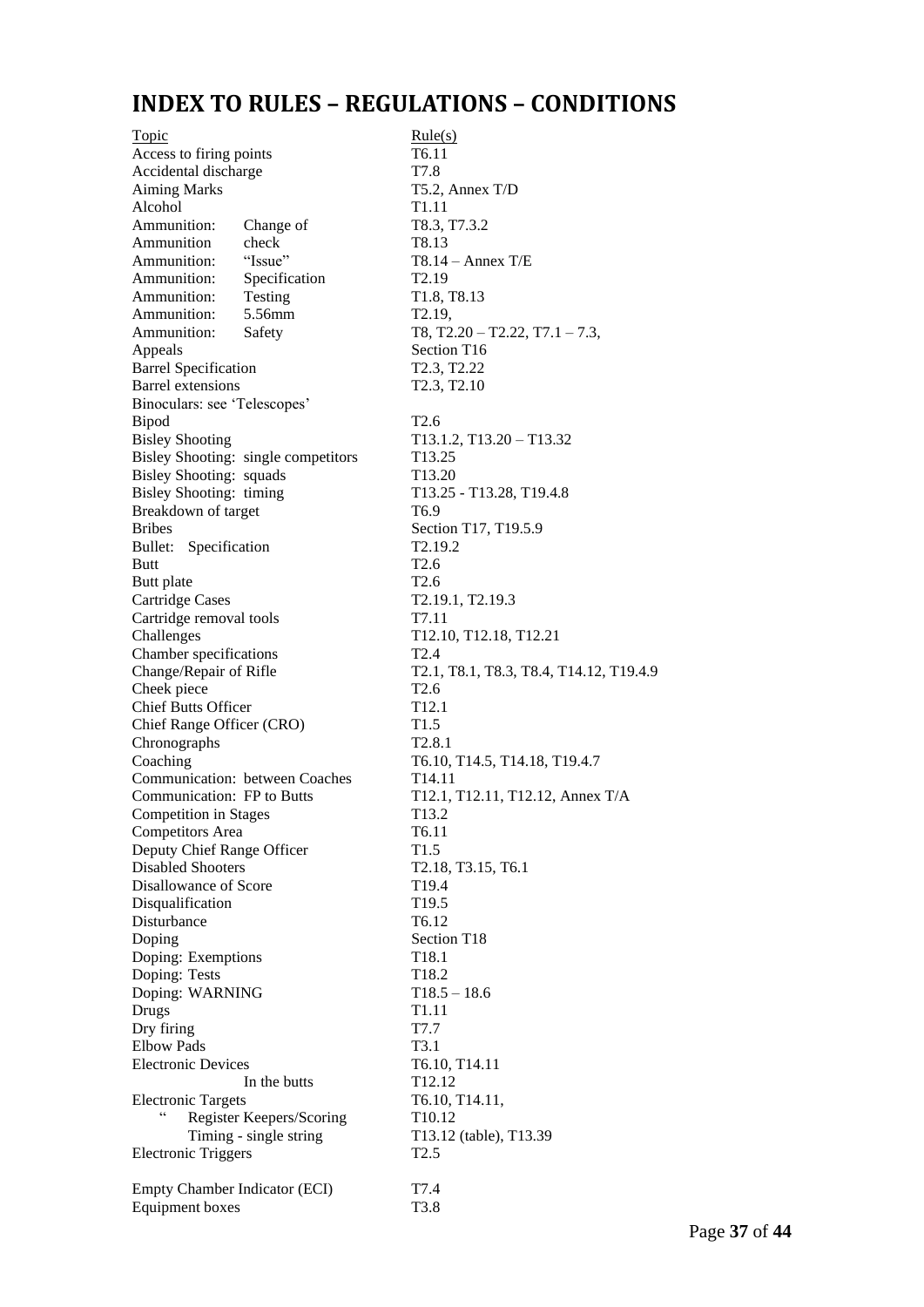|                              | <b>Equipment on Firing Point</b> |                  | T <sub>6.6</sub>                                    |
|------------------------------|----------------------------------|------------------|-----------------------------------------------------|
|                              | Experts (technical)              |                  | T <sub>1.6</sub>                                    |
| Eye Patch                    |                                  |                  | T <sub>2.14</sub>                                   |
| False entry                  |                                  |                  | $T19.5.6 - 19.5.7$                                  |
|                              | $Filers - see 'sights$           |                  |                                                     |
| <b>Firing Point</b>          |                                  |                  | T <sub>6.11</sub>                                   |
|                              | Layout for Teams                 |                  | Annex $T/B$                                         |
| Forearm                      |                                  |                  | T <sub>6.3</sub>                                    |
|                              | Gauge marking of shots           |                  | T <sub>12.9</sub>                                   |
| <b>Glare Tubes</b>           |                                  |                  | T <sub>2.16</sub>                                   |
| Glove                        |                                  |                  | T3.2                                                |
| Groundsheet                  |                                  |                  | T <sub>3.9</sub>                                    |
| Gauging of shots             |                                  |                  | T <sub>12.9</sub>                                   |
| Handstop                     |                                  |                  | T <sub>3.6</sub>                                    |
| Hangfire                     |                                  |                  | T7.13                                               |
| Headgear                     |                                  |                  | T <sub>3.10</sub>                                   |
|                              | Hearing protection               |                  | T3.14                                               |
|                              | Issue ammunition                 |                  | Annex T/E                                           |
| Late arrivals                |                                  |                  | T13.9, T13.25                                       |
|                              | Left handed shooters             |                  | T13.6, T13.20                                       |
|                              | Lenses – see 'sights'            |                  |                                                     |
| Levels (spirit)              |                                  |                  | T <sub>2.15</sub>                                   |
| Magazine                     |                                  |                  | T <sub>2.7</sub>                                    |
|                              | Malfunction of rifle             |                  | Section T <sub>8</sub>                              |
|                              | <b>Match Committee</b>           |                  | T1.5.4, T1.5.5, T15.4, T15.5, T16.1, T19.4, T19.5   |
| <b>Match Director</b>        |                                  |                  | T1.5.5                                              |
|                              | Match Referee – see 'Referee'    |                  |                                                     |
|                              | Media (and Press)                |                  | T <sub>6.11.6</sub>                                 |
|                              | Mirage prevention                |                  | T3.7                                                |
| Misfire                      |                                  |                  | T7.13                                               |
|                              | Miss: consecutive misses         |                  | T13.31                                              |
|                              | Miss: recording of               |                  | T10.8, T10.9, T14.9                                 |
|                              | Miss: marking of                 |                  | T12.4, T12.6,                                       |
| Miss:                        | on Electronic targets            |                  | T11.5, T11.5.1, T11.5.2, T11.5.3, T11.5.4           |
|                              | Movement of target               |                  | T <sub>11.1</sub>                                   |
| Moving forward               |                                  |                  | T6.6, T13.7,                                        |
| <b>Muzzle Brakes</b>         |                                  |                  | T <sub>2.8</sub>                                    |
| Objections                   |                                  |                  | T <sub>10.10</sub>                                  |
|                              |                                  |                  | T <sub>2.17</sub>                                   |
| Offset sights                | Padding under body               |                  | T3.9                                                |
| Pencil – use of              |                                  |                  | T10.11                                              |
|                              |                                  | T <sub>6.2</sub> |                                                     |
|                              | Position on Firing Point         |                  |                                                     |
| Preparation time             | Teams                            | T14.18           |                                                     |
| Primer                       |                                  |                  | T13.8, T13.9, T13.10, T13.24<br>T <sub>2.19.5</sub> |
|                              |                                  |                  |                                                     |
| Prone position<br>Propellant |                                  |                  | T <sub>6.1</sub>                                    |
| <b>Protests</b>              |                                  |                  | T2.19.4                                             |
|                              |                                  |                  | Section T15                                         |
|                              | Range Committee                  |                  | T1.5, T1.5.3,                                       |
|                              | Range Officer (RO)               |                  | T <sub>1.5.1</sub>                                  |
| <b>Record Scores</b>         |                                  |                  | T <sub>5.1</sub>                                    |
| Referee                      |                                  |                  | T1.5.2, T15.1, T15.2, T15.4                         |
| Register Keeper              |                                  |                  | T3.4, T7.10, T9.3, Section T10, Section T13         |
| Repair of rifle              |                                  |                  | See "Change of rifle"                               |
| Reserves (Team)              |                                  |                  | T <sub>14.13</sub>                                  |
| Resquadding                  |                                  |                  | T8.4                                                |
| <b>Resting Rifle</b>         |                                  |                  | T6.3                                                |
| Retirement                   |                                  |                  | T6.13                                               |
| Ricochet                     |                                  |                  | T <sub>12.7</sub>                                   |
| Rifle:                       |                                  |                  | T <sub>2.1</sub>                                    |
| Rifle:                       | Barrel                           |                  | T <sub>2.3</sub> ,                                  |
| Rifle:                       | Chamber                          |                  | T <sub>2.4</sub> ,                                  |
| Rifle:                       | Weight                           |                  | T <sub>2.2</sub>                                    |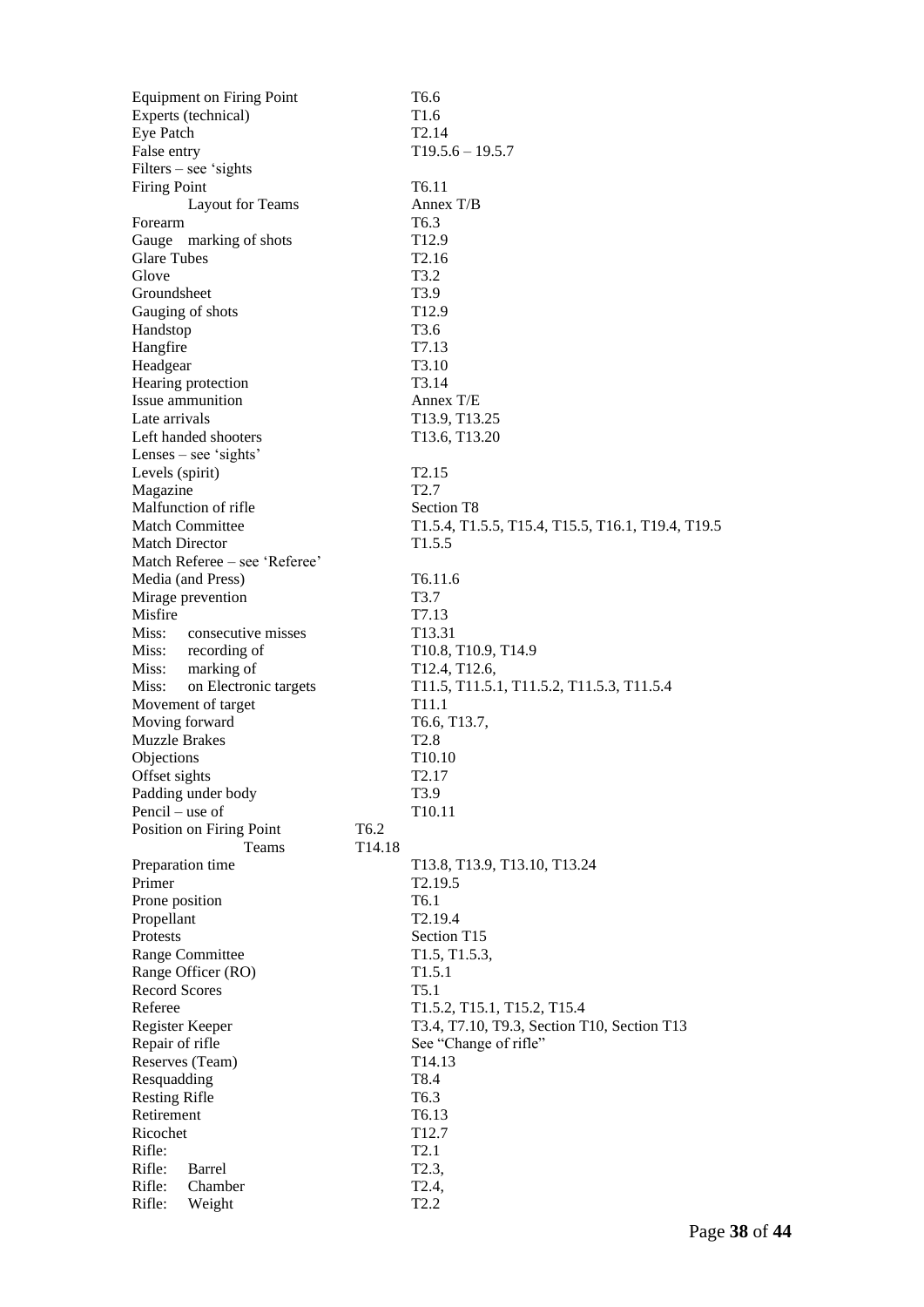Rifle: Failure T8.3, T8.4 Rules: Amendments T1.13, T1.14 Safety: Accidental/negligent discharge T7.8, T19.5.1 – T19.5.4 Safety: Ammunition/Technical Section T2, T7.1 – T7.3, T7.12, Safety: Carriage of rifles T7.4 Safety: Dry-firing T7.7, T13.8, T13.24 Safety: Loading T7.5, T7.6 Safety: Responsibilities T1.6 – T1.8, T7.5, T10.7, T14.15, T15.3, T19.4.6 Safety: Rifle Inspection T1.5, T7.10, T10.7 Safety: Testing T1.8, T1.8.1 Screening T3.8, T6.4, T14.18, T19.4.10 Security T1.7, T19.5.14 Separated Round T2.19.7 Shooting Jacket T3.1 Shooting mat T3.9 Shot – Final value T11.4, T12.20 Shot out of Turn T11.3 Sighting Shots (inc. conversion thereof) Section T9 Sighting Shots: Recording on scorecards T10.4 Sights: Backsight T2.9 Sights: Filters T2.12 Sights: Foresight T2.10 Sights: Lenses T2.10, T2.11 Sights: Offset T2.17 Sights: Optics T2.11 Sights: Telescopic T2.11. Sighting – 'blinders' T2.14  $T12.2, T12.3,$  Annex T/C Silencers See 'Sound Moderators' Single string shooting T13.1.1, T13.3 – T13.19 Single string: check scorers T13.7, T13.17 Single string: Squads T13.3 – T13.5 Single string: timing T13.12, T13.14 – T13.16 Sling T3.5 Snap Caps T8.7 Sound Moderators T2.8 Spectacles T2.13 Spotting Disc T12.2, T12.5 Spotting Disc: "disagrees" T10.3, T12.14, T12.15, T19.5.10 Spotting Disc: two displayed T11.3, T12.8, T12.13 Spotting Disc: uncertainties T12.19 Spotting T6.10 Squadding Section T4 Squadding: "seeded" T4.3 Squadding: Teams T14.1. Stages – Matches T13.2 Stock T2.6 Substitution of Team shooter T14.13 "Supervee" Annex D, D3.1 Suspension of firing T6.7, T6.8 Suspension of firing: Sighters T6.7 Suspension (disciplinary) T19.5, T19.6 Targets Section T5/Annex T/D Targets: Breakdown T6.9 Target Premature movement T11.1 Teams: Shooting Section T14 Teams: Captain T14.4 Teams: Coaching T14.5, T14.11 Teams: Officials T14.5 Teams: Register Keepers T14.15 Teams: Reserves T14.6, T14.13 Teams: Substitutes T14.13, T14.14 Teams: Time Limits T14.10, T14.17